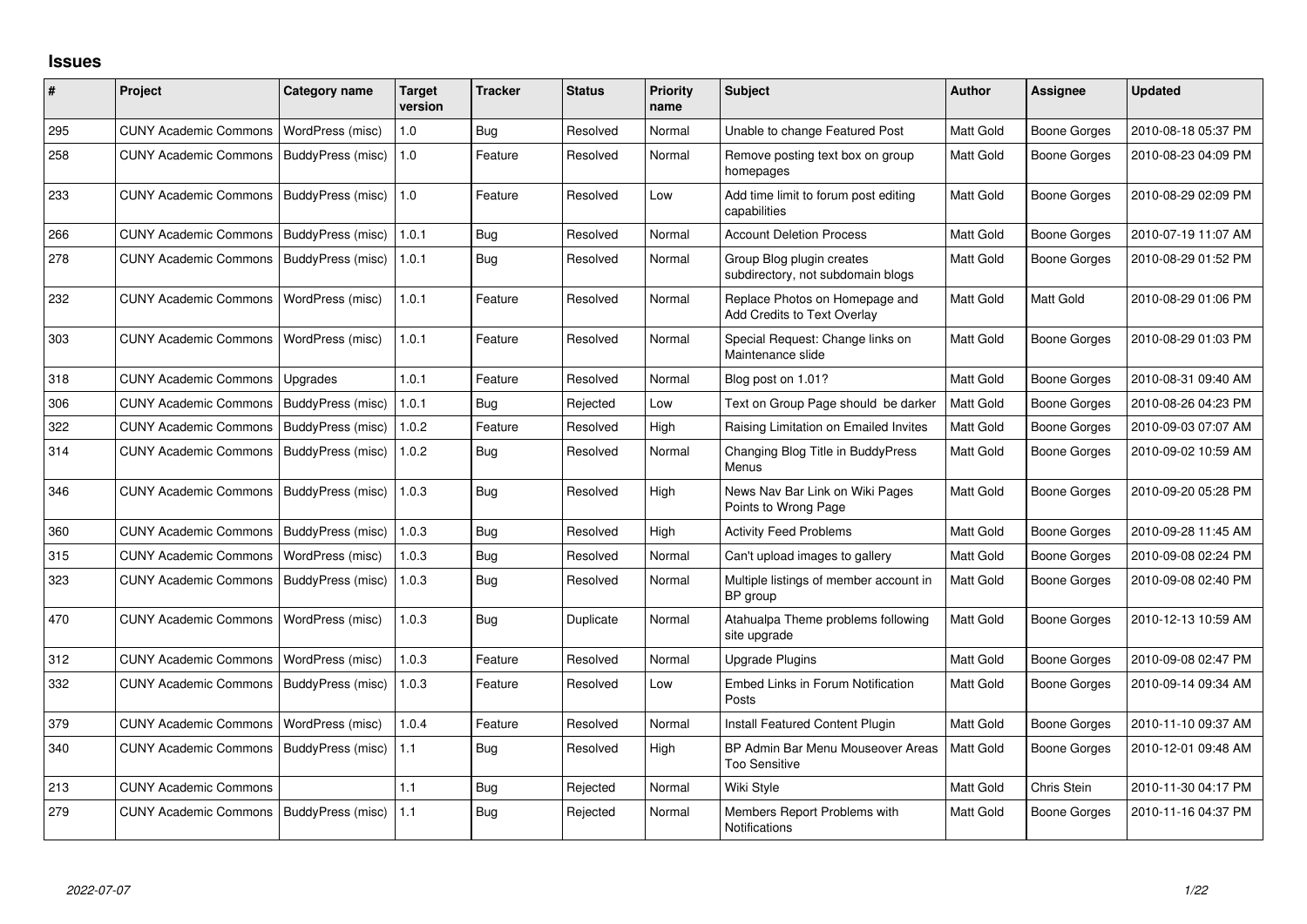| #   | Project                                   | <b>Category name</b>    | <b>Target</b><br>version | <b>Tracker</b> | <b>Status</b> | <b>Priority</b><br>name | Subject                                                          | Author           | Assignee            | <b>Updated</b>      |
|-----|-------------------------------------------|-------------------------|--------------------------|----------------|---------------|-------------------------|------------------------------------------------------------------|------------------|---------------------|---------------------|
| 352 | <b>CUNY Academic Commons</b>              | BuddyPress (misc)       | 1.1                      | <b>Bug</b>     | Resolved      | Normal                  | Member reports problems with avatar<br>cropping                  | <b>Matt Gold</b> | Boone Gorges        | 2010-11-16 05:07 PM |
| 376 | <b>CUNY Academic Commons</b>              | WordPress (misc)        | 1.1                      | <b>Bug</b>     | Resolved      | Normal                  | Errant Subscribe2 Global Posts<br>Notification                   | Matt Gold        | Boone Gorges        | 2010-11-16 04:59 PM |
| 381 | <b>CUNY Academic Commons</b>              | WordPress (misc)        | 1.1                      | <b>Bug</b>     | Resolved      | Normal                  | Cull old themes from site                                        | Matt Gold        | Matt Gold           | 2010-12-03 02:06 AM |
| 387 | <b>CUNY Academic Commons</b>              | BuddyPress (misc)       | 1.1                      | Bug            | Resolved      | Normal                  | Disable activity replies for group<br>announcements              | Matt Gold        | Boone Gorges        | 2010-11-16 04:20 PM |
| 36  | <b>CUNY Academic Commons</b>              | BuddyPress (misc)       | 1.1                      | Feature        | Resolved      | Normal                  | Digest Version of Group Forums<br><b>Notification Plugin</b>     | Matt Gold        | Boone Gorges        | 2010-09-26 11:10 AM |
| 236 | <b>CUNY Academic Commons</b>              | WordPress (misc)        | 1.1                      | Feature        | Resolved      | Normal                  | Add WooThemes to Site                                            | Matt Gold        | Matt Gold           | 2010-12-03 08:00 AM |
| 257 | <b>CUNY Academic Commons</b>              | BuddyPress (misc)       | $1.1$                    | Feature        | Resolved      | Normal                  | Add avatar dimensions to the Change<br>Avatar page.              | Matt Gold        | Chris Stein         | 2010-11-16 03:58 PM |
| 282 | <b>CUNY Academic Commons</b>              | BuddyPress (misc)       | 1.1                      | Feature        | Resolved      | Normal                  | Alter "Kick and Ban" Group<br>Functionality                      | Matt Gold        | <b>Boone Gorges</b> | 2010-09-08 06:14 PM |
| 286 | <b>CUNY Academic Commons</b>              | WordPress (misc)        | 1.1                      | Feature        | Resolved      | Normal                  | Edit content of account activation email                         | Matt Gold        | <b>Boone Gorges</b> | 2010-12-06 02:03 PM |
| 296 | <b>CUNY Academic Commons</b>              | WordPress (misc)        | 1.1                      | Feature        | Resolved      | Normal                  | Selective plugin activation                                      | Matt Gold        | <b>Boone Gorges</b> | 2010-12-02 04:17 PM |
| 313 | <b>CUNY Academic Commons</b>              | WordPress (misc)        | 1.1                      | Feature        | Resolved      | Normal                  | Create Plugin/Widget for Hero Image<br>Space on Commons Homepage | Matt Gold        | Ron Rennick         | 2010-10-06 12:41 PM |
| 319 | <b>CUNY Academic Commons</b>              | WordPress (misc)        | 1.1                      | Feature        | Resolved      | Normal                  | Remove "Forums" from Nav Bar                                     | Matt Gold        | <b>Boone Gorges</b> | 2010-09-15 10:44 AM |
| 331 | <b>CUNY Academic Commons</b>              | WordPress (misc)        | 1.1                      | Feature        | Resolved      | Normal                  | Edit confirmation page after user sign<br>up.                    | Matt Gold        | Chris Stein         | 2010-11-03 11:50 AM |
| 361 | <b>CUNY Academic Commons</b>              | BuddyPress (misc)       | 1.1                      | Feature        | Resolved      | Normal                  | Change Wording of Options on Friend<br><b>Request Responses</b>  | <b>Matt Gold</b> | Chris Stein         | 2010-11-24 01:42 PM |
| 380 | <b>CUNY Academic Commons</b>              | WordPress (misc)        | 1.1                      | Feature        | Resolved      | Normal                  | Add New Themes to Site                                           | Matt Gold        | Matt Gold           | 2010-12-03 02:13 AM |
| 382 | <b>CUNY Academic Commons</b>              | WordPress (misc)        | 1.1                      | Feature        | Resolved      | Normal                  | Install Category Page plugin on site                             | Matt Gold        | Matt Gold           | 2010-12-02 02:21 PM |
| 393 | <b>CUNY Academic Commons</b>              | WordPress (misc)        | 1.1                      | Feature        | Resolved      | Normal                  | Install Category Exlude plugin                                   | Matt Gold        | Chris Stein         | 2010-11-16 04:52 PM |
| 399 | <b>CUNY Academic Commons</b>              | WordPress (misc)        | 1.1                      | Feature        | Resolved      | Normal                  | Add Widgetize Google Plugin                                      | Matt Gold        | Boone Gorges        | 2010-11-23 05:40 PM |
| 415 | <b>CUNY Academic Commons</b>              | WordPress (misc)        | 1.1                      | Feature        | Resolved      | Normal                  | Add text sizer plugin to Commons                                 | Matt Gold        | <b>Boone Gorges</b> | 2010-12-02 03:58 PM |
| 420 | <b>CUNY Academic Commons</b>              | WordPress (misc)        | 1.1                      | Feature        | Resolved      | Normal                  | WP 3.0.2 Update                                                  | Matt Gold        | <b>Boone Gorges</b> | 2010-12-02 02:04 PM |
| 423 | <b>CUNY Academic Commons</b>              | <b>WordPress (misc)</b> | 1.1                      | Feature        | Resolved      | Normal                  | Remove Unfiltered-MU from Commons<br>Plugins                     | Matt Gold        | Boone Gorges        | 2010-12-02 04:24 PM |
| 424 | <b>CUNY Academic Commons</b>              | WordPress (misc)        | 1.1                      | Feature        | Resolved      | Normal                  | Merge Newthemes branch with Master<br>branch on Git              | Matt Gold        | <b>Boone Gorges</b> | 2010-12-03 07:27 AM |
| 410 | <b>CUNY Academic Commons</b>              | <b>WordPress (misc)</b> | 1.1                      | Support        | Resolved      | Normal                  | Problems embedding audio file                                    | Matt Gold        | Boone Gorges        | 2010-11-23 02:01 PM |
| 345 | <b>CUNY Academic Commons</b>              | WordPress (misc)        | $1.1$                    | Bug            | Resolved      | Low                     | Order of Comments in Carrington<br>Theme                         | Matt Gold        | Boone Gorges        | 2010-11-16 04:31 PM |
| 32  | CUNY Academic Commons   BuddyPress (misc) |                         | 1.1                      | Feature        | Resolved      | Low                     | Add BP External Group Blogs Plugin                               | Matt Gold        | Boone Gorges        | 2010-10-06 05:12 PM |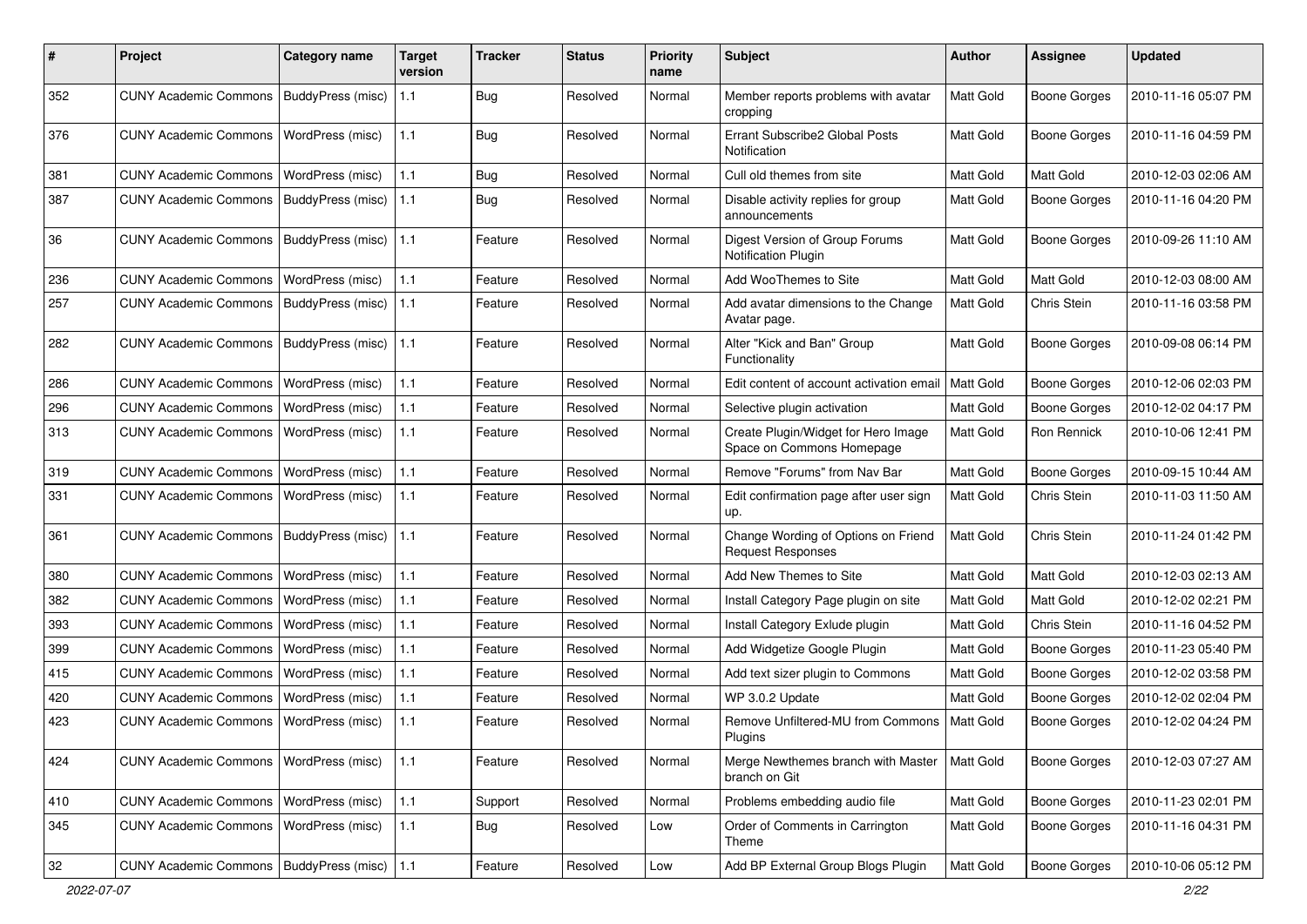| #   | Project                                           | <b>Category name</b> | Target<br>version | <b>Tracker</b> | <b>Status</b> | <b>Priority</b><br>name | Subject                                                                                           | <b>Author</b>    | Assignee            | <b>Updated</b>      |
|-----|---------------------------------------------------|----------------------|-------------------|----------------|---------------|-------------------------|---------------------------------------------------------------------------------------------------|------------------|---------------------|---------------------|
| 193 | <b>CUNY Academic Commons</b>                      | BuddyPress (misc)    | 1.1               | Feature        | Rejected      | Low                     | Replace "Kick and Ban" terminology on<br>group member admin page with kinder,<br>gentler language | Matt Gold        | <b>Boone Gorges</b> | 2010-07-22 02:38 PM |
| 281 | <b>CUNY Academic Commons</b>                      | BuddyPress (misc)    | 1.1               | Feature        | Resolved      | Low                     | Change "Kick and Ban" terminology in<br>Group Interface                                           | <b>Matt Gold</b> | <b>Boone Gorges</b> | 2010-09-08 06:14 PM |
| 307 | <b>CUNY Academic Commons</b>                      | BuddyPress (misc)    | 1.1               | Feature        | Resolved      | Low                     | Possible to Change in Group Slug?                                                                 | Matt Gold        | <b>Boone Gorges</b> | 2010-11-20 09:12 AM |
| 444 | <b>CUNY Academic Commons</b>                      | WordPress (misc)     | 1.1.1             | <b>Bug</b>     | Resolved      | High                    | Hero Slides Not Showing Up in Firefox                                                             | Matt Gold        | Boone Gorges        | 2010-12-08 08:41 AM |
| 419 | <b>CUNY Academic Commons</b>                      | WordPress (misc)     | 1.1.1             | <b>Bug</b>     | Resolved      | Normal                  | Blog/Blog Post Featured Content<br><b>Widget Errors</b>                                           | Matt Gold        | CIC Michael         | 2010-12-07 08:14 AM |
| 436 | <b>CUNY Academic Commons</b>                      | BuddyPress (misc)    | 1.1.1             | Bug            | Resolved      | Normal                  | Who's Online Widget                                                                               | Matt Gold        | <b>Boone Gorges</b> | 2010-12-07 08:14 AM |
| 440 | <b>CUNY Academic Commons</b>                      | WordPress (misc)     | 1.1.1             | <b>Bug</b>     | Resolved      | Normal                  | Conflict between Image Uploader and<br><b>CAC Featured Content Plugin</b>                         | Matt Gold        | <b>CIC Michael</b>  | 2010-12-08 02:25 PM |
| 457 | <b>CUNY Academic Commons</b>                      | BuddyPress (misc)    | 1.1.2             | <b>Bug</b>     | Resolved      | High                    | Unable to Upload Documents as<br>Forum Attachments                                                | Matt Gold        | <b>Boone Gorges</b> | 2010-12-10 06:56 PM |
| 476 | <b>CUNY Academic Commons</b>                      | WordPress (misc)     | 1.1.3             | <b>Bug</b>     | Resolved      | High                    | Limited Email Domains List Empty<br>After Site Upgrade                                            | Matt Gold        | <b>Boone Gorges</b> | 2010-12-13 07:02 PM |
| 458 | <b>CUNY Academic Commons</b>                      | BuddyPress (misc)    | 1.1.3             | Bug            | Resolved      | Normal                  | Notifications Not Received for Own<br>Messages                                                    | Matt Gold        | <b>Boone Gorges</b> | 2010-12-13 08:28 PM |
| 449 | <b>CUNY Academic Commons</b>                      | WordPress (misc)     | 1.1.4             | <b>Bug</b>     | Rejected      | Normal                  | WooThemes displaying category list in<br>nav                                                      | <b>Matt Gold</b> | Chris Stein         | 2010-12-16 02:03 PM |
| 453 | <b>CUNY Academic Commons</b>                      | WordPress (misc)     | 1.1.4             | Bug            | Rejected      | Normal                  | Error with Sidebar Manager of "The<br>Station" WooTheme                                           | <b>Matt Gold</b> | Boone Gorges        | 2010-12-18 04:51 PM |
| 482 | <b>CUNY Academic Commons</b>                      | WordPress (misc)     | 1.1.4             | Bug            | Resolved      | Normal                  | BP Admin Bar Display Error                                                                        | Matt Gold        | <b>Boone Gorges</b> | 2010-12-16 08:45 AM |
| 475 | <b>CUNY Academic Commons</b>                      | WordPress (misc)     | 1.1.4             | Feature        | Rejected      | Normal                  | Move Critical Plugins to mu-plugins                                                               | Matt Gold        | <b>Boone Gorges</b> | 2010-12-18 08:56 PM |
| 486 | <b>CUNY Academic Commons</b>                      | BuddyPress (misc)    | 1.1.4             | Feature        | Resolved      | Normal                  | Add "Post Topic" to Group Forum<br>pages                                                          | <b>Matt Gold</b> | Boone Gorges        | 2010-12-16 11:13 AM |
| 489 | <b>CUNY Academic Commons</b>                      | WordPress (misc)     | 1.1.4             | Feature        | Resolved      | Normal                  | Drag and Drop Ordering on Gallery<br>Post Plugin                                                  | <b>Matt Gold</b> | Ron Rennick         | 2010-12-18 08:13 PM |
| 276 | <b>CUNY Academic Commons</b>                      | Wiki                 | 1.1.5             | Feature        | Resolved      | Normal                  | Install PDF_Book extension for<br>MediaWiki                                                       | Matt Gold        | Boone Gorges        | 2010-12-20 10:59 AM |
| 496 | <b>CUNY Academic Commons</b>                      | WordPress (misc)     | 1.1.5             | Feature        | Resolved      | Normal                  | Add wp-resume Plugin to Site                                                                      | Matt Gold        | <b>Boone Gorges</b> | 2010-12-20 10:09 AM |
| 507 | CUNY Academic Commons   BuddyPress (misc)   1.1.6 |                      |                   | Bug            | Resolved      | High                    | Invite Anyone Rejects CUNY Email<br>Addresses                                                     | Matt Gold        | Boone Gorges        | 2010-12-21 11:26 AM |
| 499 | CUNY Academic Commons   WordPress (misc)          |                      | 1.1.6             | Bug            | Resolved      | Normal                  | Help with Atahualpa Issues                                                                        | Matt Gold        | scott voth          | 2010-12-21 07:30 PM |
| 503 | <b>CUNY Academic Commons</b>                      | WordPress (misc)     | 1.1.6             | <b>Bug</b>     | Resolved      | Normal                  | <b>Explore and Possibly Remove</b><br><b>WP-Cron Reminder</b>                                     | Matt Gold        | <b>Boone Gorges</b> | 2010-12-21 11:55 AM |
| 509 | CUNY Academic Commons   WordPress (misc)          |                      | 1.1.7             | Bug            | Resolved      | Low                     | User reports problem with Google<br>Calendar widget                                               | Matt Gold        | <b>Boone Gorges</b> | 2011-01-04 06:17 PM |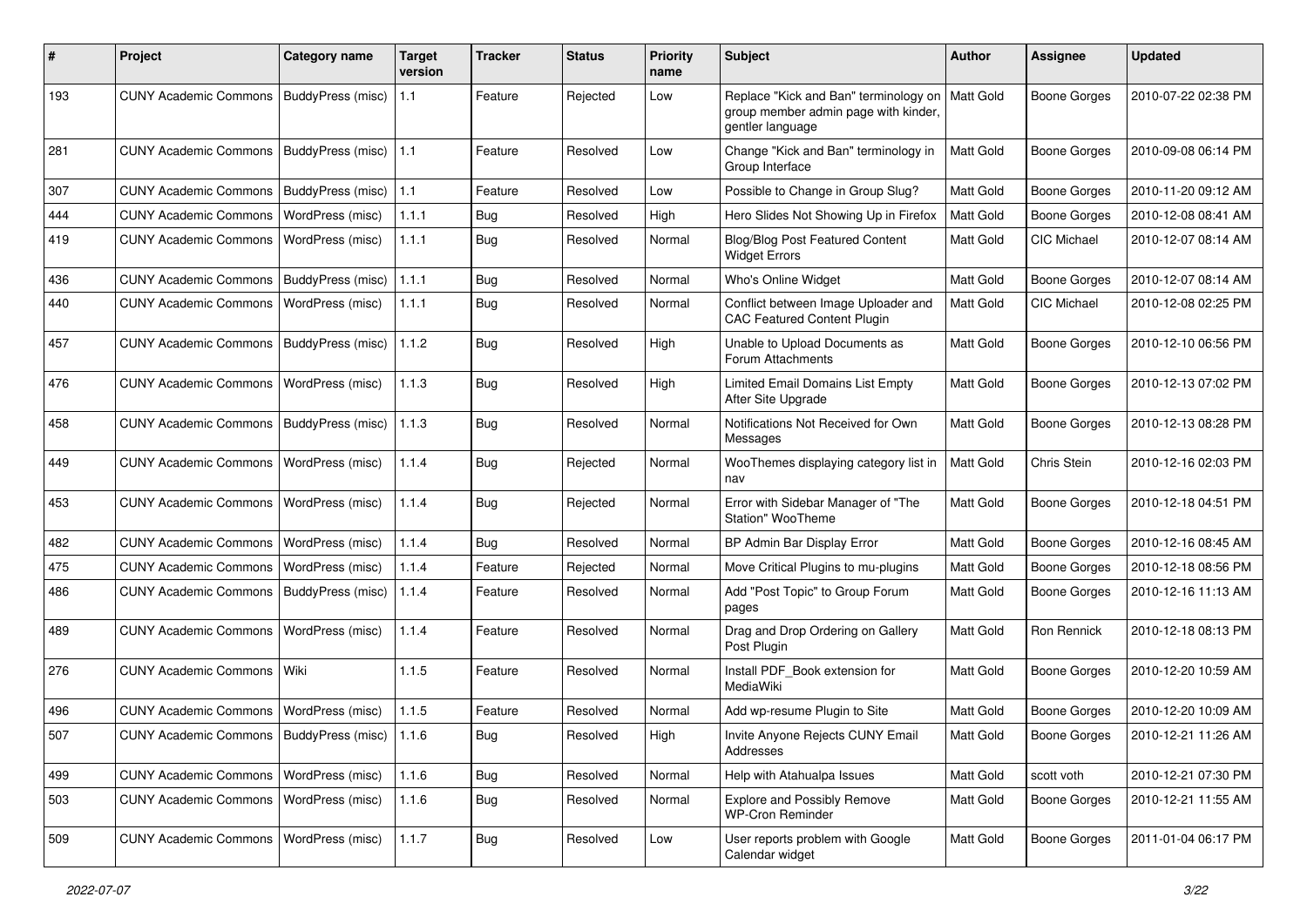| #   | Project                      | Category name            | <b>Target</b><br>version | <b>Tracker</b> | <b>Status</b> | <b>Priority</b><br>name | <b>Subject</b>                                                                                  | <b>Author</b> | <b>Assignee</b>     | <b>Updated</b>      |
|-----|------------------------------|--------------------------|--------------------------|----------------|---------------|-------------------------|-------------------------------------------------------------------------------------------------|---------------|---------------------|---------------------|
| 527 | <b>CUNY Academic Commons</b> | <b>BuddyPress (misc)</b> | 1.1.7                    | Bug            | Resolved      | Low                     | BP Admin Bar Doesn't Show up on<br>Cityscape Theme                                              | Matt Gold     | <b>Boone Gorges</b> | 2011-01-04 03:39 PM |
| 531 | <b>CUNY Academic Commons</b> | BuddyPress (misc)        | 1.1.7                    | Bug            | Resolved      | Low                     | Member reports problems with avatar<br>cropping                                                 | Matt Gold     | <b>Boone Gorges</b> | 2011-01-04 05:10 PM |
| 513 | <b>CUNY Academic Commons</b> | WordPress (misc)         | 1.1.7                    | Feature        | Resolved      | Low                     | Plugin Request: Install meebo me                                                                | Matt Gold     | Boone Gorges        | 2011-01-04 05:56 PM |
| 533 | <b>CUNY Academic Commons</b> | BuddyPress (misc)        | 1.1.8                    | Bug            | Resolved      | Normal                  | Minor CSS issue on group page                                                                   | Matt Gold     | <b>Boone Gorges</b> | 2011-02-02 09:44 AM |
| 538 | <b>CUNY Academic Commons</b> | BuddyPress (misc)        | 1.1.8                    | Bug            | Resolved      | Normal                  | News feed assigns incorrect trackback<br>origins                                                | Matt Gold     | <b>Boone Gorges</b> | 2011-02-02 11:22 AM |
| 540 | <b>CUNY Academic Commons</b> | BuddyPress (misc)        | 1.1.8                    | Bug            | Resolved      | Normal                  | Long BP Group Doc Names Hide<br>Edit/Delete Options                                             | Matt Gold     | <b>Boone Gorges</b> | 2011-02-02 10:58 AM |
| 545 | <b>CUNY Academic Commons</b> | WordPress (misc)         | 1.1.8                    | <b>Bug</b>     | Resolved      | Normal                  | <b>Test Elegant Themes</b>                                                                      | Matt Gold     | Matt Gold           | 2011-01-25 01:41 AM |
| 546 | <b>CUNY Academic Commons</b> | BuddyPress (misc)        | 1.1.8                    | Bug            | Resolved      | Normal                  | Add Group/Group Blog Author Syncing<br>on an Automated Basis to the Group<br><b>Blog Plugin</b> | Matt Gold     | Boone Gorges        | 2011-02-03 08:44 AM |
| 544 | <b>CUNY Academic Commons</b> | WordPress (misc)         | 1.1.8                    | Feature        | Resolved      | Normal                  | Add Elegant Themes themepack to<br>site                                                         | Matt Gold     | Matt Gold           | 2011-01-25 01:40 AM |
| 547 | <b>CUNY Academic Commons</b> | WordPress (misc)         | 1.1.8                    | Feature        | Resolved      | Normal                  | Add new themes                                                                                  | Matt Gold     | Matt Gold           | 2011-01-27 01:52 PM |
| 568 | <b>CUNY Academic Commons</b> | BuddyPress (misc)        | 1.1.10                   | Bug            | Resolved      | High                    | Member reports trouble uploading<br>documents to groups                                         | Matt Gold     | <b>Boone Gorges</b> | 2011-02-10 02:33 PM |
| 574 | <b>CUNY Academic Commons</b> | <b>BuddyPress (misc)</b> | 1.1.10                   | Bug            | Resolved      | High                    | Members unable to read documents<br>posted to groups                                            | Matt Gold     | <b>Boone Gorges</b> | 2011-02-10 03:01 PM |
| 553 | <b>CUNY Academic Commons</b> | WordPress (misc)         | 1.1.10                   | Bug            | Rejected      | Normal                  | <b>Wonky Hero Slide Overlays</b>                                                                | Matt Gold     | Boone Gorges        | 2011-02-28 05:44 PM |
| 605 | <b>CUNY Academic Commons</b> | BuddyPress (misc)        | 1.1.10                   | Bug            | Rejected      | Normal                  | Member search on Group Invite Page<br>Not Working                                               | Matt Gold     | <b>Boone Gorges</b> | 2011-02-24 11:41 PM |
| 612 | <b>CUNY Academic Commons</b> | BuddyPress (misc)        | 1.1.10                   | Bug            | Resolved      | Normal                  | Member reports trouble uploading<br>documents to groups                                         | Matt Gold     | <b>Boone Gorges</b> | 2011-03-07 10:12 PM |
| 613 | <b>CUNY Academic Commons</b> | BuddyPress (misc)        | 1.1.10                   | <b>Bug</b>     | Resolved      | Normal                  | Member reports group blog / group<br>member syncing                                             | Matt Gold     | <b>Boone Gorges</b> | 2011-03-03 09:26 AM |
| 534 | <b>CUNY Academic Commons</b> | WordPress (misc)         | 1.1.10                   | Feature        | Resolved      | Normal                  | Add an apple-touch-icon.pgn of the<br>CUNY Favicon.ico to the root directory<br>at 114x114      | Matt Gold     | Matt Gold           | 2011-03-08 07:34 AM |
| 564 | <b>CUNY Academic Commons</b> | WordPress (misc)         | 1.1.10                   | Feature        | Rejected      | Normal                  | Email Subscription Plugin for<br>WordPress blogs                                                | Matt Gold     | <b>Boone Gorges</b> | 2011-02-18 12:04 AM |
| 566 | <b>CUNY Academic Commons</b> | WordPress (misc)         | 1.1.10                   | Feature        | Resolved      | Normal                  | Add The Morning After Theme                                                                     | Matt Gold     | Matt Gold           | 2011-02-06 11:40 PM |
| 567 | <b>CUNY Academic Commons</b> | WordPress (misc)         | 1.1.10                   | Feature        | Resolved      | Normal                  | Add WPFolio and Bibliotype Themes                                                               | Matt Gold     | Matt Gold           | 2011-02-21 04:16 PM |
| 606 | <b>CUNY Academic Commons</b> | BuddyPress (misc)        | 1.1.10                   | Bug            | Rejected      | Low                     | Avatars don't show up in list of<br>members on group invite tool                                | Matt Gold     | <b>Boone Gorges</b> | 2011-02-24 11:47 PM |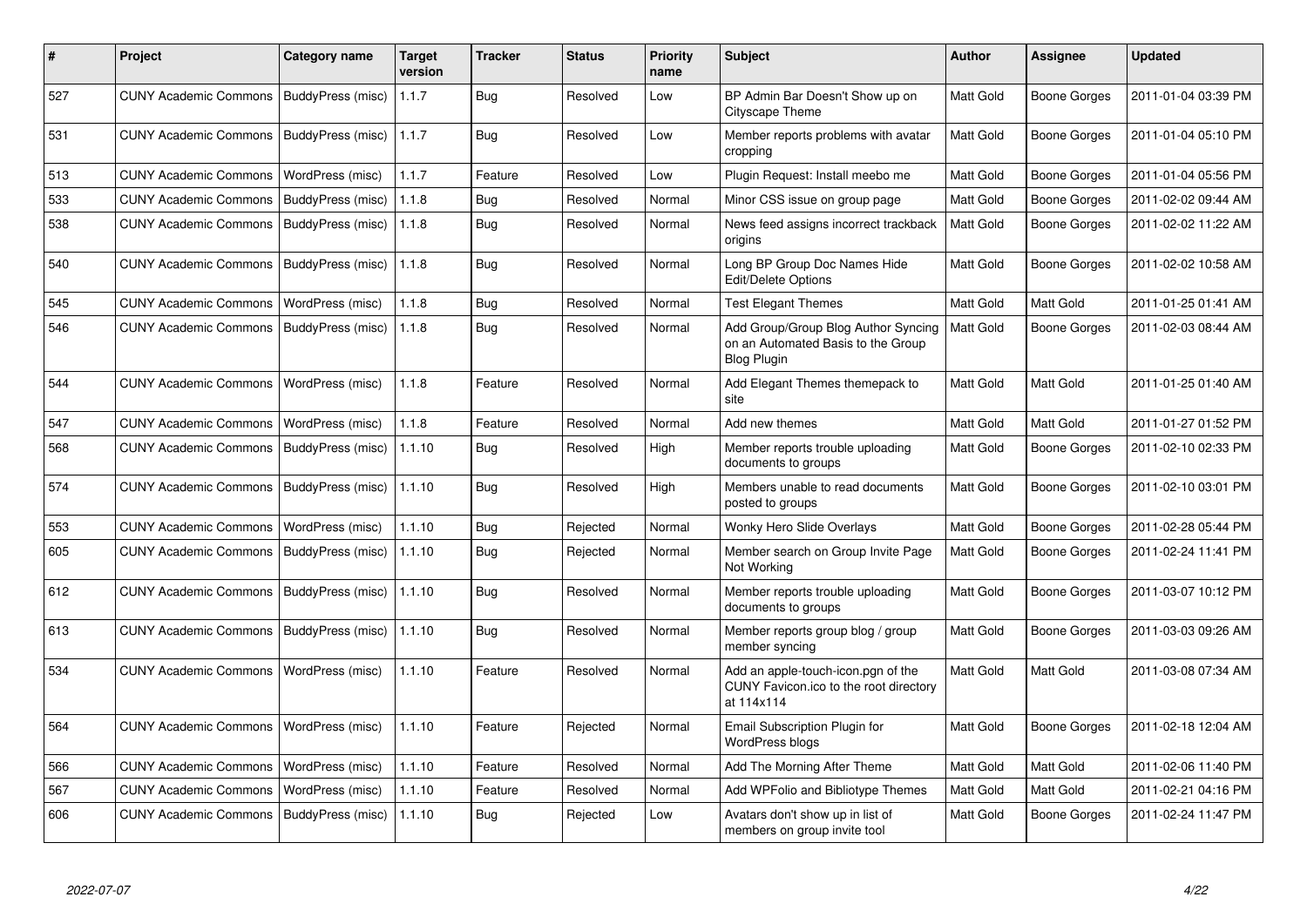| #   | <b>Project</b>                           | Category name            | <b>Target</b><br>version | <b>Tracker</b> | <b>Status</b> | <b>Priority</b><br>name | <b>Subject</b>                                                                                     | Author           | Assignee     | <b>Updated</b>      |
|-----|------------------------------------------|--------------------------|--------------------------|----------------|---------------|-------------------------|----------------------------------------------------------------------------------------------------|------------------|--------------|---------------------|
| 614 | <b>CUNY Academic Commons</b>             | BuddyPress (misc)        | 1.1.10                   | <b>Bug</b>     | Rejected      | Low                     | Log out button on BP Admin bar<br>covers logo                                                      | Matt Gold        | Boone Gorges | 2011-03-04 05:58 PM |
| 638 | <b>CUNY Academic Commons</b>             | BuddyPress (misc)        | 1.1.11                   | Bug            | Resolved      | Normal                  | Email Notifications Include Odd<br>Characters                                                      | Matt Gold        | Boone Gorges | 2011-03-16 11:06 AM |
| 639 | <b>CUNY Academic Commons</b>             | WordPress (misc)         | 1.1.11                   | Feature        | Resolved      | Low                     | Consider WP Comment Remix Plugin                                                                   | Matt Gold        | Boone Gorges | 2011-03-17 05:43 PM |
| 378 | <b>CUNY Academic Commons</b>             | WordPress (misc)         | 1.2                      | Bug            | Duplicate     | Normal                  | New blog post notification by email for<br>private blogs                                           | Matt Gold        | Boone Gorges | 2011-02-18 01:46 PM |
| 348 | <b>CUNY Academic Commons</b>             | BuddyPress (misc)        | 1.2                      | Feature        | Resolved      | Normal                  | Create status marker to show which<br>invited group members have already<br>received group invites | Matt Gold        | Boone Gorges | 2011-03-08 09:08 PM |
| 349 | <b>CUNY Academic Commons</b>             | BuddyPress (misc)        | 1.2                      | Feature        | Resolved      | Normal                  | Add explanatory note to Group Send<br><b>Invites Page</b>                                          | Matt Gold        | Boone Gorges | 2011-03-08 08:44 PM |
| 350 | <b>CUNY Academic Commons</b>             | BuddyPress (misc)        | 1.2                      | Feature        | Resolved      | Normal                  | Move "Send Invites" Button                                                                         | Matt Gold        | Boone Gorges | 2010-12-20 11:29 AM |
| 425 | <b>CUNY Academic Commons</b>             | WordPress (misc)         | 1.2                      | Feature        | Resolved      | Normal                  | Edit "Not Found" text on new blogs                                                                 | Matt Gold        | Raymond Hoh  | 2011-04-26 08:16 AM |
| 427 | <b>CUNY Academic Commons</b>             | WordPress (misc)         | $1.2$                    | Feature        | Resolved      | Normal                  | Remove Ability to Post Status Updates<br>from Edit Profile Page                                    | Matt Gold        | Boone Gorges | 2010-12-22 12:16 PM |
| 428 | <b>CUNY Academic Commons</b>             | BuddyPress (misc)        | 1.2                      | Feature        | Resolved      | Normal                  | Consider adding Log Out button to BP<br>Admin Bar                                                  | Matt Gold        | Boone Gorges | 2010-12-22 12:12 PM |
| 492 | <b>CUNY Academic Commons</b>             | WordPress (misc)         | 1.2                      | Feature        | Resolved      | Normal                  | Upgrade CommentPress to latest<br>edition                                                          | Matt Gold        | Boone Gorges | 2011-03-08 09:23 PM |
| 501 | <b>CUNY Academic Commons</b>             | WordPress (misc)         | 1.2                      | Feature        | Resolved      | Normal                  | Install WP Site Template Plugin                                                                    | Matt Gold        | Boone Gorges | 2011-03-16 03:31 PM |
| 510 | <b>CUNY Academic Commons</b>             | BuddyPress (misc)        | 1.2                      | Feature        | Resolved      | Normal                  | Change group slug placement on<br>group admin menu                                                 | Matt Gold        | Boone Gorges | 2011-02-21 04:51 PM |
| 539 | <b>CUNY Academic Commons</b>             | BuddyPress (misc)        | 1.2                      | Feature        | Rejected      | Normal                  | Allow document category names to be<br>edited                                                      | Matt Gold        | Boone Gorges | 2011-01-24 12:52 PM |
| 595 | <b>CUNY Academic Commons</b>             | Upgrades                 | 1.2                      | Feature        | Resolved      | Normal                  | Formalize Browser/OS Testing<br>procedures                                                         | <b>Matt Gold</b> | Boone Gorges | 2011-04-20 06:40 PM |
| 623 | <b>CUNY Academic Commons</b>             | BuddyPress (misc)        | 1.2                      | Feature        | Resolved      | Normal                  | <b>BuddyPress Docs: Move</b><br>Paste-from-Word Icon Into Top Row of<br>Tiny-MCE icons             | Matt Gold        | Boone Gorges | 2011-02-28 06:33 PM |
| 627 | <b>CUNY Academic Commons</b>             | BuddyPress (misc)        | 1.2                      | Feature        | Resolved      | Normal                  | Add LaTeX support for BP Group<br>Forums                                                           | Matt Gold        | Boone Gorges | 2011-05-09 05:21 PM |
| 629 | <b>CUNY Academic Commons</b>             | <b>BuddyPress (misc)</b> | 1.2                      | Feature        | Resolved      | Normal                  | Create Required Profile Field to Define<br><b>User Status</b>                                      | Matt Gold        | Matt Gold    | 2011-03-17 06:34 PM |
| 640 | <b>CUNY Academic Commons</b>             | WordPress (misc)         | 1.2                      | Feature        | Resolved      | Normal                  | Add Clean Home Theme to Site                                                                       | Matt Gold        | Matt Gold    | 2011-04-20 06:55 PM |
| 647 | <b>CUNY Academic Commons</b>             | WordPress (misc)         | 1.2                      | Feature        | Resolved      | Normal                  | <b>Add Antisnews Theme</b>                                                                         | Matt Gold        | Boone Gorges | 2011-03-26 07:58 PM |
| 699 | CUNY Academic Commons   WordPress (misc) |                          | 1.2                      | Feature        | Resolved      | Normal                  | Add BTCNew Plugin to the Commons                                                                   | Matt Gold        | Raymond Hoh  | 2011-04-24 04:15 PM |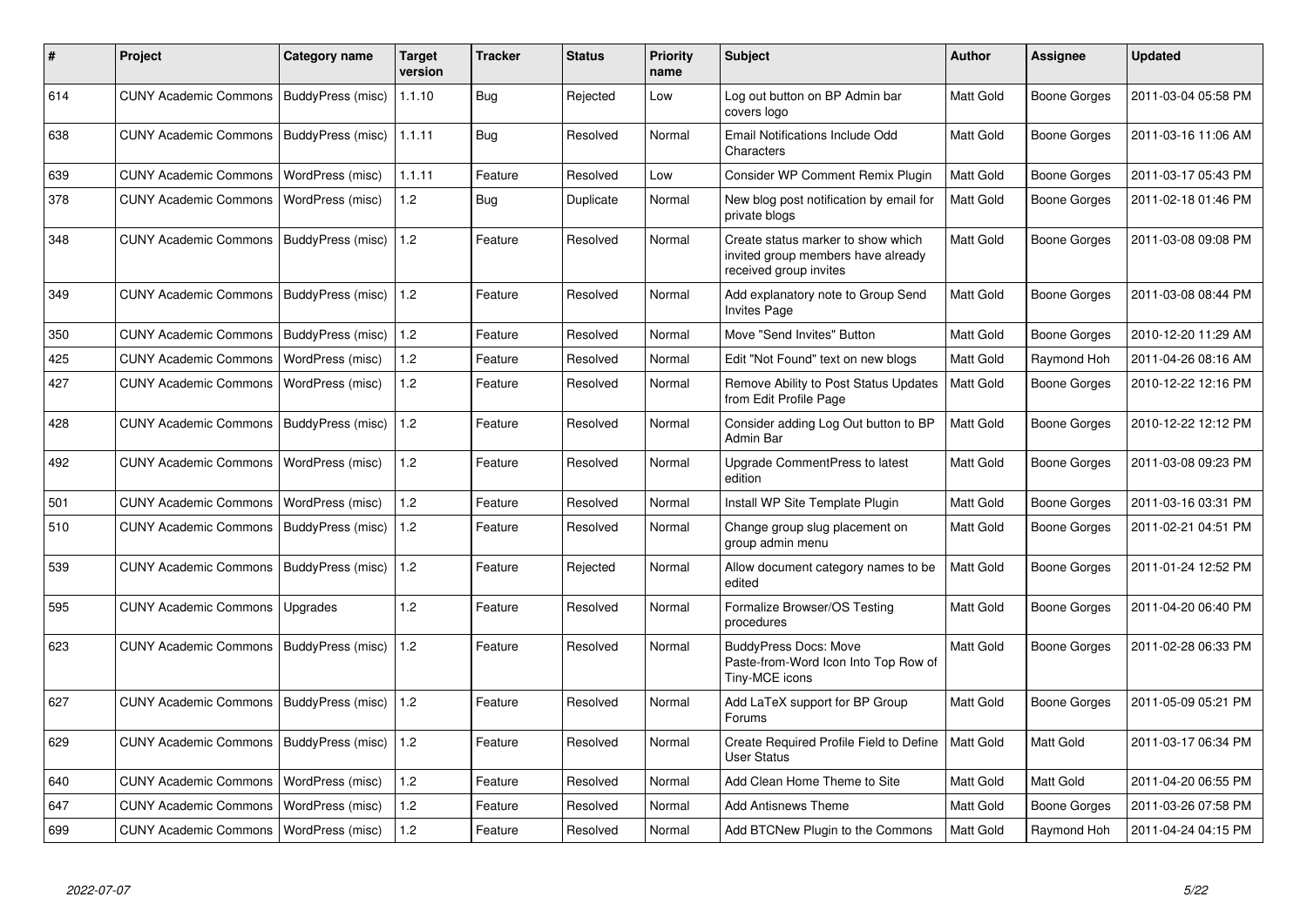| ∦   | Project                                           | <b>Category name</b>     | <b>Target</b><br>version | <b>Tracker</b> | <b>Status</b> | <b>Priority</b><br>name | <b>Subject</b>                                                                                     | Author           | <b>Assignee</b>     | <b>Updated</b>      |
|-----|---------------------------------------------------|--------------------------|--------------------------|----------------|---------------|-------------------------|----------------------------------------------------------------------------------------------------|------------------|---------------------|---------------------|
| 526 | <b>CUNY Academic Commons</b>                      | WordPress (misc)         | 1.2                      | Bug            | Resolved      | Low                     | Next/Previous Links Don't Appear on<br>All Hero Slides                                             | Matt Gold        | Raymond Hoh         | 2011-04-22 03:56 AM |
| 646 | CUNY Academic Commons   BuddyPress (misc)         |                          | 1.2                      | Bug            | Resolved      | Low                     | Change Error Message Non Logged-In<br>Users See When Authorized Page is<br>Requested Without Login | <b>Matt Gold</b> | <b>Boone Gorges</b> | 2011-03-22 10:28 AM |
| 656 | <b>CUNY Academic Commons</b>                      | BuddyPress (misc)        | 1.2                      | Bug            | Resolved      | Low                     | <b>Conflicting Email Subscription</b><br>Messages                                                  | Matt Gold        | <b>Boone Gorges</b> | 2011-04-10 10:10 PM |
| 660 | <b>CUNY Academic Commons</b>                      | BuddyPress (misc)        | 1.2                      | Bug            | Resolved      | Low                     | HTML Markup appears in activity<br>comment                                                         | Matt Gold        | <b>Boone Gorges</b> | 2011-04-04 02:39 PM |
| 661 | <b>CUNY Academic Commons</b>                      | BuddyPress (misc)        | 1.2                      | Bug            | Resolved      | Low                     | HTML Special Characters Appear in<br><b>Email Notification Text</b>                                | Matt Gold        | Raymond Hoh         | 2011-05-04 08:55 AM |
| 362 | <b>CUNY Academic Commons</b>                      | <b>BuddyPress</b> (misc) | 1.2                      | Feature        | Resolved      | Low                     | Require Confirmation on Leaving a<br>Group                                                         | Matt Gold        | <b>Boone Gorges</b> | 2011-02-21 02:51 PM |
| 628 | <b>CUNY Academic Commons</b>                      | l Wiki                   | 1.2.1                    | Bug            | Resolved      | Normal                  | LaTeX support for MediaWiki                                                                        | Matt Gold        | <b>Boone Gorges</b> | 2011-05-11 09:50 PM |
| 657 | <b>CUNY Academic Commons</b>                      | WordPress (misc)         | 1.2.1                    | Bug            | Resolved      | Normal                  | Problems with WordPress Wiki Plugin                                                                | Matt Gold        | <b>Boone Gorges</b> | 2011-05-11 11:29 AM |
| 710 | <b>CUNY Academic Commons</b>                      | WordPress (misc)         | 1.2.1                    | Bug            | Resolved      | Normal                  | Flickr Photo Album Plugin Doesn't<br>Activate                                                      | Matt Gold        | <b>Boone Gorges</b> | 2011-05-08 04:56 PM |
| 724 | <b>CUNY Academic Commons</b>                      | BuddyPress (misc)        | 1.2.1                    | Bug            | Rejected      | Normal                  | Word Limit on Email Notifications of<br>Forum Posts?                                               | Matt Gold        | <b>Boone Gorges</b> | 2011-05-11 12:04 PM |
| 727 | <b>CUNY Academic Commons</b>                      | <b>WordPress (misc)</b>  | 1.2.1                    | Bug            | Resolved      | Normal                  | Add The Erudite Theme                                                                              | Matt Gold        | Raymond Hoh         | 2011-05-01 05:02 AM |
| 731 | <b>CUNY Academic Commons</b>                      | BuddyPress (misc)        | 1.2.1                    | Bug            | Resolved      | Normal                  | Member reports a problem posting to a<br>private group                                             | Matt Gold        | Boone Gorges        | 2011-05-03 07:10 PM |
| 704 | <b>CUNY Academic Commons</b>                      | <b>WordPress (misc)</b>  | 1.2.1                    | Feature        | Resolved      | Normal                  | Plugin Request: Widget that displays<br>randomized images and captions                             | Matt Gold        | <b>Boone Gorges</b> | 2011-05-04 11:22 AM |
| 705 | <b>CUNY Academic Commons</b>                      | WordPress (misc)         | 1.2.1                    | Feature        | Resolved      | Normal                  | A way to mass upload files?                                                                        | Matt Gold        | <b>Boone Gorges</b> | 2011-04-27 12:04 AM |
| 706 | <b>CUNY Academic Commons</b>                      | WordPress (misc)         | 1.2.1                    | Feature        | Resolved      | Normal                  | Random Header Image                                                                                | Matt Gold        | <b>Boone Gorges</b> | 2011-05-04 01:26 PM |
| 707 | <b>CUNY Academic Commons</b>                      | WordPress (misc)         | 1.2.1                    | Feature        | Resolved      | Normal                  | Simple Site Visit Counter Plugin for<br><b>Blogs</b>                                               | Matt Gold        | <b>Boone Gorges</b> | 2011-05-04 11:13 AM |
| 711 | <b>CUNY Academic Commons</b>                      | WordPress (misc)         | 1.2.1                    | Feature        | Resolved      | Normal                  | Add Twitter Blackbird Pie Plugin                                                                   | Matt Gold        | <b>Boone Gorges</b> | 2011-05-04 10:17 AM |
| 709 | <b>CUNY Academic Commons</b>                      | WordPress (misc)         | 1.2.1                    | Feature        | Rejected      | Low                     | Add Inspiration Theme to Site                                                                      | Matt Gold        | <b>Boone Gorges</b> | 2011-04-28 08:15 PM |
| 775 | <b>CUNY Academic Commons</b>                      | WordPress (misc)         | 1.2.2                    | <b>Bug</b>     | Rejected      | Normal                  | Hit Counter Plugin Problem                                                                         | Matt Gold        | <b>Boone Gorges</b> | 2011-05-28 08:42 AM |
| 778 | CUNY Academic Commons   BuddyPress (misc)   1.2.2 |                          |                          | <b>Bug</b>     | Resolved      | Normal                  | Private BP Docs Comment Notification   Matt Gold<br>in RSS Feed                                    |                  | <b>Boone Gorges</b> | 2011-06-02 09:29 AM |
| 786 | CUNY Academic Commons   WordPress (misc)          |                          | 1.2.3                    | <b>Bug</b>     | Resolved      | Normal                  | Hero Image Slider Overlay Display on<br>ΙE                                                         | Matt Gold        | <b>Boone Gorges</b> | 2011-06-06 09:51 AM |
| 789 | CUNY Academic Commons   WordPress (misc)          |                          | 1.2.3                    | <b>Bug</b>     | Resolved      | Normal                  | Remove Sitemeter from Footer                                                                       | Matt Gold        | Boone Gorges        | 2011-06-06 09:41 AM |
| 747 | CUNY Academic Commons   WordPress (misc)          |                          | 1.2.3                    | Feature        | Resolved      | Normal                  | Find rich-stats plugin for WordPress                                                               | Matt Gold        | <b>Boone Gorges</b> | 2011-06-02 09:19 AM |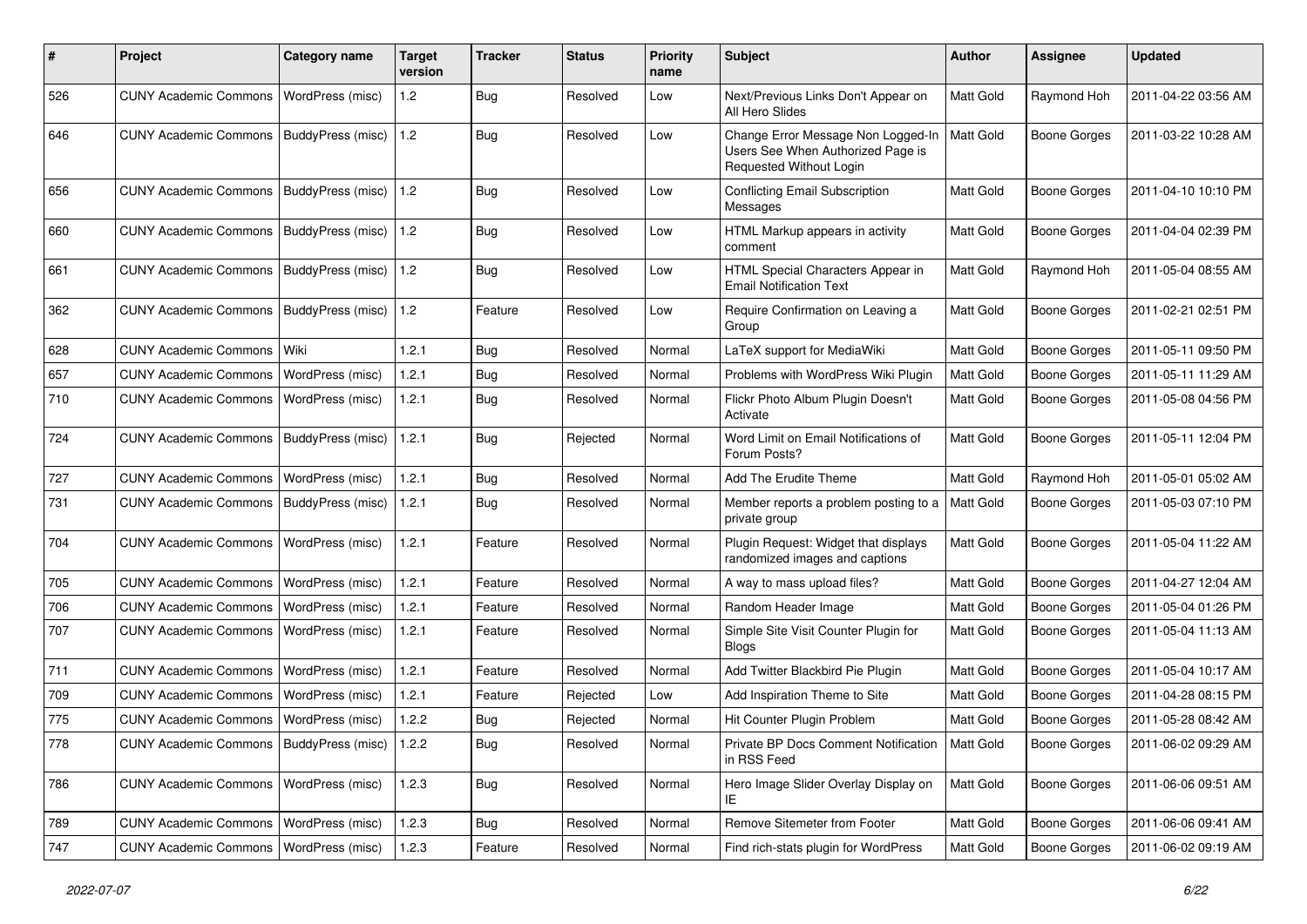| #    | Project                                   | <b>Category name</b>     | Target<br>version | <b>Tracker</b> | <b>Status</b> | <b>Priority</b><br>name | Subject                                                                           | <b>Author</b> | <b>Assignee</b>     | <b>Updated</b>      |
|------|-------------------------------------------|--------------------------|-------------------|----------------|---------------|-------------------------|-----------------------------------------------------------------------------------|---------------|---------------------|---------------------|
| 782  | <b>CUNY Academic Commons</b>              | BuddyPress (misc)        | 1.2.3             | Feature        | Resolved      | Normal                  | Add Captcha Plugin                                                                | Matt Gold     | <b>Boone Gorges</b> | 2011-06-06 10:37 AM |
| 763  | <b>CUNY Academic Commons</b>              | BuddyPress (misc)        | 1.2.3             | Bug            | Resolved      | Low                     | Resaving BP Docs Preferences on<br>Same Setting Produces Unclear Error<br>Message | Matt Gold     | <b>Boone Gorges</b> | 2011-06-02 09:19 AM |
| 783  | <b>CUNY Academic Commons</b>              | BuddyPress (misc)        | 1.2.4             | Bug            | Resolved      | Normal                  | <b>Broken Avatar Images</b>                                                       | Matt Gold     | <b>Boone Gorges</b> | 2011-06-06 02:49 PM |
| 796  | <b>CUNY Academic Commons</b>              | Wiki                     | 1.2.4             | Bug            | Resolved      | Normal                  | BP Admin Bar Header Margin                                                        | Matt Gold     | Raymond Hoh         | 2011-06-07 02:37 PM |
| 806  | <b>CUNY Academic Commons</b>              | <b>BuddyPress</b> (misc) | 1.2.4             | Bug            | Resolved      | Normal                  | BP Docs Notification Throttling Issues                                            | Matt Gold     | <b>Boone Gorges</b> | 2011-06-08 12:17 PM |
| 810  | <b>CUNY Academic Commons</b>              | BuddyPress (misc)        | 1.2.4             | Bug            | Resolved      | Normal                  | Can't see all blogs in "My Blogs"                                                 | Matt Gold     | <b>Boone Gorges</b> | 2011-07-12 10:51 PM |
| 842  | <b>CUNY Academic Commons</b>              | WordPress (misc)         | 1.2.4             | Bug            | Resolved      | Normal                  | Problems adding a user to a blog                                                  | Matt Gold     | <b>Boone Gorges</b> | 2011-07-08 01:34 PM |
| 908  | <b>CUNY Academic Commons</b>              | BuddyPress (misc)        | 1.2.4             | Bug            | Resolved      | Normal                  | Free a BP Doc from Locked Status                                                  | Matt Gold     | <b>Boone Gorges</b> | 2011-07-02 11:15 PM |
| 950  | <b>CUNY Academic Commons</b>              | BuddyPress (misc)        | 1.2.4             | Bug            | Rejected      | Normal                  | Spam/Moderation Issue                                                             | Matt Gold     | <b>Boone Gorges</b> | 2011-07-11 09:15 AM |
| 809  | <b>CUNY Academic Commons</b>              | WordPress (misc)         | 1.2.4             | Bug            | Resolved      | Low                     | Extra padding on bottom of footer                                                 | Matt Gold     | <b>Boone Gorges</b> | 2011-07-12 03:23 PM |
| 856  | <b>CUNY Academic Commons</b>              | BuddyPress (misc)        | 1.2.4             | <b>Bug</b>     | Resolved      | Low                     | Text-alignment issue on group                                                     | Matt Gold     | Raymond Hoh         | 2011-06-22 10:02 PM |
| 905  | <b>CUNY Academic Commons</b>              | BuddyPress (misc)        | 1.2.4             | Bug            | Resolved      | Low                     | <b>BP Docs Authentication Issue</b>                                               | Matt Gold     | <b>Boone Gorges</b> | 2011-07-12 01:39 PM |
| 1104 | <b>CUNY Academic Commons</b>              | WordPress (misc)         | 1.2.4.2           | Bug            | Resolved      | Normal                  | Remove WordPress Counter Plugin                                                   | Matt Gold     | <b>Boone Gorges</b> | 2011-10-31 11:00 AM |
| 773  | <b>CUNY Academic Commons</b>              | WordPress (misc)         | 1.2.4.2           | Feature        | Resolved      | Low                     | <b>Adjust Featured Content Widget</b><br>Default Images                           | Matt Gold     | <b>Boone Gorges</b> | 2011-11-02 01:44 AM |
| 1068 | <b>CUNY Academic Commons</b>              | WordPress (misc)         | 1.2.5             | Bug            | Rejected      | High                    | Notification of Update in a Private<br>Group Shows up in Public Feed              | Matt Gold     | <b>Boone Gorges</b> | 2011-07-21 11:27 PM |
| 991  | <b>CUNY Academic Commons</b>              | WordPress (misc)         | 1.2.5             | Bug            | Resolved      | Normal                  | <b>Update FeedWordPress</b>                                                       | Matt Gold     | <b>Boone Gorges</b> | 2011-07-19 11:37 AM |
| 992  | <b>CUNY Academic Commons</b>              | BuddyPress (misc)        | 1.2.5             | <b>Bug</b>     | Resolved      | Normal                  | BP Docs comments show up on WP<br>Dashboard                                       | Matt Gold     | <b>Boone Gorges</b> | 2011-07-19 02:17 PM |
| 1067 | <b>CUNY Academic Commons</b>              | WordPress (misc)         | 1.2.5             | Bug            | Rejected      | Normal                  | <b>Install Disable Trackbacks</b>                                                 | Matt Gold     | <b>Boone Gorges</b> | 2011-07-22 12:05 AM |
| 1117 | <b>CUNY Academic Commons</b>              | BuddyPress (misc)        | 1.2.5             | Bug            | Resolved      | Normal                  | Character Display Error in Feed                                                   | Matt Gold     | <b>Boone Gorges</b> | 2011-09-12 06:29 PM |
| 1143 | <b>CUNY Academic Commons</b>              | BuddyPress (misc)        | 1.2.5             | Bug            | Resolved      | Normal                  | Notifications of Old Posts                                                        | Matt Gold     |                     | 2011-08-30 09:56 PM |
| 1321 | <b>CUNY Academic Commons</b>              | BuddyPress (misc)        | 1.2.5             | Bug            | Duplicate     | Normal                  | BP Doc Comment Doesn't Show Up on<br>Doc (but does appear in group stream)        | Matt Gold     | <b>Boone Gorges</b> | 2011-11-04 08:04 AM |
| 735  | CUNY Academic Commons   BuddyPress (misc) |                          | 1.2.5             | Feature        | Resolved      | Normal                  | BP Docs - Include Check-Box to Avoid<br><b>Email Notifications of Minor Edits</b> | Matt Gold     | <b>Boone Gorges</b> | 2011-07-24 11:34 AM |
| 1069 | CUNY Academic Commons   WordPress (misc)  |                          | 1.2.5             | Feature        | Resolved      | Normal                  | Install ThreatToCreativity Theme                                                  | Matt Gold     | Matt Gold           | 2011-11-14 08:14 PM |
| 1073 | <b>CUNY Academic Commons</b>              | WordPress (misc)         | 1.2.5             | Feature        | Resolved      | Normal                  | Add Google Plus One Plugin                                                        | Matt Gold     | Boone Gorges        | 2011-09-12 06:06 PM |
| 1074 | <b>CUNY Academic Commons</b>              | WordPress (misc)         | 1.2.5             | Feature        | Resolved      | Normal                  | Add Facebook Page Photo Gallery<br>plugin                                         | Matt Gold     | Boone Gorges        | 2011-09-12 06:11 PM |
| 1075 | <b>CUNY Academic Commons</b>              | WordPress (misc)         | 1.2.5             | Feature        | Resolved      | Normal                  | Add Spam Free WordPress plugin                                                    | Matt Gold     | <b>Boone Gorges</b> | 2011-09-12 06:08 PM |
| 1093 | <b>CUNY Academic Commons</b>              | WordPress (misc)         | 1.2.5             | Feature        | Resolved      | Normal                  | Add WP-SyntaxEvolved Plugin                                                       | Matt Gold     | Boone Gorges        | 2011-09-12 06:13 PM |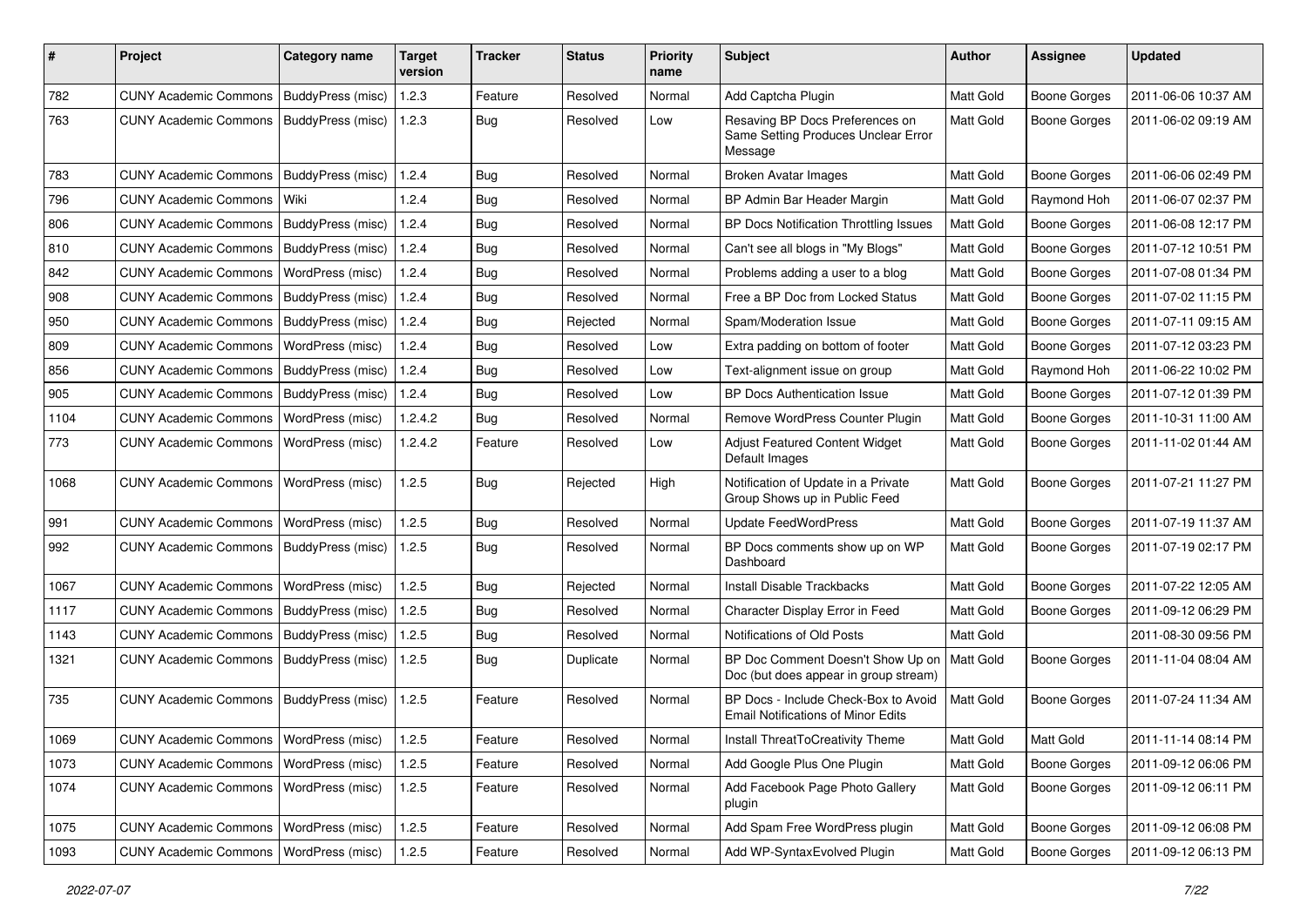| #    | Project                                   | Category name     | <b>Target</b><br>version | <b>Tracker</b> | <b>Status</b> | <b>Priority</b><br>name | <b>Subject</b>                                                               | Author           | <b>Assignee</b>     | <b>Updated</b>      |
|------|-------------------------------------------|-------------------|--------------------------|----------------|---------------|-------------------------|------------------------------------------------------------------------------|------------------|---------------------|---------------------|
| 1130 | <b>CUNY Academic Commons</b>              | WordPress (misc)  | 1.2.5                    | Feature        | Resolved      | Normal                  | <b>Add PressWork Theme</b>                                                   | Matt Gold        | <b>Boone Gorges</b> | 2011-11-14 08:11 PM |
| 1144 | <b>CUNY Academic Commons</b>              | WordPress (misc)  | 1.2.5                    | Feature        | Resolved      | Normal                  | Install Brunelleschi Theme                                                   | Matt Gold        | Matt Gold           | 2011-11-14 08:16 PM |
| 1162 | <b>CUNY Academic Commons</b>              | BuddyPress (misc) | 1.2.5                    | Feature        | Resolved      | Normal                  | Organization of "My Blogs" Dropdown<br>on Nav Bar                            | Matt Gold        | Boone Gorges        | 2011-09-14 01:24 AM |
| 1178 | <b>CUNY Academic Commons</b>              | WordPress (misc)  | 1.2.5                    | Feature        | Resolved      | Normal                  | Add "Chunk" Theme to the Commons                                             | Matt Gold        | <b>Boone Gorges</b> | 2011-11-14 08:25 PM |
| 1188 | <b>CUNY Academic Commons</b>              | WordPress (misc)  | 1.2.5                    | Feature        | Resolved      | Normal                  | Add Text Expander Plugin                                                     | Matt Gold        | <b>Boone Gorges</b> | 2011-11-14 08:21 PM |
| 1324 | <b>CUNY Academic Commons</b>              | WordPress (misc)  | 1.2.5                    | Feature        | Resolved      | Normal                  | Change link on main nav bar for "Help"                                       | Matt Gold        | <b>Boone Gorges</b> | 2011-11-04 12:08 PM |
| 1325 | <b>CUNY Academic Commons</b>              | WordPress (misc)  | 1.2.5                    | Feature        | Resolved      | Normal                  | Remove hard-coded copyright notice<br>from WooThemes                         | Matt Gold        | Boone Gorges        | 2011-11-15 08:49 AM |
| 993  | <b>CUNY Academic Commons</b>              | BuddyPress (misc) | 1.2.5                    | Bug            | Resolved      | Low                     | <b>BP Docs Notification Issue</b>                                            | Matt Gold        | <b>Boone Gorges</b> | 2011-07-20 12:10 AM |
| 1145 | <b>CUNY Academic Commons</b>              | BuddyPress (misc) | 1.2.5                    | Bug            | Resolved      | Low                     | Alert Box on Group Join                                                      | Matt Gold        | <b>Boone Gorges</b> | 2011-09-12 05:56 PM |
| 1371 | <b>CUNY Academic Commons</b>              | WordPress (misc)  | 1.2.6                    | Support        | Resolved      | Normal                  | Not allowed to create accounts for<br>Non-CUNY Members                       | Matt Gold        | Boone Gorges        | 2011-11-21 02:49 PM |
| 1400 | <b>CUNY Academic Commons</b>              | BuddyPress (misc) | 1.2.7                    | Bug            | Resolved      | Normal                  | Firefox Login Caching Issue                                                  | Matt Gold        | <b>Boone Gorges</b> | 2011-12-06 05:53 PM |
| 1380 | <b>CUNY Academic Commons</b>              | WordPress (misc)  | 1.2.7                    | Bug            | Resolved      | Low                     | Page background color not set lon<br>login page                              | <b>Matt Gold</b> | <b>Boone Gorges</b> | 2011-11-28 07:44 PM |
| 1418 | <b>CUNY Academic Commons</b>              | Wiki              | 1.3                      | Bug            | Resolved      | High                    | Don't see BP Admin Bar on cdev Wiki<br>page                                  | Matt Gold        | <b>Boone Gorges</b> | 2011-12-09 08:58 AM |
| 487  | <b>CUNY Academic Commons</b>              | WordPress (misc)  | 1.3                      | Bug            | Resolved      | Normal                  | Replace Backtype Connect with<br>something that works                        | Matt Gold        | <b>Boone Gorges</b> | 2011-05-26 08:47 AM |
| 746  | <b>CUNY Academic Commons</b>              | BuddyPress (misc) | 1.3                      | Bug            | Resolved      | Normal                  | Create Pop-Up Login Overlay                                                  | Matt Gold        | Raymond Hoh         | 2011-05-16 06:32 PM |
| 761  | <b>CUNY Academic Commons</b>              | WordPress (misc)  | 1.3                      | Bug            | Resolved      | Normal                  | Implement "Send a Comment"<br>Function                                       | <b>Matt Gold</b> | <b>Boone Gorges</b> | 2011-06-02 04:51 PM |
| 1344 | <b>CUNY Academic Commons</b>              | BuddyPress (misc) | 1.3                      | Bug            | Resolved      | Normal                  | Activity Feed Items not Appearing in<br>Group                                | Matt Gold        | Boone Gorges        | 2011-11-14 11:26 AM |
| 1345 | CUNY Academic Commons   BuddyPress (misc) |                   | 1.3                      | Bug            | Resolved      | Normal                  | Consider Adding BuddyPress Group<br>for Community Admins and Mods<br>Plugin  | Matt Gold        | <b>Boone Gorges</b> | 2011-11-28 03:17 PM |
| 1412 | <b>CUNY Academic Commons</b>              | BuddyPress (misc) | 1.3                      | Bug            | Resolved      | Normal                  | Alter text on pop-up message about<br>role field                             | Matt Gold        | Boone Gorges        | 2011-12-08 12:58 PM |
| 1419 | CUNY Academic Commons   Wiki              |                   | 1.3                      | Bug            | Rejected      | Normal                  | Ajax autosuggest on wiki tags not<br>working                                 | Matt Gold        | <b>Boone Gorges</b> | 2011-12-12 03:51 PM |
| 325  | CUNY Academic Commons   BuddyPress (misc) |                   | $\vert$ 1.3              | Feature        | Resolved      | Normal                  | Add folder hierarchies to Group<br>Documents plugin                          | Matt Gold        | Boone Gorges        | 2011-05-23 01:33 AM |
| 532  | <b>CUNY Academic Commons</b>              | BuddyPress (misc) | $\vert$ 1.3              | Feature        | Resolved      | Normal                  | Allow members to paste in a group of<br>email addresses when sending invites | Matt Gold        | Boone Gorges        | 2011-09-13 01:12 PM |
| 557  | CUNY Academic Commons   BuddyPress (misc) |                   | $\vert$ 1.3              | Feature        | Rejected      | Normal                  | Denied Size and Extension Alerts on<br>Forum posts                           | Matt Gold        | Boone Gorges        | 2011-06-17 02:58 PM |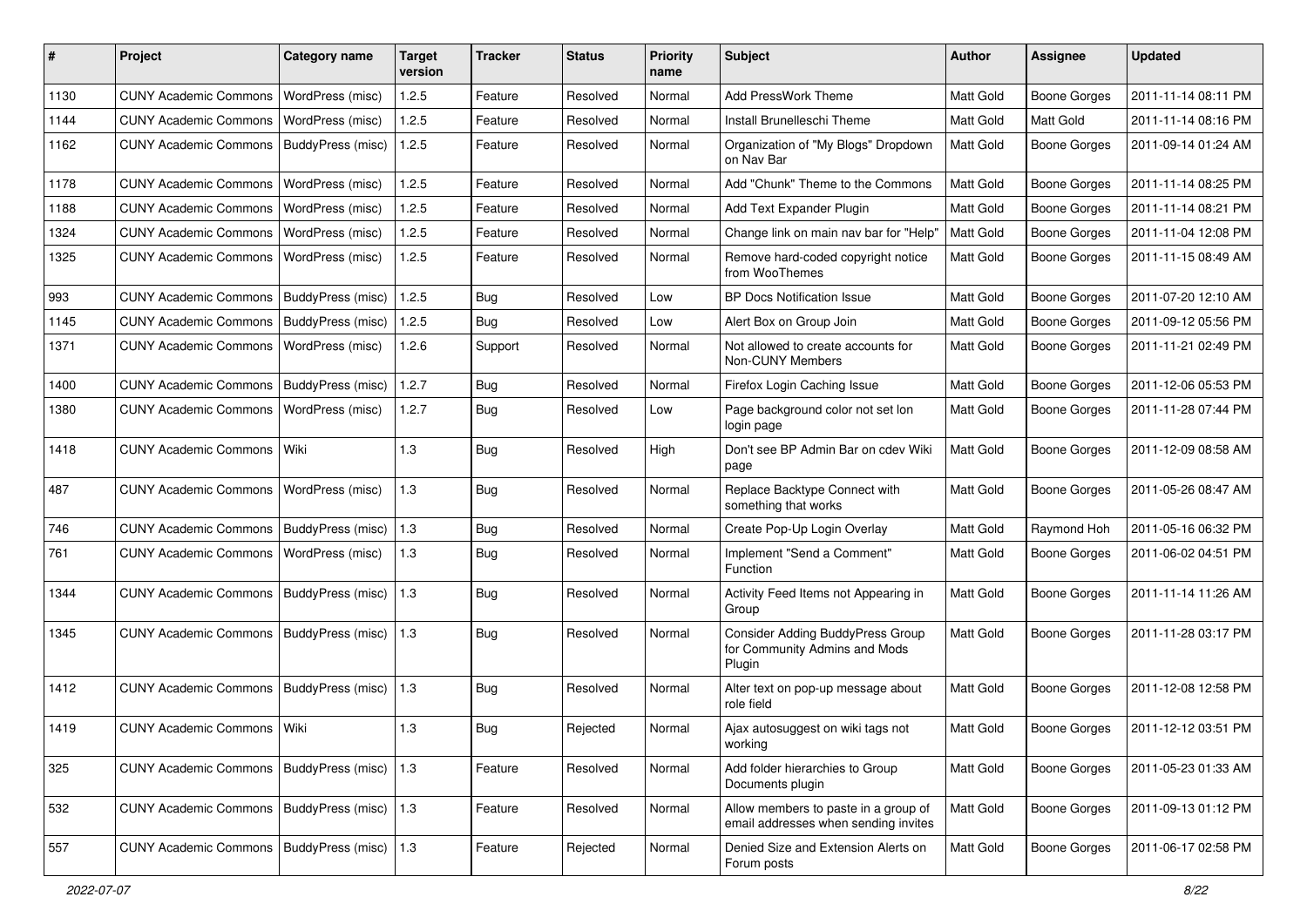| #    | Project                                   | Category name            | <b>Target</b><br>version | <b>Tracker</b> | <b>Status</b> | <b>Priority</b><br>name | <b>Subject</b>                                                               | <b>Author</b>    | <b>Assignee</b> | <b>Updated</b>      |
|------|-------------------------------------------|--------------------------|--------------------------|----------------|---------------|-------------------------|------------------------------------------------------------------------------|------------------|-----------------|---------------------|
| 643  | CUNY Academic Commons   BuddyPress (misc) |                          | 1.3                      | Feature        | Resolved      | Normal                  | Create Mechanism to Require People<br>to Fill Out New Identity Profile Field | Matt Gold        | Boone Gorges    | 2011-10-19 01:50 PM |
| 648  | CUNY Academic Commons   BuddyPress (misc) |                          | $\vert$ 1.3              | Feature        | Resolved      | Normal                  | Create Print functionality for<br><b>BuddyPress Docs</b>                     | <b>Matt Gold</b> | Boone Gorges    | 2011-07-19 11:46 AM |
| 649  | <b>CUNY Academic Commons</b>              | BuddyPress (misc)        | 1.3                      | Feature        | Resolved      | Normal                  | Create Copy All button for BuddyPress<br><b>Docs</b>                         | <b>Matt Gold</b> | Boone Gorges    | 2011-09-13 11:59 AM |
| 697  | <b>CUNY Academic Commons</b>              | BuddyPress (misc)        | 1.3                      | Feature        | Resolved      | Normal                  | Member request: Indented text in<br>Forum Posts                              | Matt Gold        | Boone Gorges    | 2011-09-13 03:29 PM |
| 764  | <b>CUNY Academic Commons</b>              | WordPress (misc)         | 1.3                      | Feature        | Resolved      | Normal                  | Install "Email Users" Plugin                                                 | <b>Matt Gold</b> | Boone Gorges    | 2011-09-13 11:35 AM |
| 771  | <b>CUNY Academic Commons</b>              | WordPress (misc)         | 1.3                      | Feature        | Rejected      | Normal                  | Create Tool to Display Users in Order<br>of ID# in Dashboard                 | <b>Matt Gold</b> | Boone Gorges    | 2011-05-24 08:57 AM |
| 774  | <b>CUNY Academic Commons</b>              | <b>BuddyPress</b> (misc) | 1.3                      | Feature        | Resolved      | Normal                  | Consider Allowing Email to Be Sent<br><b>Between Unfriended Members</b>      | <b>Matt Gold</b> | Boone Gorges    | 2011-06-16 04:06 PM |
| 1106 | <b>CUNY Academic Commons</b>              | WordPress (misc)         | 1.3                      | Feature        | Resolved      | Normal                  | <b>Extended Super Admins</b>                                                 | Matt Gold        | Boone Gorges    | 2011-11-15 02:06 PM |
| 1132 | <b>CUNY Academic Commons</b>              | WordPress (misc)         | 1.3                      | Feature        | Rejected      | Normal                  | Consider adding a forum plugin for<br>blogs                                  | <b>Matt Gold</b> | Boone Gorges    | 2011-11-17 10:51 PM |
| 1134 | <b>CUNY Academic Commons</b>              | WordPress (misc)         | 1.3                      | Feature        | Resolved      | Normal                  | Build Flexibility for Image Choices into<br><b>Featured Content Widget</b>   | Matt Gold        | Boone Gorges    | 2011-11-30 02:27 AM |
| 1146 | <b>CUNY Academic Commons</b>              | WordPress (misc)         | 1.3                      | Feature        | Resolved      | Normal                  | Add Shaken Grid Theme to Site                                                | <b>Matt Gold</b> | Matt Gold       | 2011-11-28 03:27 PM |
| 1256 | <b>CUNY Academic Commons</b>              | BuddyPress (misc)        | 1.3                      | Feature        | Resolved      | Normal                  | Enable BP Docs by default on<br>Commons groups                               | <b>Matt Gold</b> | Boone Gorges    | 2011-11-15 02:27 PM |
| 1329 | <b>CUNY Academic Commons</b>              | WordPress (misc)         | 1.3                      | Feature        | Resolved      | Normal                  | Create Plugin to Make it Easier to Add<br>Users to a Blog                    | Matt Gold        | Boone Gorges    | 2011-12-15 08:43 AM |
| 1394 | CUNY Academic Commons   BuddyPress (misc) |                          | 1.3                      | Feature        | Rejected      | Normal                  | Update Filters to include new BP<br>Profile roles                            | Matt Gold        | Boone Gorges    | 2011-12-09 07:11 AM |
| 1437 | <b>CUNY Academic Commons</b>              | WordPress (misc)         | 1.3                      | Feature        | Resolved      | Normal                  | Add FD Footnotes Plugin                                                      | <b>Matt Gold</b> | Boone Gorges    | 2011-12-14 01:00 PM |
| 343  | <b>CUNY Academic Commons</b>              | Wiki                     | 1.3                      | Bug            | Resolved      | Low                     | <b>FCKEditor Preferences</b>                                                 | <b>Matt Gold</b> | Boone Gorges    | 2011-11-30 11:55 AM |
| 906  | <b>CUNY Academic Commons</b>              | BuddyPress (misc)        | 1.3                      | Feature        | Resolved      | Low                     | Allow users to edit BP Doc comments                                          | Matt Gold        | Boone Gorges    | 2011-09-14 01:27 AM |
| 1451 | <b>CUNY Academic Commons</b>              | BuddyPress (misc)        | 1.3.1                    | Bug            | Resolved      | Normal                  | Social Media Profile Icons Not<br>Showing Up Automatically?                  | <b>Matt Gold</b> | Boone Gorges    | 2011-12-15 07:06 PM |
| 1455 | <b>CUNY Academic Commons</b>              | BuddyPress (misc)        | 1.3.1                    | <b>Bug</b>     | Resolved      | Normal                  | Errant error message on Groups page                                          | Matt Gold        | Boone Gorges    | 2011-12-16 02:05 PM |
| 1464 | <b>CUNY Academic Commons</b>              | Upgrades                 | 1.3.1                    | Bug            | Rejected      | Normal                  | UserVoice Account linked to wrong<br>account                                 | Matt Gold        | Boone Gorges    | 2011-12-19 09:40 AM |
| 1438 | <b>CUNY Academic Commons</b>              | WordPress (misc)         | 1.3.1                    | Feature        | Resolved      | Normal                  | Add WP-Print Plugin                                                          | Matt Gold        | Boone Gorges    | 2011-12-15 02:49 PM |
| 1439 | <b>CUNY Academic Commons</b>              | WordPress (misc)         | 1.3.1                    | Feature        | Resolved      | Normal                  | Add WP Hide Post Plugin                                                      | <b>Matt Gold</b> | Boone Gorges    | 2011-12-15 02:50 PM |
| 1440 | CUNY Academic Commons   WordPress (misc)  |                          | 1.3.1                    | Feature        | Resolved      | Normal                  | Add Custom Sidebar Plugin                                                    | Matt Gold        | Boone Gorges    | 2011-12-15 02:46 PM |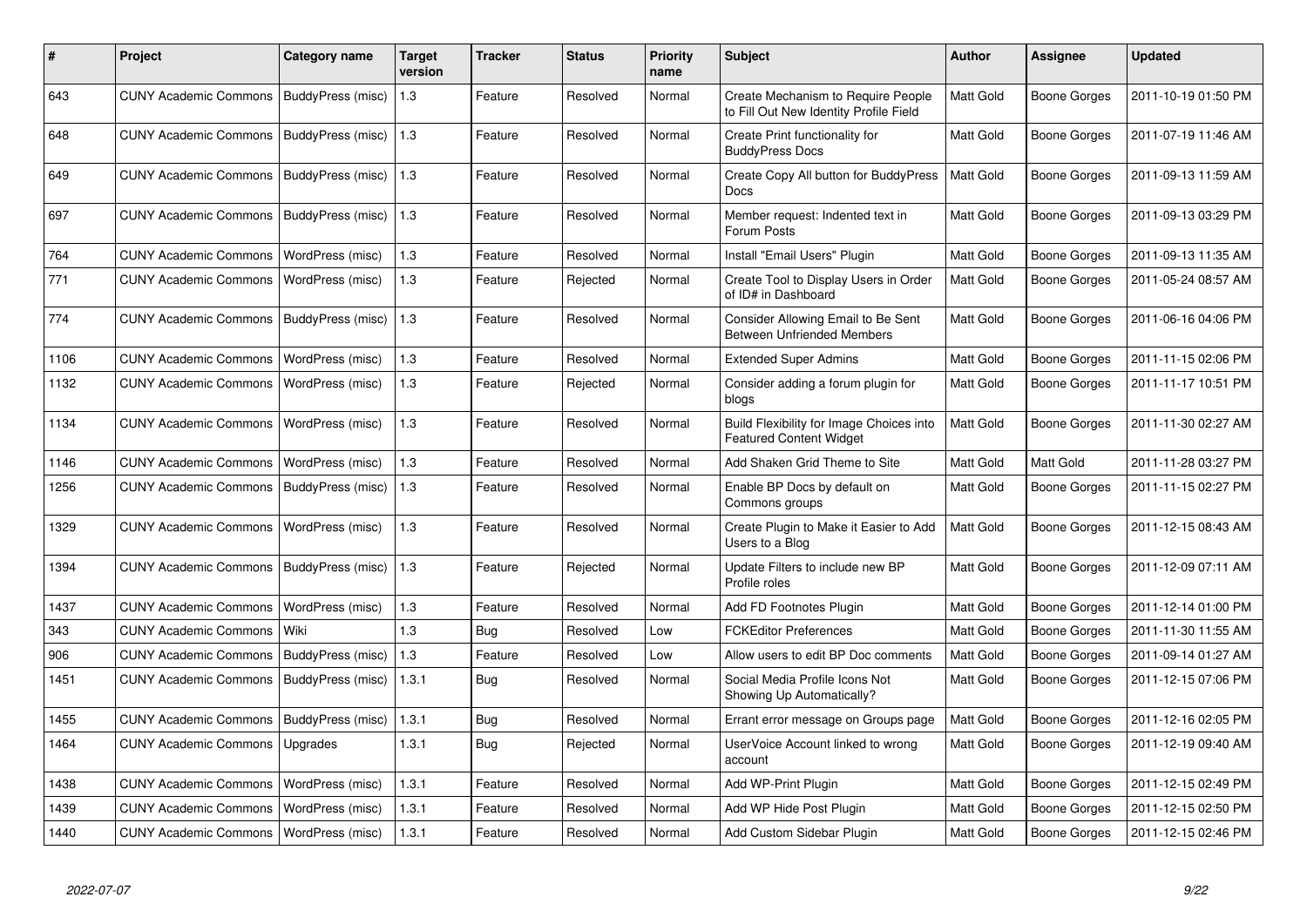| #    | Project                                   | Category name     | <b>Target</b><br>version | <b>Tracker</b> | <b>Status</b> | <b>Priority</b><br>name | Subject                                                                            | Author           | Assignee            | <b>Updated</b>      |
|------|-------------------------------------------|-------------------|--------------------------|----------------|---------------|-------------------------|------------------------------------------------------------------------------------|------------------|---------------------|---------------------|
| 1459 | <b>CUNY Academic Commons</b>              | WordPress (misc)  | 1.3.1                    | Feature        | Resolved      | Normal                  | Create "no image" option for featured<br>blog posts on featured homepage<br>widget | Matt Gold        | Boone Gorges        | 2011-12-19 11:25 AM |
| 1472 | <b>CUNY Academic Commons</b>              | WordPress (misc)  | 1.3.2                    | Feature        | Resolved      | Normal                  | Update/Activate Akismet with newly<br>purchased cuny-wide key                      | Matt Gold        | <b>Boone Gorges</b> | 2012-01-14 08:59 AM |
| 1482 | <b>CUNY Academic Commons</b>              | WordPress (misc)  | 1.3.3                    | Bug            | Resolved      | Normal                  | News page twitter feed error                                                       | Matt Gold        | <b>Boone Gorges</b> | 2012-01-10 06:53 PM |
| 1483 | <b>CUNY Academic Commons</b>              | WordPress (misc)  | 1.3.3                    | Bug            | Resolved      | Normal                  | News page not showing posts from<br>News blog                                      | <b>Matt Gold</b> | <b>Boone Gorges</b> | 2012-01-10 06:55 PM |
| 1488 | <b>CUNY Academic Commons</b>              | BuddyPress (misc) | 1.3.3                    | Bug            | Resolved      | Normal                  | Unable to edit forum post                                                          | <b>Matt Gold</b> | <b>Boone Gorges</b> | 2012-01-10 07:20 PM |
| 1498 | <b>CUNY Academic Commons</b>              | BuddyPress (misc) | 1.3.3                    | Bug            | Resolved      | Normal                  | Non-Logged in User Redirect Feature<br>not working                                 | <b>Matt Gold</b> | Boone Gorges        | 2012-01-11 04:57 PM |
| 1503 | <b>CUNY Academic Commons</b>              | BuddyPress (misc) | 1.3.3                    | Bug            | Resolved      | Normal                  | File list not showing file descriptions                                            | Matt Gold        | <b>Boone Gorges</b> | 2012-01-10 07:28 PM |
| 1477 | <b>CUNY Academic Commons</b>              | WordPress (misc)  | 1.3.3                    | Feature        | Resolved      | Normal                  | Expand recent blog post listing on<br>homepage                                     | <b>Matt Gold</b> | <b>Boone Gorges</b> | 2012-01-10 06:09 PM |
| 1487 | <b>CUNY Academic Commons</b>              | BuddyPress (misc) | 1.3.3                    | Feature        | Resolved      | Normal                  | Bug when using Featured Widget to<br>display a page                                | Matt Gold        | Boone Gorges        | 2012-01-10 10:05 PM |
| 1507 | <b>CUNY Academic Commons</b>              | BuddyPress (misc) | 1.3.3                    | Feature        | Resolved      | Normal                  | Add Custom Sidebar Plugin                                                          | Matt Gold        | <b>Boone Gorges</b> | 2012-01-10 07:30 PM |
| 1495 | <b>CUNY Academic Commons</b>              | BuddyPress (misc) | 1.3.3                    | Bug            | Rejected      | Low                     | Newest Member Filter on homepage<br>not working                                    | <b>Matt Gold</b> | Boone Gorges        | 2011-12-22 11:29 AM |
| 1531 | <b>CUNY Academic Commons</b>              | WordPress (misc)  | 1.3.4                    | Bug            | Resolved      | Urgent                  | Commons Only Viewable to Logged-In<br><b>Viewers</b>                               | <b>Matt Gold</b> | Boone Gorges        | 2012-01-12 12:50 AM |
| 1541 | <b>CUNY Academic Commons</b>              | WordPress (misc)  | 1.3.4                    | Feature        | Resolved      | Normal                  | Add UserVoice embed code                                                           | Matt Gold        | <b>Boone Gorges</b> | 2012-01-13 10:17 AM |
| 1547 | <b>CUNY Academic Commons</b>              | WordPress (misc)  | 1.3.5                    | Bug            | Resolved      | High                    | Spam Registrations                                                                 | Matt Gold        | <b>Boone Gorges</b> | 2012-01-16 08:23 PM |
| 1545 | <b>CUNY Academic Commons</b>              | BuddyPress (misc) | 1.3.5                    | Bug            | Resolved      | Normal                  | Problem with BP Doc Comment Edit<br>Icon in Forums                                 | <b>Matt Gold</b> | Boone Gorges        | 2012-01-16 06:14 PM |
| 1549 | <b>CUNY Academic Commons</b>              | WordPress (misc)  | 1.3.5                    | Bug            | Resolved      | Normal                  | Add SOPA Protest Plugin                                                            | Matt Gold        | <b>Boone Gorges</b> | 2012-01-17 06:19 PM |
| 1551 | <b>CUNY Academic Commons</b>              | WordPress (misc)  | 1.3.5                    | Bug            | Resolved      | Normal                  | Create Front-Page SOPA Protest page                                                | Matt Gold        | <b>Boone Gorges</b> | 2012-01-17 09:32 PM |
| 1546 | CUNY Academic Commons   BuddyPress (misc) |                   | 1.3.5                    | <b>Bug</b>     | Resolved      | Low                     | Unable to view comparative document<br>history in BP Docs                          | <b>Matt Gold</b> | <b>Boone Gorges</b> | 2012-01-17 06:13 PM |
| 1550 | <b>CUNY Academic Commons</b>              | WordPress (misc)  | 1.3.5.1                  | Feature        | Resolved      | Normal                  | Please add Simplicity Theme to<br>Commons                                          | Matt Gold        | Boone Gorges        | 2012-01-18 09:58 AM |
| 1554 | CUNY Academic Commons   WordPress (misc)  |                   | 1.3.6                    | <b>Bug</b>     | Resolved      | Normal                  | User reports infinite redirect issue on<br>blog                                    | Matt Gold        | Boone Gorges        | 2012-01-19 07:58 AM |
| 1558 | CUNY Academic Commons   BuddyPress (misc) |                   | 1.3.6                    | Bug            | Resolved      | Normal                  | Login Issues                                                                       | Matt Gold        | Boone Gorges        | 2012-02-08 06:40 PM |
| 1556 | <b>CUNY Academic Commons</b>              | BuddyPress (misc) | 1.3.6                    | Feature        | Rejected      | Normal                  | New option for College profile field                                               | Matt Gold        | Boone Gorges        | 2012-01-19 08:12 AM |
| 1555 | CUNY Academic Commons   BuddyPress (misc) |                   | 1.3.6                    | <b>Bug</b>     | Resolved      | Low                     | Sticky forum post shows up twice in<br>post listings                               | Matt Gold        | Boone Gorges        | 2012-02-08 06:44 PM |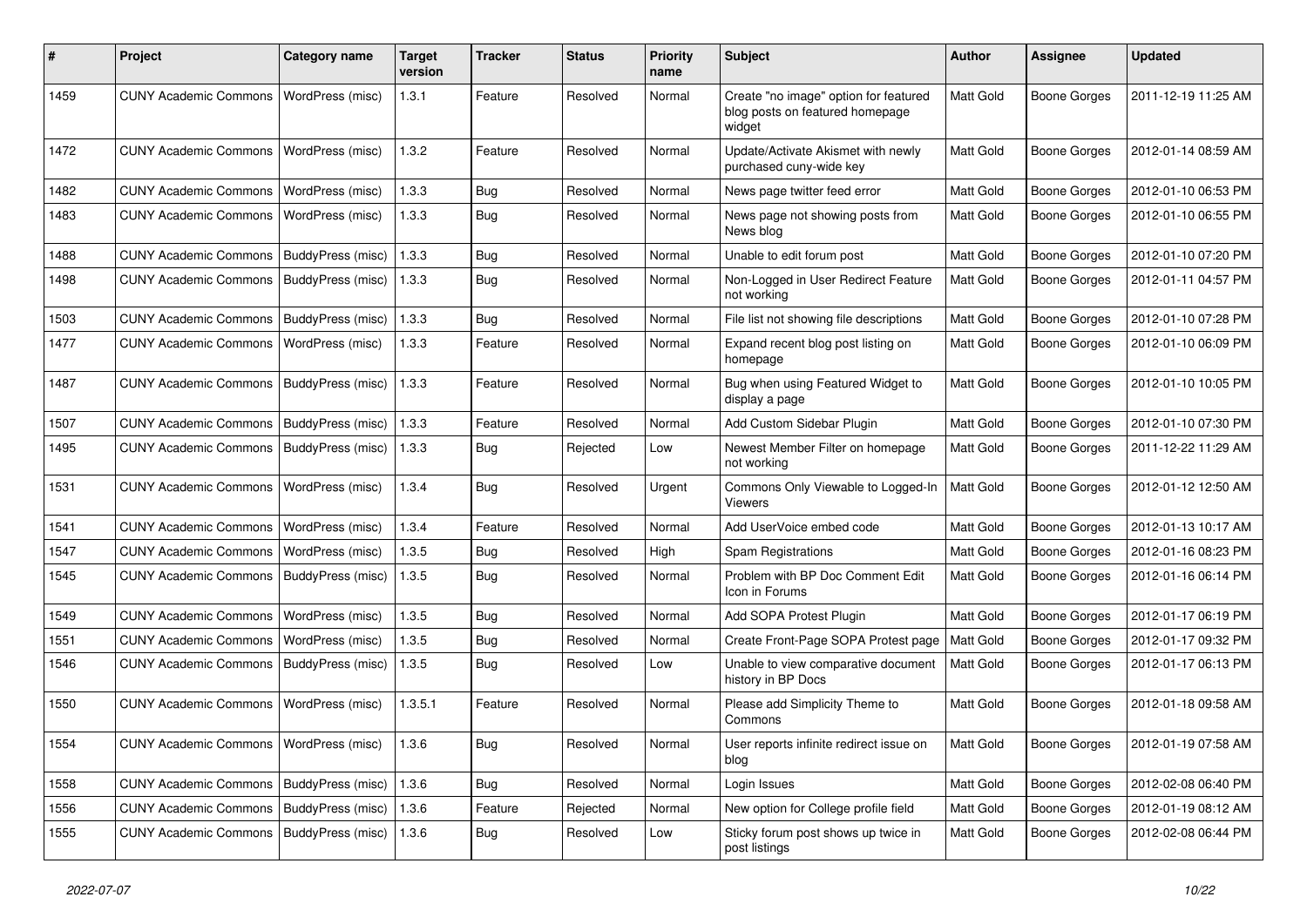| ∦    | Project                                   | <b>Category name</b>    | <b>Target</b><br>version | <b>Tracker</b> | <b>Status</b> | <b>Priority</b><br>name | <b>Subject</b>                                                                        | Author    | <b>Assignee</b>     | <b>Updated</b>      |
|------|-------------------------------------------|-------------------------|--------------------------|----------------|---------------|-------------------------|---------------------------------------------------------------------------------------|-----------|---------------------|---------------------|
| 1571 | <b>CUNY Academic Commons</b>              | BuddyPress (misc)       | 1.3.6                    | Bug            | Resolved      | Low                     | Non-CUNY Sign-Up Code Pages<br>Published                                              | Matt Gold | <b>Boone Gorges</b> | 2012-02-08 04:46 PM |
| 1638 | <b>CUNY Academic Commons</b>              | WordPress (misc)        | 1.3.7                    | Feature        | Rejected      | Urgent                  | Make Clean Child Theme Available<br>only to ARC blog                                  | Matt Gold | <b>Boone Gorges</b> | 2012-02-21 02:39 PM |
| 1639 | <b>CUNY Academic Commons</b>              | WordPress (misc)        | 1.3.7                    | Feature        | Resolved      | Urgent                  | Add WP-Cumulus Plugin                                                                 | Matt Gold | <b>Boone Gorges</b> | 2012-02-21 02:32 PM |
| 1640 | <b>CUNY Academic Commons</b>              | WordPress (misc)        | 1.3.7                    | Feature        | Resolved      | Urgent                  | Add Jetpack plugin                                                                    | Matt Gold | <b>Boone Gorges</b> | 2012-02-21 02:30 PM |
| 1641 | <b>CUNY Academic Commons</b>              | WordPress (misc)        | 1.3.7                    | Feature        | Resolved      | Urgent                  | Create shortcode to embed fora.tv<br>videos                                           | Matt Gold | <b>Boone Gorges</b> | 2012-02-21 05:22 PM |
| 1473 | <b>CUNY Academic Commons</b>              | <b>WordPress (misc)</b> | 1.3.7                    | Outreach       | Resolved      | Normal                  | Create News Blog Post on Akismet for<br><b>CUNY</b>                                   | Matt Gold | Matt Gold           | 2012-02-08 08:31 PM |
| 1616 | <b>CUNY Academic Commons</b>              | BuddyPress (misc)       | 1.3.7                    | <b>Bug</b>     | Resolved      | Low                     | BP Docs timeout issue                                                                 | Matt Gold | <b>Boone Gorges</b> | 2012-02-21 03:23 PM |
| 1637 | <b>CUNY Academic Commons</b>              | WordPress (misc)        | 1.3.7.1                  | Feature        | Resolved      | Urgent                  | Add Clean Child Theme for ARC<br>Project                                              | Matt Gold | <b>Boone Gorges</b> | 2012-02-21 06:13 PM |
| 1648 | CUNY Academic Commons   BuddyPress (misc) |                         | 1.3.9                    | Feature        | Resolved      | Urgent                  | Add Password Protect WordPress<br>Plugin                                              | Matt Gold |                     | 2012-02-24 10:22 AM |
| 1663 | <b>CUNY Academic Commons</b>              | BuddyPress (misc)       | 1.3.9                    | Support        | Resolved      | Normal                  | Please add info on Private --> Public<br>Group Announcement Functionality to<br>Codex | Matt Gold | Sarah Morgano       | 2012-03-01 10:26 AM |
| 1754 | <b>CUNY Academic Commons</b>              | WordPress (misc)        | 1.3.10                   | <b>Bug</b>     | Resolved      | High                    | Members receiving dev site comment<br>spam                                            | Matt Gold | <b>Boone Gorges</b> | 2012-03-20 01:05 PM |
| 1657 | <b>CUNY Academic Commons</b>              | BuddyPress (misc)       | 1.3.10                   | Bug            | Resolved      | Normal                  | Caching Issues                                                                        | Matt Gold |                     | 2012-04-04 10:17 AM |
| 1794 | <b>CUNY Academic Commons</b>              | BuddyPress (misc)       | 1.3.10                   | <b>Bug</b>     | Resolved      | Normal                  | Remove "Notice anything new"<br>notification                                          | Matt Gold | <b>Boone Gorges</b> | 2012-03-29 09:45 PM |
| 1614 | <b>CUNY Academic Commons</b>              | BuddyPress (misc)       | 1.3.11                   | Bug            | Resolved      | Normal                  | Non-CUNY Sign-Up Code Disappears<br><b>After Creation</b>                             | Matt Gold | <b>Boone Gorges</b> | 2012-04-05 01:50 AM |
| 1672 | <b>CUNY Academic Commons</b>              | BuddyPress (misc)       | 1.3.11                   | Bug            | Resolved      | Normal                  | Activity replies in groups                                                            | Matt Gold | <b>Boone Gorges</b> | 2012-04-04 09:37 AM |
| 1784 | <b>CUNY Academic Commons</b>              | BuddyPress (misc)       | 1.3.11                   | Bug            | Resolved      | Normal                  | Date/Content Problems on Forum<br>digest emails                                       | Matt Gold | <b>Boone Gorges</b> | 2012-04-03 08:28 PM |
| 1808 | <b>CUNY Academic Commons</b>              | <b>WordPress (misc)</b> | 1.3.11                   | Bug            | Resolved      | Normal                  | New title page titles                                                                 | Matt Gold | <b>Boone Gorges</b> | 2012-04-04 08:39 AM |
| 1809 | <b>CUNY Academic Commons</b>              | WordPress (misc)        | 1.3.11                   | Feature        | Resolved      | Normal                  | Add CataBlog Plugin                                                                   | Matt Gold | <b>Boone Gorges</b> | 2012-04-04 10:03 AM |
| 1812 | <b>CUNY Academic Commons</b>              | <b>WordPress (misc)</b> | 1.3.11                   | Feature        | Resolved      | Normal                  | Please remove Catablog plugin                                                         | Matt Gold | <b>Boone Gorges</b> | 2012-04-05 07:36 PM |
| 1802 | CUNY Academic Commons   WordPress (misc)  |                         | 1.3.11                   | Bug            | Resolved      | Low                     | Incorrect Page Title on Blogs Page                                                    | Matt Gold | <b>Boone Gorges</b> | 2012-04-03 08:28 PM |
| 1818 | CUNY Academic Commons   WordPress (misc)  |                         | 1.3.12                   | Feature        | Resolved      | High                    | Add news announcement scroll plugin                                                   | Matt Gold | <b>Boone Gorges</b> | 2012-04-09 03:15 PM |
| 1560 | CUNY Academic Commons   BuddyPress (misc) |                         | 1.3.12                   | Outreach       | Resolved      | Normal                  | Add social media icons/info to About<br>page and Contact Us page                      | Matt Gold | <b>Boone Gorges</b> | 2012-04-12 09:07 AM |
| 1561 | CUNY Academic Commons   WordPress (misc)  |                         | 1.3.12                   | Outreach       | Resolved      | Normal                  | Add Social Media Icons back to top of<br>side column of News page                     | Matt Gold | <b>Boone Gorges</b> | 2012-04-12 04:39 PM |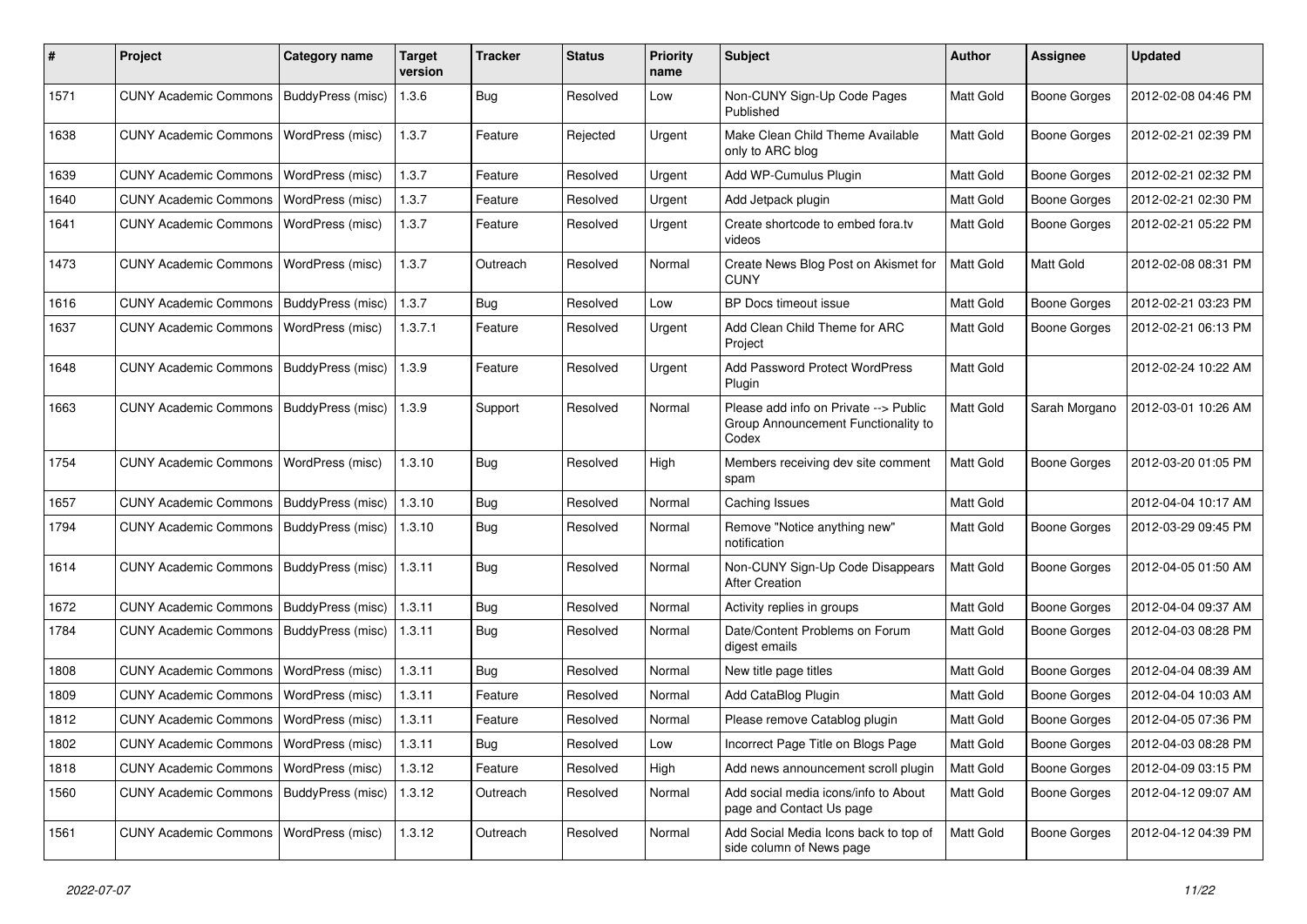| #    | Project                                   | <b>Category name</b> | <b>Target</b><br>version | <b>Tracker</b> | <b>Status</b> | <b>Priority</b><br>name | Subject                                                              | <b>Author</b>    | <b>Assignee</b>     | <b>Updated</b>      |
|------|-------------------------------------------|----------------------|--------------------------|----------------|---------------|-------------------------|----------------------------------------------------------------------|------------------|---------------------|---------------------|
| 1872 | <b>CUNY Academic Commons</b>              | WordPress (misc)     | 1.3.13                   | Bug            | Resolved      | Normal                  | Update Woo Framework                                                 | Matt Gold        | <b>Boone Gorges</b> | 2012-05-22 11:36 AM |
| 1885 | <b>CUNY Academic Commons</b>              | WordPress (misc)     | 1.3.13                   | Bug            | Resolved      | Normal                  | TinyMCE button error                                                 | <b>Matt Gold</b> | <b>Boone Gorges</b> | 2012-05-17 11:15 AM |
| 1912 | <b>CUNY Academic Commons</b>              | WordPress (misc)     | 1.3.13                   | Bug            | Resolved      | Normal                  | Install the VéritéCo Timeline Plugin                                 | Matt Gold        | <b>Boone Gorges</b> | 2012-05-23 04:13 PM |
| 1863 | <b>CUNY Academic Commons</b>              | WordPress (misc)     | 1.3.13                   | Feature        | Resolved      | Normal                  | Add WP Publication Repository plugin                                 | Matt Gold        | <b>Boone Gorges</b> | 2012-05-10 01:57 AM |
| 1889 | <b>CUNY Academic Commons</b>              | WordPress (misc)     | 1.3.13                   | Feature        | Resolved      | Normal                  | Add jQuery Lightbox plugin                                           | Matt Gold        | Boone Gorges        | 2012-05-17 11:11 AM |
| 1911 | <b>CUNY Academic Commons</b>              | WordPress (misc)     | 1.3.13                   | Feature        | Resolved      | Normal                  | Install TheThe Tabs and Accordions<br>Plugin                         | Matt Gold        | Boone Gorges        | 2012-05-23 04:13 PM |
| 1462 | <b>CUNY Academic Commons</b>              | WordPress (misc)     | 1.3.13                   | Support        | Resolved      | Normal                  | Allowing registration by cuny.tv<br>domains                          | Matt Gold        | Boone Gorges        | 2012-05-02 12:16 PM |
| 1859 | <b>CUNY Academic Commons</b>              | BuddyPress (misc)    | 1.3.13                   | Bug            | Resolved      | Low                     | Orthographical error on page in the<br>sign-up process               | Matt Gold        | <b>Boone Gorges</b> | 2012-05-02 11:43 AM |
| 1881 | <b>CUNY Academic Commons</b>              | BuddyPress (misc)    | 1.3.13                   | Bug            | Resolved      | Low                     | Double forum notification received                                   | Matt Gold        | <b>Boone Gorges</b> | 2012-05-22 02:51 PM |
| 1886 | <b>CUNY Academic Commons</b>              | WordPress (misc)     | 1.3.13                   | Bug            | Rejected      | Low                     | Test reliability of firestats plugin                                 | Matt Gold        | Boone Gorges        | 2012-05-09 09:37 PM |
| 1197 | <b>CUNY Academic Commons</b>              |                      | 1.3.13                   | Feature        | Resolved      | Low                     | Remove Quotation Marks from Email<br>Notifications of Uploaded Files | Matt Gold        | Boone Gorges        | 2012-04-16 03:11 PM |
| 1916 | <b>CUNY Academic Commons</b>              | WordPress (misc)     | 1.3.14                   | <b>Bug</b>     | Resolved      | High                    | Images Breaking on Help Blog and<br><b>Ground Control</b>            | Matt Gold        | Boone Gorges        | 2012-05-26 07:54 PM |
| 1930 | <b>CUNY Academic Commons</b>              | WordPress (misc)     | 1.3.14                   | Feature        | Resolved      | Normal                  | <b>Install CollabPress</b>                                           | Matt Gold        | Boone Gorges        | 2012-06-12 08:44 AM |
| 1933 | <b>CUNY Academic Commons</b>              | WordPress (misc)     | 1.3.14                   | Feature        | Resolved      | Normal                  | Add WP-Markdown Plugin                                               | Matt Gold        | <b>Boone Gorges</b> | 2012-06-12 08:56 AM |
| 1934 | <b>CUNY Academic Commons</b>              | WordPress (misc)     | 1.3.14                   | Feature        | Resolved      | Normal                  | Add Q and A Plugin                                                   | Matt Gold        | Boone Gorges        | 2012-06-12 09:12 AM |
| 1953 | <b>CUNY Academic Commons</b>              | BuddyPress (misc)    | 1.3.15                   | Bug            | Resolved      | Normal                  | Email forum notification formatting<br>issue                         | Matt Gold        | Boone Gorges        | 2012-06-21 03:32 PM |
| 1995 | <b>CUNY Academic Commons</b>              | WordPress (misc)     | 1.3.17                   | Bug            | Rejected      | High                    | Featured Content Box Only Rendering<br>on Login                      | Matt Gold        | Boone Gorges        | 2012-07-15 10:21 AM |
| 2007 | <b>CUNY Academic Commons</b>              | WordPress (misc)     | 1.3.17                   | Feature        | Resolved      | Normal                  | Add Events Manager Plugin                                            | Matt Gold        | <b>Boone Gorges</b> | 2012-07-30 09:19 AM |
| 1990 | <b>CUNY Academic Commons</b>              | BuddyPress (misc)    | 1.3.17                   | Bug            | Resolved      | Low                     | In Forum post list, member avatar<br>partially obscures member name  | Matt Gold        | Boone Gorges        | 2012-07-29 08:42 PM |
| 1411 | <b>CUNY Academic Commons</b>              | BuddyPress (misc)    | 1.3.17                   | Feature        | Resolved      | Low                     | <b>Deleting Docs</b>                                                 | Matt Gold        | Boone Gorges        | 2012-07-02 12:43 PM |
| 2018 | <b>CUNY Academic Commons</b>              | WordPress (misc)     | 1.4                      | <b>Bug</b>     | Resolved      | High                    | WP Nav Bar Overflow                                                  | Matt Gold        | Boone Gorges        | 2012-08-06 12:58 PM |
| 2019 | CUNY Academic Commons   WordPress (misc)  |                      | 1.4                      | <b>Bug</b>     | Resolved      | High                    | Unable to Add New User to Blog                                       | Matt Gold        | <b>Boone Gorges</b> | 2012-08-08 04:21 PM |
| 1979 | CUNY Academic Commons   BuddyPress (misc) |                      | 1.4                      | Bug            | Rejected      | Normal                  | Received two notifications of an activity   Matt Gold<br>update      |                  | <b>Boone Gorges</b> | 2012-07-12 10:43 AM |
| 120  | CUNY Academic Commons   BuddyPress (misc) |                      | 1.4                      | Feature        | Resolved      | Normal                  | <b>Consider Adding Privacy Options</b><br>Plugin for Profiles        | Matt Gold        | <b>Boone Gorges</b> | 2015-11-12 01:02 AM |
| 1199 | <b>CUNY Academic Commons</b>              | BuddyPress (misc)    | 1.4                      | Feature        | Resolved      | Normal                  | Add Option for Open Text Field to BP<br>Profile Checkbox Fields      | Matt Gold        | <b>Boone Gorges</b> | 2012-08-01 05:23 PM |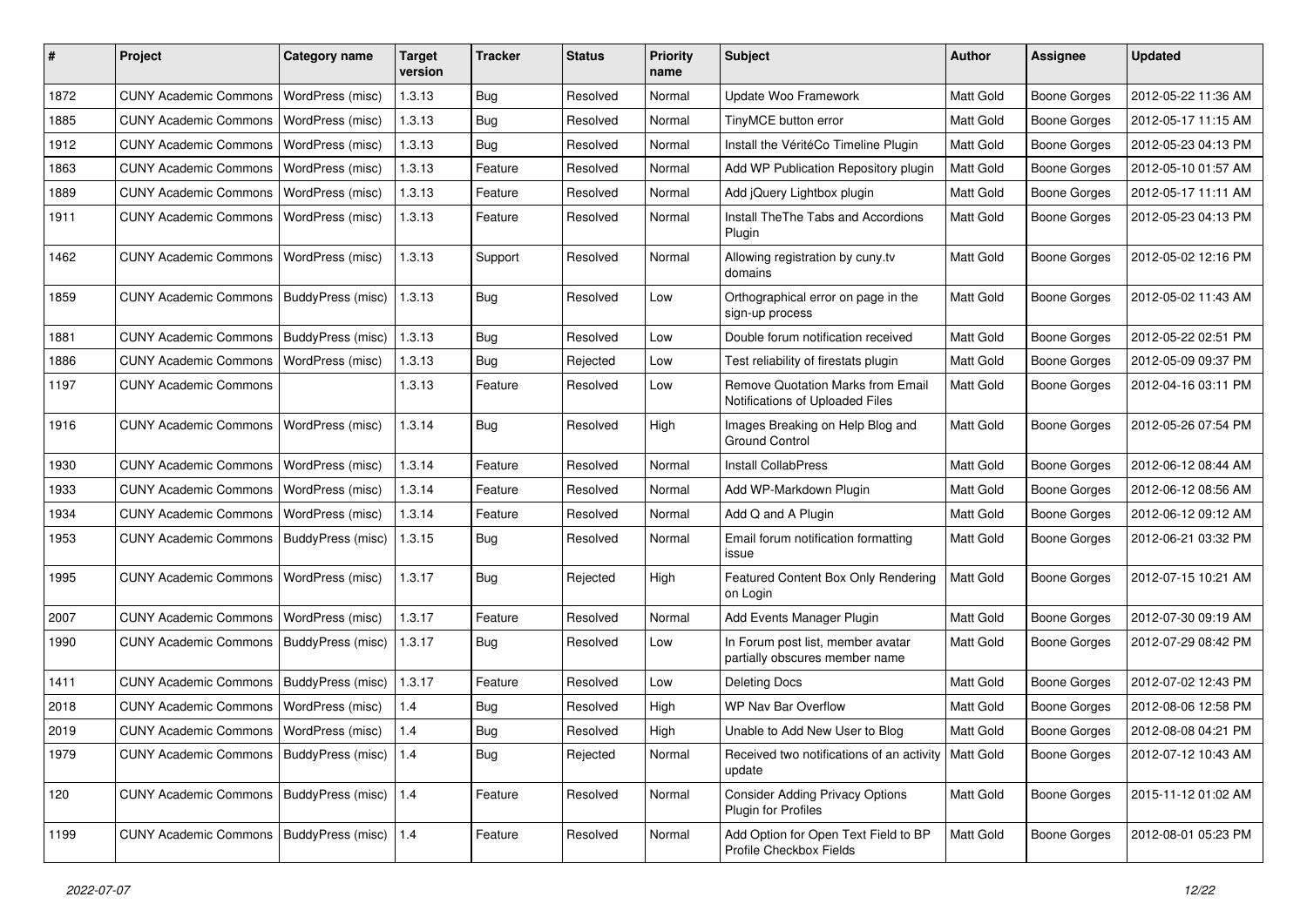| $\vert$ # | Project                                   | Category name            | <b>Target</b><br>version | Tracker    | <b>Status</b> | <b>Priority</b><br>name | <b>Subject</b>                                                                             | <b>Author</b>    | Assignee            | <b>Updated</b>      |
|-----------|-------------------------------------------|--------------------------|--------------------------|------------|---------------|-------------------------|--------------------------------------------------------------------------------------------|------------------|---------------------|---------------------|
| 1390      | <b>CUNY Academic Commons</b>              | BuddyPress (misc)        | 1.4                      | Feature    | Resolved      | Normal                  | Show "Kitchen Sink" by Default in<br><b>TinyMCE</b>                                        | <b>Matt Gold</b> | Dominic Giglio      | 2012-02-28 10:37 AM |
| 1504      | <b>CUNY Academic Commons</b>              | BuddyPress (misc)        | 1.4                      | Feature    | Resolved      | Normal                  | Allow members to choose multiple<br>colleges on Profile pages                              | Matt Gold        | <b>Boone Gorges</b> | 2012-08-01 03:34 PM |
| 1505      | <b>CUNY Academic Commons</b>              | BuddyPress (misc)        | 1.4                      | Feature    | Duplicate     | Normal                  | Allow members to clear past status<br>updates                                              | Matt Gold        | Boone Gorges        | 2012-04-06 04:42 PM |
| 1557      | <b>CUNY Academic Commons</b>              | WordPress (misc)         | 1.4                      | Feature    | Resolved      | Normal                  | Confirmation Message on Adding New<br>Users to Blog                                        | Matt Gold        | Boone Gorges        | 2012-05-31 01:53 AM |
| 1867      | <b>CUNY Academic Commons</b>              | WordPress (misc)         | 1.4                      | Feature    | Resolved      | Normal                  | Homepage redesign join/login/tour<br>space                                                 | Matt Gold        | Raymond Hoh         | 2012-08-07 01:49 PM |
| 1999      | <b>CUNY Academic Commons</b>              | WordPress (misc)         | 1.4                      | Feature    | Resolved      | Normal                  | <b>Update Registration Page</b>                                                            | Matt Gold        | Boone Gorges        | 2012-08-01 08:11 AM |
| 2008      | <b>CUNY Academic Commons</b>              | BuddyPress (misc)        | 1.4                      | Feature    | Resolved      | Normal                  | Show Recently Active Users on<br>Commons Homepage                                          | Matt Gold        | Raymond Hoh         | 2012-08-01 05:23 PM |
| 1629      | <b>CUNY Academic Commons</b>              | BuddyPress (misc)        | 1.4                      | Support    | Resolved      | Normal                  | <b>Deleting Group Announcements</b>                                                        | Matt Gold        | Dominic Giglio      | 2012-07-16 12:26 PM |
| 1401      | <b>CUNY Academic Commons</b>              | BuddyPress (misc)        | 1.4                      | Bug        | Resolved      | Low                     | Avoiding really long blog names                                                            | Matt Gold        | Dominic Giglio      | 2012-07-16 01:02 PM |
| 1457      | <b>CUNY Academic Commons</b>              | BuddyPress (misc)        | 1.4                      | Feature    | Resolved      | Low                     | Allow people to clear old status<br>updates                                                | Matt Gold        | Dominic Giglio      | 2012-04-24 10:35 AM |
| 1623      | <b>CUNY Academic Commons</b>              | WordPress (misc)         | 1.4                      | Feature    | Resolved      | Low                     | Install Anthologize                                                                        | Matt Gold        | Boone Gorges        | 2012-08-01 03:25 PM |
| 2015      | <b>CUNY Academic Commons</b>              | WordPress (misc)         | 1.4                      | Feature    | Resolved      | Low                     | Add Minimatica Theme                                                                       | Matt Gold        | Boone Gorges        | 2012-08-06 01:33 PM |
| 2036      | <b>CUNY Academic Commons</b>              | WordPress (misc)         | 1.4.1                    | Bug        | Resolved      | Normal                  | Drop-down styling error                                                                    | Matt Gold        | Raymond Hoh         | 2012-08-11 01:31 PM |
| 2034      | <b>CUNY Academic Commons</b>              | WordPress (misc)         | 1.4.2                    | Bug        | Resolved      | Urgent                  | Spacing issue on reply-by-email                                                            | Matt Gold        | Raymond Hoh         | 2012-08-13 02:41 PM |
| 2038      | <b>CUNY Academic Commons</b>              | WordPress (misc)         | 1.4.2                    | Bug        | Resolved      | Normal                  | Fixing homepage spacing                                                                    | Matt Gold        | Matt Gold           | 2012-08-13 10:12 PM |
| 2040      | <b>CUNY Academic Commons</b>              | BuddyPress (misc)        | 1.4.2                    | <b>Bug</b> | Resolved      | Normal                  | RBE on BP Docs Edits?                                                                      | Matt Gold        | Boone Gorges        | 2012-08-14 08:13 AM |
| 2041      | <b>CUNY Academic Commons</b>              | <b>BuddyPress (misc)</b> | 1.4.2                    | <b>Bug</b> | Resolved      | Low                     | Vertical Alignment on BP Doc "delete"<br>hoverlink                                         | Matt Gold        | Boone Gorges        | 2012-08-13 10:54 PM |
| 2043      | <b>CUNY Academic Commons</b>              | WordPress (misc)         | 1.4.2                    | <b>Bug</b> | Rejected      | Low                     | Site Title Character Limit?                                                                | Matt Gold        | Boone Gorges        | 2012-08-13 01:02 PM |
| 2046      | <b>CUNY Academic Commons</b>              | BuddyPress (misc)        | 1.4.3                    | <b>Bug</b> | Resolved      | High                    | <b>RBE Delayed Post</b>                                                                    | Matt Gold        | Raymond Hoh         | 2012-08-27 11:55 AM |
| 2055      | <b>CUNY Academic Commons</b>              | WordPress (misc)         | 1.4.3                    | Bug        | Resolved      | High                    | Non-CUNY Sign-Ups not enabled                                                              | Matt Gold        | Boone Gorges        | 2012-08-23 12:51 PM |
| 2035      | <b>CUNY Academic Commons</b>              | BuddyPress (misc)        | 1.4.3                    | Support    | Resolved      | High                    | Reply by Email - some possible<br>confusion                                                | Matt Gold        | Raymond Hoh         | 2012-08-19 08:58 AM |
| 2057      | CUNY Academic Commons   BuddyPress (misc) |                          | 1.4.3                    | Bug        | Resolved      | Normal                  | Newest/Active/Popular Filters Not<br>working on Homepage List of Groups,<br><b>Members</b> | Matt Gold        | Boone Gorges        | 2012-08-23 03:18 PM |
| 2039      | <b>CUNY Academic Commons</b>              | BuddyPress (misc)        | 1.4.3                    | Support    | Resolved      | Normal                  | Create Failure function for RBE                                                            | Matt Gold        | Raymond Hoh         | 2012-08-27 09:44 AM |
| 2060      | <b>CUNY Academic Commons</b>              | WordPress (misc)         | 1.4.3                    | Support    | Resolved      | Normal                  | Add Digital University Theme to<br>Commons                                                 | Matt Gold        | Dominic Giglio      | 2012-08-27 03:38 PM |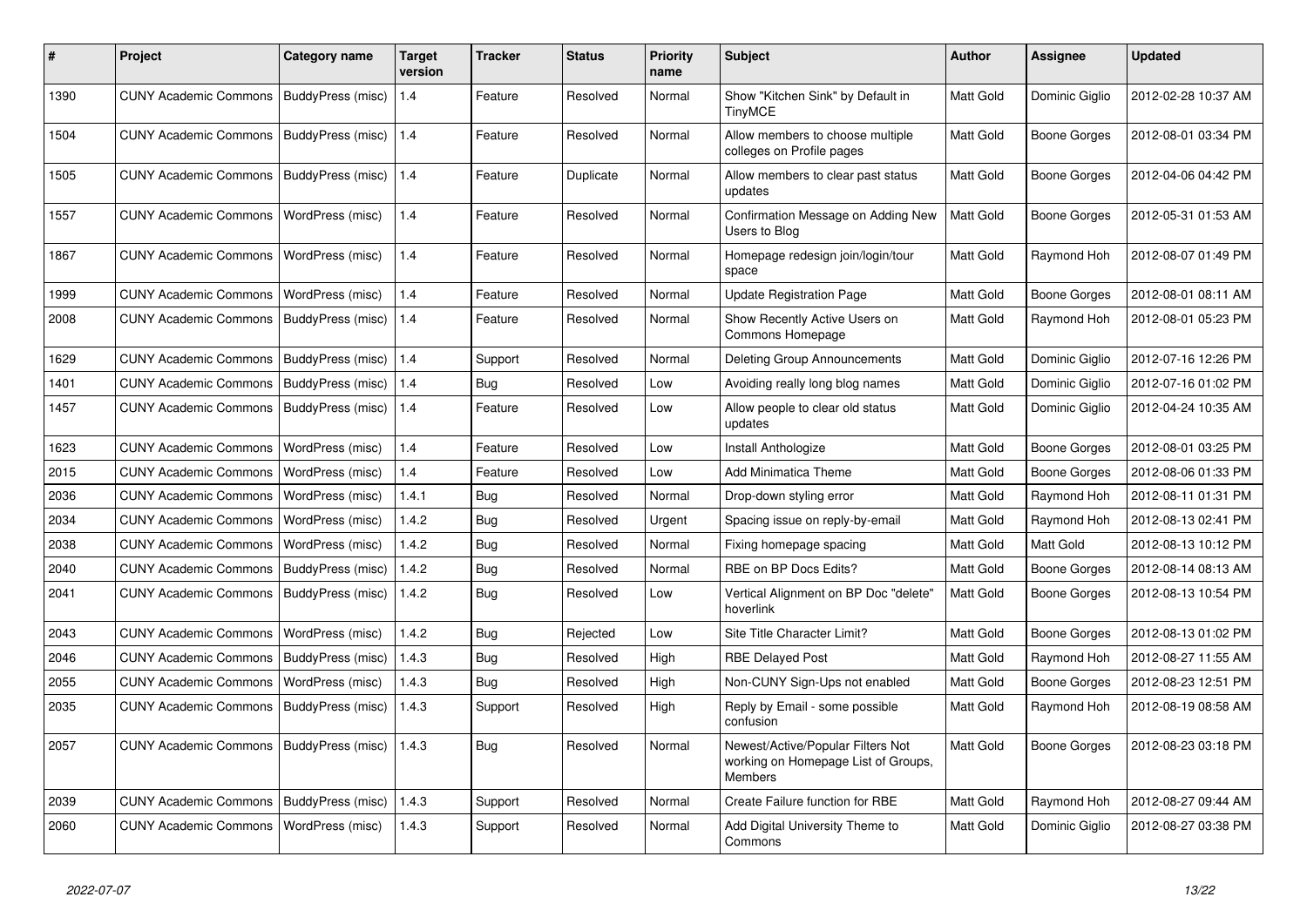| #    | Project                                   | <b>Category name</b> | <b>Target</b><br>version | <b>Tracker</b> | <b>Status</b> | <b>Priority</b><br>name | <b>Subject</b>                                                      | <b>Author</b> | <b>Assignee</b>     | <b>Updated</b>      |
|------|-------------------------------------------|----------------------|--------------------------|----------------|---------------|-------------------------|---------------------------------------------------------------------|---------------|---------------------|---------------------|
| 2115 | <b>CUNY Academic Commons</b>              | WordPress (misc)     | 1.4.4                    | <b>Bug</b>     | Resolved      | Normal                  | Update Site Footer to reflect current<br>number of CUNY campuses    | Matt Gold     | Dominic Giglio      | 2012-09-10 02:47 PM |
| 2037 | <b>CUNY Academic Commons</b>              | BuddyPress (misc)    | 1.4.5                    | <b>Bug</b>     | Resolved      | Normal                  | Special Character shows up in RBE<br>post                           | Matt Gold     | Raymond Hoh         | 2012-09-17 07:12 PM |
| 1997 | <b>CUNY Academic Commons</b>              | BuddyPress (misc)    | 1.4.6                    | <b>Bug</b>     | Resolved      | Normal                  | Forum post notification didn't indicate<br>image attachments        | Matt Gold     | <b>Boone Gorges</b> | 2012-09-23 05:03 PM |
| 2058 | <b>CUNY Academic Commons</b>              | WordPress (misc)     | 1.4.6                    | Bug            | Rejected      | Normal                  | Page shift on clicking Log in box                                   | Matt Gold     | <b>Boone Gorges</b> | 2012-08-20 05:53 PM |
| 2002 | <b>CUNY Academic Commons</b>              | WordPress (misc)     | 1.4.6                    | Feature        | Resolved      | Normal                  | Create Livestream video<br>space/channel for the Commons            | Matt Gold     | Michael Smith       | 2012-09-30 05:52 PM |
| 2053 | <b>CUNY Academic Commons</b>              | BuddyPress (misc)    | 1.4.6                    | Feature        | Resolved      | Normal                  | RBE on BP Docs                                                      | Matt Gold     | <b>Boone Gorges</b> | 2012-10-01 04:14 PM |
| 2113 | <b>CUNY Academic Commons</b>              | WordPress (misc)     | 1.4.6                    | Support        | Resolved      | Normal                  | Add google docs shortcode<br>documentation to plugin                | Matt Gold     | Raymond Hoh         | 2012-09-30 10:57 PM |
| 2104 | <b>CUNY Academic Commons</b>              | WordPress (misc)     | 1.4.6                    | Bug            | Resolved      | Low                     | WordPress Database Backup Plugin<br>Error                           | Matt Gold     | Dominic Giglio      | 2012-09-13 03:45 PM |
| 2121 | <b>CUNY Academic Commons</b>              | BuddyPress (misc)    | 1.4.6                    | <b>Bug</b>     | Resolved      | Low                     | Email notification of forum post omits<br>hyperlinked word          | Matt Gold     | <b>Boone Gorges</b> | 2012-09-30 09:05 AM |
| 2129 | <b>CUNY Academic Commons</b>              | BuddyPress (misc)    | 1.4.6                    | Bug            | Resolved      | Low                     | […]                                                                 | Matt Gold     | <b>Boone Gorges</b> | 2012-09-30 09:53 AM |
| 2044 | <b>CUNY Academic Commons</b>              | WordPress (misc)     | 1.4.7                    | <b>Bug</b>     | Resolved      | Normal                  | Comment field asks for name info<br>when user logged in             | Matt Gold     | Dominic Giglio      | 2012-10-11 08:34 PM |
| 2082 | <b>CUNY Academic Commons</b>              | BuddyPress (misc)    | 1.4.8                    | Support        | Resolved      | High                    | Default: No Email?                                                  | Matt Gold     | Dominic Giglio      | 2012-10-19 04:55 PM |
| 2117 | <b>CUNY Academic Commons</b>              | BuddyPress (misc)    | 1.4.8                    | Bug            | Resolved      | Normal                  | User reports double notification of<br>announcements                | Matt Gold     | Dominic Giglio      | 2012-10-22 09:37 AM |
| 2185 | <b>CUNY Academic Commons</b>              | BuddyPress (misc)    | 1.4.8                    | Feature        | Resolved      | Normal                  | Add WP Touch plugin                                                 | Matt Gold     | Dominic Giglio      | 2012-10-15 01:33 PM |
| 2105 | <b>CUNY Academic Commons</b>              | BuddyPress (misc)    | 1.4.9                    | Bug            | Resolved      | Normal                  | File name in a file uploaded to group<br>contains escape characters | Matt Gold     | Dominic Giglio      | 2012-11-01 12:02 PM |
| 2176 | <b>CUNY Academic Commons</b>              | BuddyPress (misc)    | 1.4.9                    | <b>Bug</b>     | Rejected      | Normal                  | Page error upon accepting group<br>membership request               | Matt Gold     | Dominic Giglio      | 2012-11-01 09:48 PM |
| 2188 | <b>CUNY Academic Commons</b>              | BuddyPress (misc)    | 1.4.9                    | <b>Bug</b>     | Resolved      | Normal                  | Line Spacing/Breaks on BP Docs                                      | Matt Gold     | Chris Stein         | 2012-11-01 03:15 PM |
| 2210 | <b>CUNY Academic Commons</b>              | WordPress (misc)     | 1.4.9                    | Bug            | Resolved      | Normal                  | Add Twenty Twelve Theme                                             | Matt Gold     | <b>Boone Gorges</b> | 2012-11-01 10:26 AM |
| 2203 | <b>CUNY Academic Commons</b>              | WordPress (misc)     | 1.4.9                    | Feature        | Resolved      | Normal                  | Enable uploading of sav files                                       | Matt Gold     | Boone Gorges        | 2012-11-03 04:37 PM |
| 2184 | CUNY Academic Commons   BuddyPress (misc) |                      | 1.4.9                    | Support        | Resolved      | Normal                  | Adjust Invite Directions to include info<br>about max invites       | Matt Gold     | Boone Gorges        | 2012-11-03 04:23 PM |
| 2206 | <b>CUNY Academic Commons</b>              | BuddyPress (misc)    | 1.4.9                    | Support        | Resolved      | Normal                  | Change anchor location for "Post New<br>Topic" in group forums      | Matt Gold     | Dominic Giglio      | 2012-11-01 11:16 AM |
| 2230 | <b>CUNY Academic Commons</b>              | WordPress (misc)     | 1.4.10                   | Bug            | Resolved      | High                    | MESTC page scrambled                                                | Matt Gold     | Dominic Giglio      | 2012-11-20 02:39 PM |
| 2204 | <b>CUNY Academic Commons</b>              | WordPress (misc)     | 1.4.10                   | <b>Bug</b>     | Resolved      | Normal                  | User Doesn't Come up in Add New<br>User Autocomplete                | Matt Gold     | Dominic Giglio      | 2012-11-11 12:50 AM |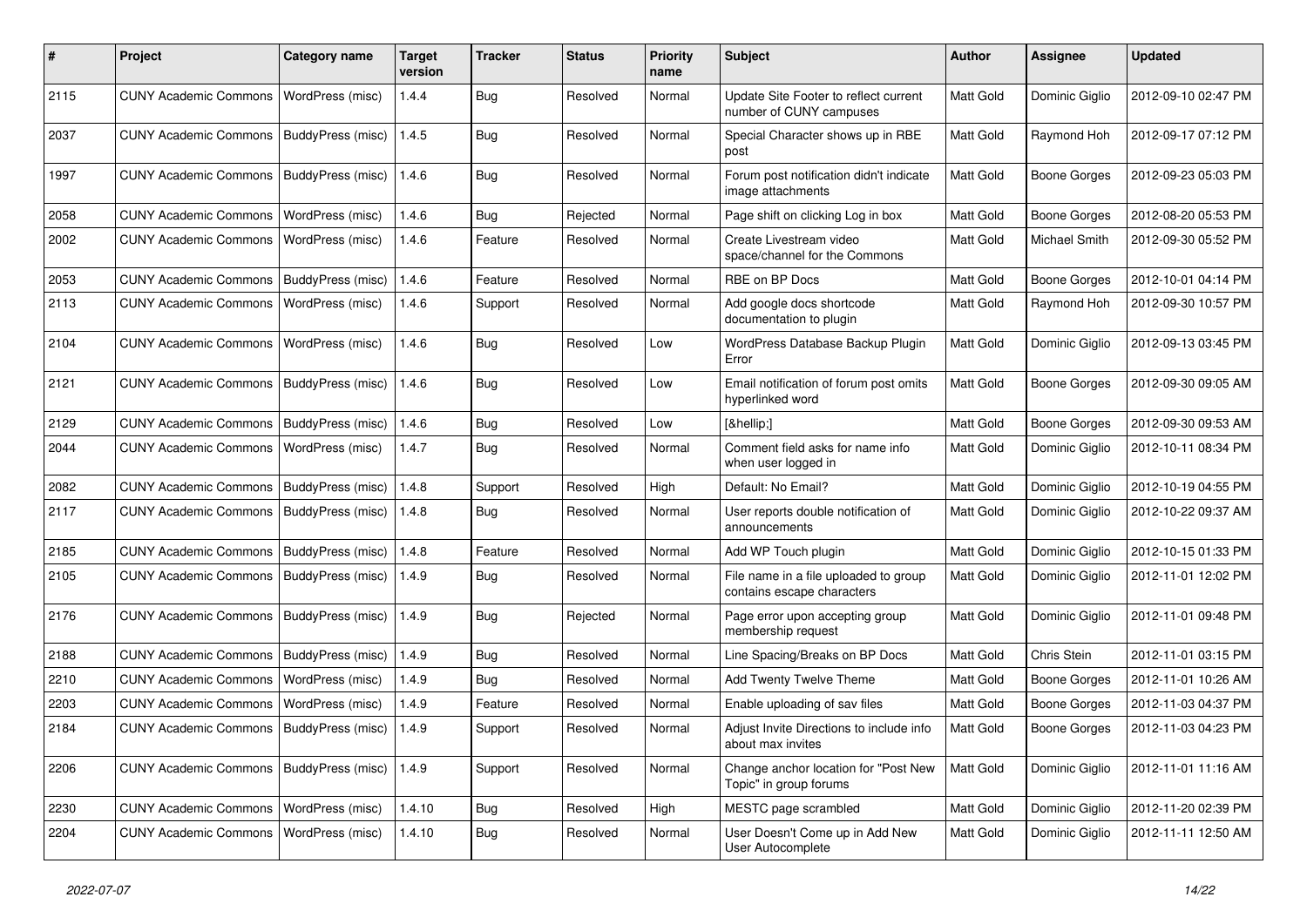| #    | Project                                            | <b>Category name</b>     | <b>Target</b><br>version | <b>Tracker</b> | <b>Status</b> | <b>Priority</b><br>name | Subject                                                          | <b>Author</b>    | Assignee            | <b>Updated</b>      |
|------|----------------------------------------------------|--------------------------|--------------------------|----------------|---------------|-------------------------|------------------------------------------------------------------|------------------|---------------------|---------------------|
| 2240 | <b>CUNY Academic Commons</b>                       | WordPress (misc)         | 1.4.10                   | Bug            | Resolved      | Normal                  | Update Luna theme                                                | Matt Gold        | Dominic Giglio      | 2012-11-11 04:27 PM |
| 2191 | <b>CUNY Academic Commons</b>                       | BuddyPress (misc)        | 1.4.10                   | Bug            | Resolved      | Low                     | File upload to group doesn't register as<br>activity?            | Matt Gold        | Dominic Giglio      | 2012-11-11 09:28 PM |
| 2029 | <b>CUNY Academic Commons</b>                       | WordPress (misc)         | 1.4.11                   | Bug            | Resolved      | Normal                  | CForms error                                                     | Matt Gold        | Dominic Giglio      | 2012-11-17 02:15 PM |
| 2220 | <b>CUNY Academic Commons</b>                       | <b>BuddyPress (misc)</b> | 1.4.11                   | Bug            | Resolved      | Low                     | Spacing error on BP Doc comments                                 | Matt Gold        | Dominic Giglio      | 2012-11-20 03:47 PM |
| 2248 | <b>CUNY Academic Commons</b>                       | BuddyPress (misc)        | 1.4.11                   | Feature        | Resolved      | Low                     | Create Profile link to academia.edu<br>profile                   | Matt Gold        | Dominic Giglio      | 2012-11-21 11:55 PM |
| 2296 | <b>CUNY Academic Commons</b>                       | WordPress (misc)         | 1.4.12                   | Feature        | Resolved      | Normal                  | Add WP Retina Plugin                                             | Matt Gold        | Dominic Giglio      | 2012-12-02 09:10 AM |
| 2299 | <b>CUNY Academic Commons</b>                       | WordPress (misc)         | 1.4.12                   | Feature        | Resolved      | Normal                  | Add Shaken Grid Premium Theme                                    | Matt Gold        | Dominic Giglio      | 2012-11-29 04:01 PM |
| 2301 | <b>CUNY Academic Commons</b>                       | WordPress (misc)         | 1.4.12                   | Feature        | Resolved      | Normal                  | Add Twenty Twelve JP365 Child<br>Theme                           | Matt Gold        | Dominic Giglio      | 2012-11-29 03:41 PM |
| 2312 | <b>CUNY Academic Commons</b>                       | <b>WordPress (misc)</b>  | 1.4.12                   | Feature        | Resolved      | Normal                  | <b>Upload Gravity Forms Plugin</b>                               | Matt Gold        | Dominic Giglio      | 2012-12-03 07:58 PM |
| 2313 | <b>CUNY Academic Commons</b>                       | WordPress (misc)         | 1.4.12                   | Feature        | Resolved      | Normal                  | Add Recovery Theme                                               | <b>Matt Gold</b> | Dominic Giglio      | 2012-11-29 04:01 PM |
| 2323 | <b>CUNY Academic Commons</b>                       | WordPress (misc)         | 1.4.12                   | Feature        | Resolved      | Normal                  | Add four themeforest themes                                      | Matt Gold        | Dominic Giglio      | 2012-12-01 02:30 PM |
| 2089 | <b>CUNY Academic Commons</b>                       | WordPress (misc)         | 1.4.13                   | Bug            | Rejected      | Normal                  | Possible blog email notification issue                           | Matt Gold        | <b>Boone Gorges</b> | 2012-12-11 06:59 PM |
| 2247 | <b>CUNY Academic Commons</b>                       | WordPress (misc)         | 1.4.13                   | Bug            | Resolved      | Low                     | Subdomain site login/nav bar issue                               | Matt Gold        | Dominic Giglio      | 2012-12-12 02:25 AM |
| 2251 | <b>CUNY Academic Commons</b>                       | BuddyPress (misc)        | 1.4.13                   | Bug            | Resolved      | Low                     | From address of forum notifications                              | Matt Gold        | <b>Boone Gorges</b> | 2013-02-03 01:56 PM |
| 2361 | <b>CUNY Academic Commons</b>                       | WordPress (misc)         | 1.4.15                   | Feature        | Resolved      | Urgent                  | Add KingSize Theme                                               | Matt Gold        | Boone Gorges        | 2013-01-02 11:41 AM |
| 2245 | <b>CUNY Academic Commons</b>                       | WordPress (misc)         | 1.4.15                   | Bug            | Resolved      | High                    | Domain mapping issues -- Site<br>warnings                        | <b>Matt Gold</b> | Dominic Giglio      | 2012-12-27 03:59 PM |
| 2363 | <b>CUNY Academic Commons</b>                       | WordPress (misc)         | 1.4.16                   | Bug            | Resolved      | Normal                  | HTTP Error 500 (Internal Server Error)<br>on GC DSL blog         | Matt Gold        | Boone Gorges        | 2013-01-02 10:10 AM |
| 2346 | <b>CUNY Academic Commons</b>                       | WordPress (misc)         | 1.4.16                   | Feature        | Resolved      | Normal                  | Add Enable Media Replace Plugin                                  | Matt Gold        | <b>Boone Gorges</b> | 2013-01-08 03:53 PM |
| 2366 | <b>CUNY Academic Commons</b>                       | WordPress (misc)         | 1.4.16                   | Feature        | Resolved      | Low                     | Remove Kingsize plugin                                           | Matt Gold        | <b>Boone Gorges</b> | 2013-01-08 04:23 PM |
| 2385 | <b>CUNY Academic Commons</b>                       | BuddyPress (misc)        | 1.4.18                   | Bug            | Resolved      | Normal                  | Sitewide nav bar not appearing                                   | Matt Gold        | <b>Boone Gorges</b> | 2013-01-24 10:21 AM |
| 2415 | <b>CUNY Academic Commons</b>                       | BuddyPress (misc)        | 1.4.19                   | Bug            | Resolved      | Normal                  | Remove "Popular" link on homepage<br>members widget              | Matt Gold        | <b>Boone Gorges</b> | 2013-02-12 10:05 PM |
| 2387 | <b>CUNY Academic Commons</b>                       | BuddyPress (misc)        | 1.4.19                   | <b>Bug</b>     | Resolved      | Low                     | File upload notifications contain<br>escape characters           | Matt Gold        | <b>Boone Gorges</b> | 2013-02-11 02:21 PM |
| 2479 | CUNY Academic Commons   BuddyPress (misc)   1.4.21 |                          |                          | Bug            | Resolved      | Urgent                  | Double posting, double notification of<br>message posted via RBE | Matt Gold        | Raymond Hoh         | 2013-04-09 02:04 AM |
| 2478 | CUNY Academic Commons   WordPress (misc)           |                          | 1.4.21                   | Feature        | Resolved      | Normal                  | Ensure that sitewide footer is<br>responsive                     | Matt Gold        | Chris Stein         | 2013-03-01 04:17 PM |
| 2483 | CUNY Academic Commons   WordPress (misc)           |                          | 1.4.21                   | Feature        | Resolved      | Normal                  | Advanced iFrame plugin request                                   | Matt Gold        | Boone Gorges        | 2013-03-11 03:06 PM |
| 2517 | CUNY Academic Commons   WordPress (misc)           |                          | 1.4.22                   | <b>Bug</b>     | Resolved      | Normal                  | Add Constant Contact Plugin                                      | Matt Gold        | <b>Boone Gorges</b> | 2013-03-20 01:53 PM |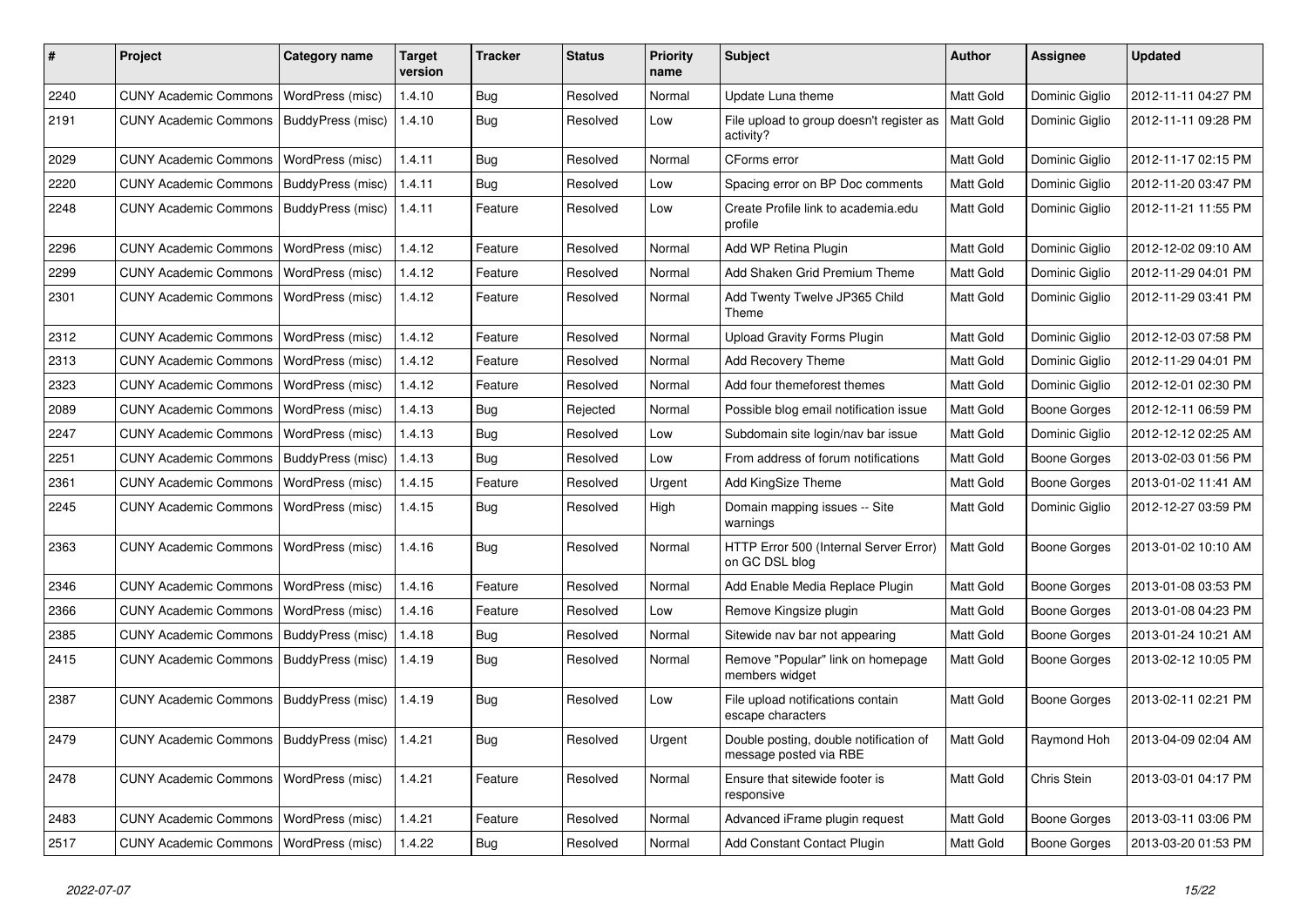| #    | Project                                   | Category name     | <b>Target</b><br>version | <b>Tracker</b> | <b>Status</b> | <b>Priority</b><br>name | <b>Subject</b>                                                                     | <b>Author</b>    | <b>Assignee</b>     | <b>Updated</b>      |
|------|-------------------------------------------|-------------------|--------------------------|----------------|---------------|-------------------------|------------------------------------------------------------------------------------|------------------|---------------------|---------------------|
| 2520 | <b>CUNY Academic Commons</b>              | WordPress (misc)  | 1.4.22                   | Bug            | Resolved      | Normal                  | Add Edit Flow Plugin                                                               | Matt Gold        | Boone Gorges        | 2013-03-20 02:01 PM |
| 2159 | <b>CUNY Academic Commons</b>              | BuddyPress (misc) | 1.4.24                   | Bug            | Resolved      | Normal                  | Page redirection after accepting group<br>invite                                   | Matt Gold        | Dominic Giglio      | 2013-04-11 08:00 PM |
| 2538 | <b>CUNY Academic Commons</b>              | WordPress (misc)  | 1.4.25                   | Bug            | Resolved      | High                    | Add security plugins                                                               | Matt Gold        | Boone Gorges        | 2013-04-22 10:37 AM |
| 2595 | <b>CUNY Academic Commons</b>              | BuddyPress (misc) | 1.4.29                   | Bug            | Resolved      | Low                     | Group invitation script                                                            | Matt Gold        | Boone Gorges        | 2013-06-02 04:06 PM |
| 2116 | <b>CUNY Academic Commons</b>              | BuddyPress (misc) | 1.4.31                   | <b>Bug</b>     | Resolved      | Normal                  | Include failed message in RBE Failure<br>Notification                              | Matt Gold        | Raymond Hoh         | 2013-07-08 11:01 PM |
| 2640 | <b>CUNY Academic Commons</b>              | WordPress (misc)  | 1.4.31                   | Feature        | Resolved      | Normal                  | Plugin Request: Page Excerpt                                                       | Matt Gold        | Boone Gorges        | 2013-07-10 11:30 AM |
| 2653 | <b>CUNY Academic Commons</b>              | WordPress (misc)  | 1.4.31                   | Feature        | Resolved      | Normal                  | Add AR2 beta theme                                                                 | Matt Gold        | Boone Gorges        | 2013-07-11 11:42 AM |
| 2661 | <b>CUNY Academic Commons</b>              | WordPress (misc)  | 1.4.31                   | Feature        | Resolved      | Normal                  | Install Password-Protected Plugin                                                  | Matt Gold        | Boone Gorges        | 2013-07-11 11:44 AM |
| 2528 | <b>CUNY Academic Commons</b>              | BuddyPress (misc) | 1.4.31                   | Feature        | Resolved      | Low                     | BP emails sent from secondary sites<br>should use main site headers                | Matt Gold        | Raymond Hoh         | 2013-07-11 11:14 AM |
| 2564 | <b>CUNY Academic Commons</b>              | WordPress (misc)  | 1.4.32                   | Bug            | Resolved      | High                    | Editing blog posts connected to groups<br>creates activity item/notification       | Matt Gold        | Boone Gorges        | 2013-07-17 08:39 AM |
| 2629 | <b>CUNY Academic Commons</b>              | WordPress (misc)  | 1.5                      | <b>Bug</b>     | Rejected      | Urgent                  | images not showing in slider on<br>homepage                                        | Matt Gold        | Raymond Hoh         | 2013-07-10 11:10 AM |
| 2014 | <b>CUNY Academic Commons</b>              | BuddyPress (misc) | 1.5                      | Bug            | Resolved      | Normal                  | Improper margins on Members<br>Directory                                           | <b>Matt Gold</b> | Dominic Giglio      | 2012-12-18 10:37 AM |
| 2000 | <b>CUNY Academic Commons</b>              | WordPress (misc)  | 1.5                      | Feature        | Resolved      | Normal                  | Inconsistent Font sizes in site footer                                             | Matt Gold        | Dominic Giglio      | 2013-08-21 02:39 PM |
| 2322 | <b>CUNY Academic Commons</b>              | BuddyPress (misc) | 1.5                      | Feature        | Resolved      | Normal                  | Allow File uploads to be added<br>"quietly" (without email notification)           | Matt Gold        | Dominic Giglio      | 2013-08-21 05:23 PM |
| 2697 | <b>CUNY Academic Commons</b>              | WordPress (misc)  | 1.5                      | Feature        | Resolved      | Normal                  | Add WP Document Revisions Plugin                                                   | Matt Gold        | Boone Gorges        | 2013-08-22 11:28 AM |
| 2161 | <b>CUNY Academic Commons</b>              | WordPress (misc)  | 1.5                      | Support        | Resolved      | Normal                  | <b>Account Confirmation Email Edits</b>                                            | Matt Gold        | Chris Stein         | 2013-08-21 04:54 PM |
| 85   | <b>CUNY Academic Commons</b>              | WordPress (misc)  | 1.5                      | Feature        | Resolved      | Low                     | <b>Twitter List Page</b>                                                           | <b>Matt Gold</b> | Dominic Giglio      | 2013-08-22 10:11 AM |
| 1386 | <b>CUNY Academic Commons</b>              | BuddyPress (misc) | 1.5                      | Feature        | Resolved      | Low                     | Create way to create custom order BP<br>Profile Field checklist items              | Matt Gold        | Dominic Giglio      | 2012-12-18 10:38 AM |
| 1458 | <b>CUNY Academic Commons</b>              | WordPress (misc)  | 1.5                      | Feature        | Resolved      | Low                     | HTTPS for the Commons?                                                             | Matt Gold        | Raymond Hoh         | 2013-08-20 10:07 AM |
| 2021 | <b>CUNY Academic Commons</b>              | WordPress (misc)  | 1.5                      | Feature        | Rejected      | Low                     | Buy gravity forms                                                                  | Matt Gold        | Matt Gold           | 2012-08-07 05:00 PM |
| 2066 | <b>CUNY Academic Commons</b>              | BuddyPress (misc) | 1.5                      | Feature        | Resolved      | Low                     | Public Blog Posts Associated with<br>Private Groups showing up in Sitewide<br>feed | Matt Gold        | Boone Gorges        | 2013-08-09 08:24 PM |
| 2101 | <b>CUNY Academic Commons</b>              | BuddyPress (misc) | 1.5                      | Feature        | Resolved      | Low                     | Provide Site Admins Access to Send<br><b>Invites Menus</b>                         | Matt Gold        | Boone Gorges        | 2013-08-01 09:07 PM |
| 2111 | <b>CUNY Academic Commons</b>              | Redmine           | 1.5                      | Feature        | Duplicate     | Low                     | Connect Commons updates to<br><b>Redmine Tickets</b>                               | Matt Gold        | Boone Gorges        | 2012-09-09 08:09 AM |
| 2360 | CUNY Academic Commons   BuddyPress (misc) |                   | 1.5                      | Feature        | Resolved      | Low                     | Confirmation before File Deletion                                                  | Matt Gold        | <b>Boone Gorges</b> | 2013-08-01 09:08 PM |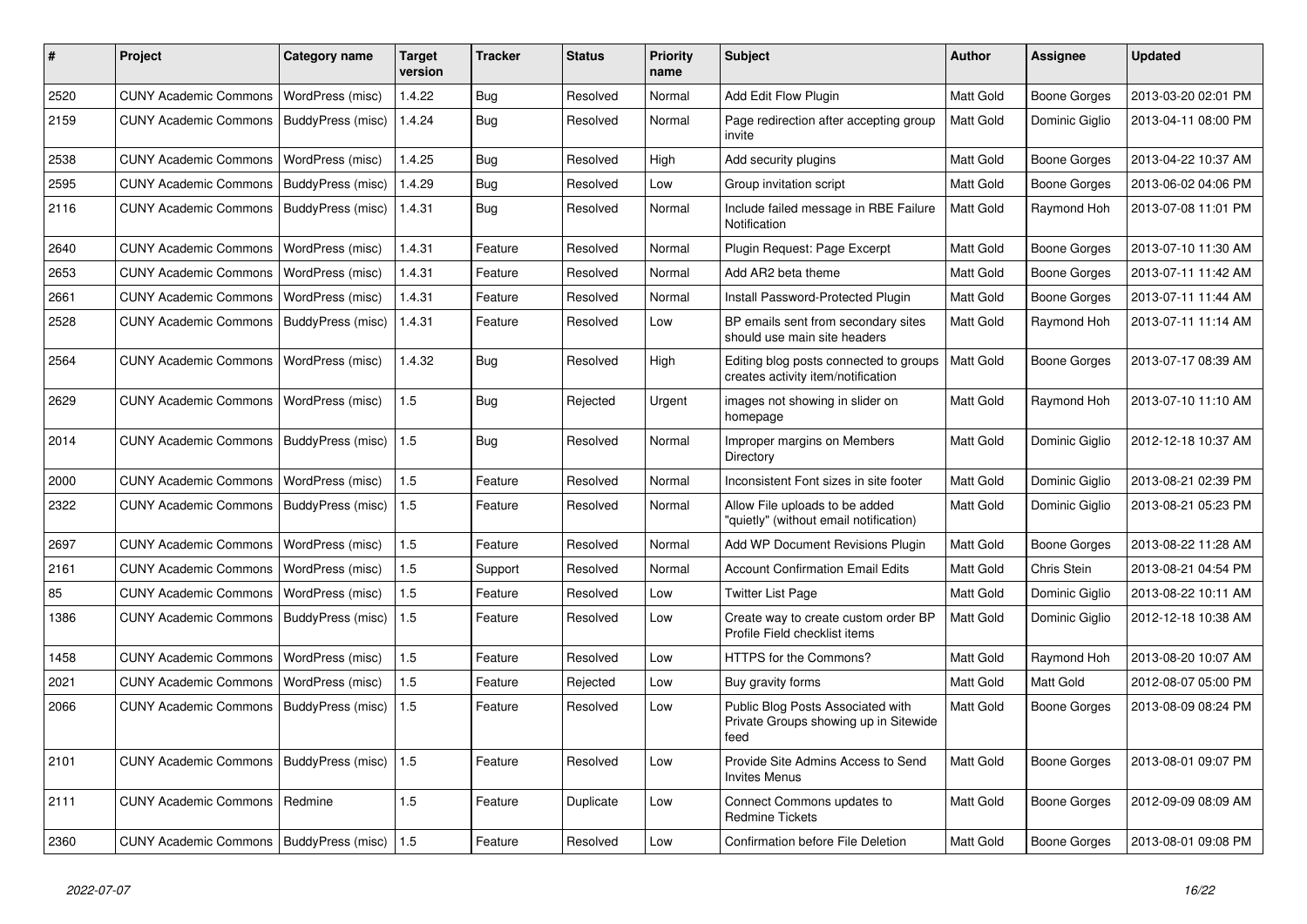| #    | Project                                  | Category name     | <b>Target</b><br>version | Tracker    | <b>Status</b> | <b>Priority</b><br>name | <b>Subject</b>                                                                | <b>Author</b> | Assignee            | <b>Updated</b>      |
|------|------------------------------------------|-------------------|--------------------------|------------|---------------|-------------------------|-------------------------------------------------------------------------------|---------------|---------------------|---------------------|
| 2712 | <b>CUNY Academic Commons</b>             | BuddyPress (misc) | 1.5.0.1                  | Bug        | Resolved      | Normal                  | Font Size in BP Profile Menu Should<br>be Larger                              | Matt Gold     | Boone Gorges        | 2013-08-23 04:36 PM |
| 2714 | <b>CUNY Academic Commons</b>             | BuddyPress (misc) | 1.5.0.1                  | <b>Bug</b> | Resolved      | Normal                  | Font and Font Size Inconsistent in<br><b>Commons Profile</b>                  | Matt Gold     | <b>Boone Gorges</b> | 2013-08-23 04:17 PM |
| 2729 | <b>CUNY Academic Commons</b>             | BuddyPress (misc) | 1.5.0.2                  | <b>Bug</b> | Resolved      | Urgent                  | Update Positions to Include Missing<br>Colleges                               | Matt Gold     | <b>Boone Gorges</b> | 2013-08-26 09:54 AM |
| 2737 | <b>CUNY Academic Commons</b>             | BuddyPress (misc) | 1.5.0.2                  | <b>Bug</b> | Resolved      | Urgent                  | CAC Not allowing CUNY Addresses to<br>Register                                | Matt Gold     | Boone Gorges        | 2013-08-26 05:43 PM |
| 2738 | <b>CUNY Academic Commons</b>             | BuddyPress (misc) | 1.5.0.2                  | <b>Bug</b> | Resolved      | High                    | Users Unable to Change Email<br><b>Address in Settings</b>                    | Matt Gold     | <b>Boone Gorges</b> | 2013-08-28 09:05 PM |
| 2735 | <b>CUNY Academic Commons</b>             | BuddyPress (misc) | 1.5.1                    | Bug        | Resolved      | Normal                  | Profile Incorrectly Shortens About You<br>Field                               | Matt Gold     | <b>Boone Gorges</b> | 2013-08-28 11:36 AM |
| 2755 | <b>CUNY Academic Commons</b>             | BuddyPress (misc) | 1.5.1                    | <b>Bug</b> | Resolved      | Normal                  | Alphabetize list of colleges in positions<br>drop-down                        | Matt Gold     | Boone Gorges        | 2013-08-29 09:30 AM |
| 2711 | <b>CUNY Academic Commons</b>             | BuddyPress (misc) | 1.5.1                    | Feature    | Resolved      | Normal                  | Add Change Avatar Link/Interface to<br>Profile Editing Page                   | Matt Gold     | <b>Boone Gorges</b> | 2013-08-28 12:40 PM |
| 2713 | <b>CUNY Academic Commons</b>             | BuddyPress (misc) | 1.5.1                    | Feature    | Resolved      | Normal                  | Lighten Brief Descriptor Text Color                                           | Matt Gold     | Boone Gorges        | 2013-08-28 12:58 PM |
| 2732 | <b>CUNY Academic Commons</b>             | BuddyPress (misc) | 1.5.1                    | Feature    | Resolved      | Normal                  | Return users to profile public view after<br>editing save                     | Matt Gold     | Boone Gorges        | 2013-08-28 12:53 PM |
| 2178 | <b>CUNY Academic Commons</b>             | WordPress (misc)  | 1.5.1                    | Feature    | Resolved      | Low                     | Show More Link at bottom of Who's<br>Online Homepage list                     | Matt Gold     | Dominic Giglio      | 2013-09-01 01:57 PM |
| 2775 | <b>CUNY Academic Commons</b>             | BuddyPress (misc) | 1.5.1.1                  | <b>Bug</b> | Resolved      | High                    | Add Lehman College to List of<br>Colleges in Profiles                         | Matt Gold     | <b>Boone Gorges</b> | 2013-09-06 04:40 PM |
| 2776 | <b>CUNY Academic Commons</b>             | BuddyPress (misc) | 1.5.2                    | Bug        | Resolved      | Normal                  | Change Name of SPS in College list                                            | Matt Gold     | <b>Boone Gorges</b> | 2013-09-11 08:19 PM |
| 2771 | <b>CUNY Academic Commons</b>             | BuddyPress (misc) | 1.5.2                    | Feature    | Resolved      | Normal                  | Change Brief Descriptor Text Color<br>Again                                   | Matt Gold     | <b>Boone Gorges</b> | 2013-09-10 06:07 AM |
| 2786 | <b>CUNY Academic Commons</b>             | BuddyPress (misc) | 1.5.3                    | <b>Bug</b> | Resolved      | Normal                  | Move position of close window<br>checkbox on overlay                          | Matt Gold     | <b>Boone Gorges</b> | 2013-09-19 12:07 PM |
| 2798 | <b>CUNY Academic Commons</b>             | BuddyPress (misc) | 1.5.4                    | <b>Bug</b> | Resolved      | Normal                  | <b>IE10 Profile Display Errors</b>                                            | Matt Gold     | Raymond Hoh         | 2013-09-25 03:33 PM |
| 2806 | <b>CUNY Academic Commons</b>             | WordPress (misc)  | 1.5.5                    | Feature    | Rejected      | Normal                  | <b>Add Bones Theme</b>                                                        | Matt Gold     | Boone Gorges        | 2013-10-11 11:28 AM |
| 2800 | <b>CUNY Academic Commons</b>             | BuddyPress (misc) | 1.5.6                    | Feature    | Resolved      | Normal                  | Add Vimeo & Github social media<br>account fields to Profiles                 | Matt Gold     | Dominic Giglio      | 2013-10-14 04:51 PM |
| 2839 | <b>CUNY Academic Commons</b>             | WordPress (misc)  | 1.5.6                    | Feature    | Resolved      | Normal                  | Add Storify Plugin                                                            | Matt Gold     | Boone Gorges        | 2013-10-26 07:21 PM |
| 2845 | <b>CUNY Academic Commons</b>             | BuddyPress (misc) | 1.5.7                    | <b>Bug</b> | Resolved      | Normal                  | Anchor errors with bp activity items<br>created from associated blog postings | Matt Gold     | Boone Gorges        | 2013-11-01 08:15 PM |
| 2858 | <b>CUNY Academic Commons</b>             | BuddyPress (misc) | 1.5.7                    | Bug        | Resolved      | Normal                  | […] redux                                                                     | Matt Gold     | Boone Gorges        | 2013-10-30 10:08 PM |
| 2847 | CUNY Academic Commons   WordPress (misc) |                   | 1.5.7                    | Feature    | Resolved      | Normal                  | Add Archive.org WP Plugin                                                     | Matt Gold     | <b>Boone Gorges</b> | 2013-11-01 02:41 PM |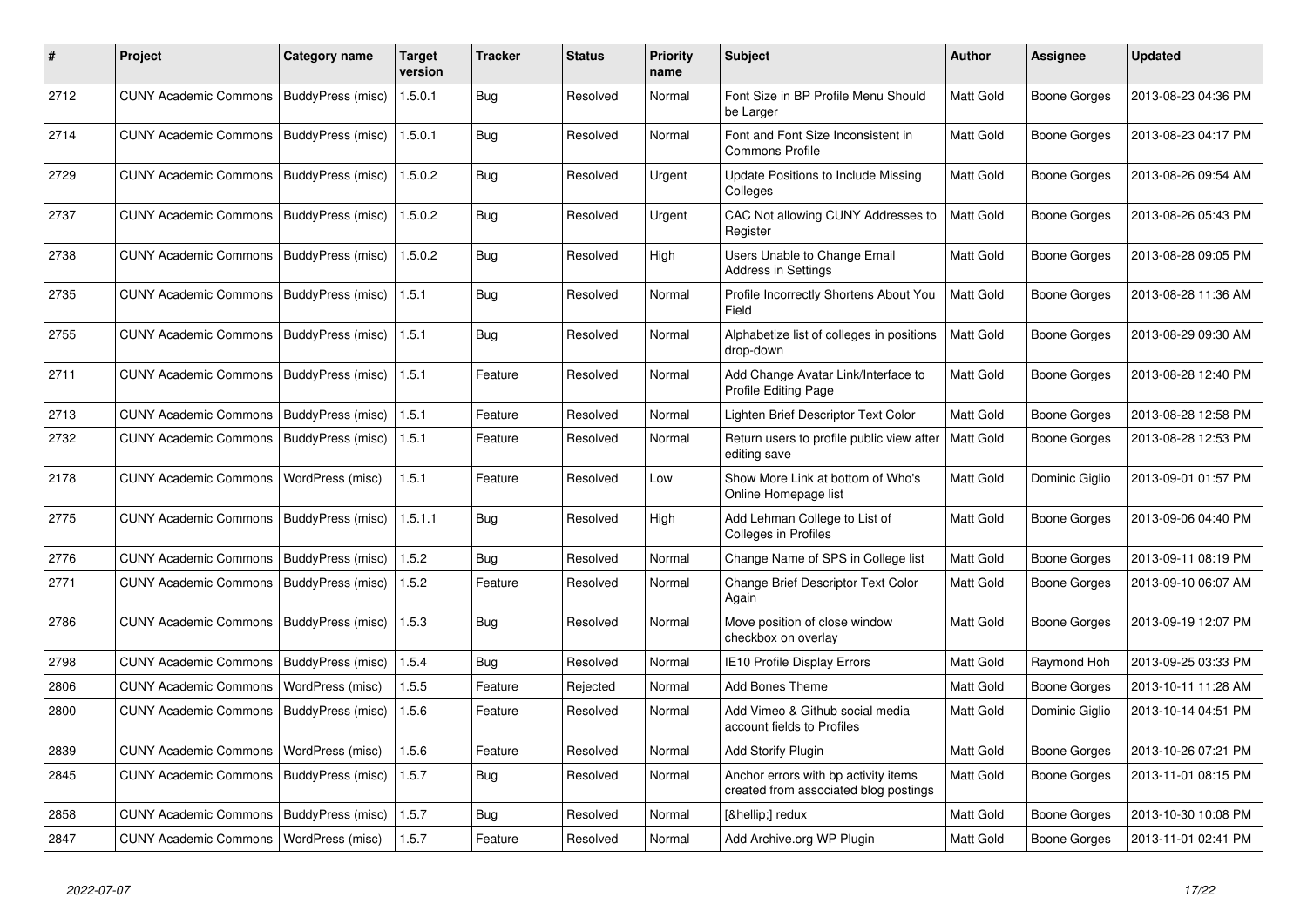| #    | Project                      | Category name                | <b>Target</b><br>version | <b>Tracker</b> | <b>Status</b> | <b>Priority</b><br>name | <b>Subject</b>                                                                        | <b>Author</b>    | Assignee            | <b>Updated</b>      |
|------|------------------------------|------------------------------|--------------------------|----------------|---------------|-------------------------|---------------------------------------------------------------------------------------|------------------|---------------------|---------------------|
| 2906 | <b>CUNY Academic Commons</b> | BuddyPress (misc)            | 1.5.10                   | Bug            | Resolved      | Normal                  | Unable to delete file attachment from<br>forum post                                   | Matt Gold        | <b>Boone Gorges</b> | 2013-12-01 09:35 PM |
| 2918 | <b>CUNY Academic Commons</b> | WordPress (misc)             | 1.5.11                   | Bug            | Resolved      | Normal                  | Add Sensitive WP Theme                                                                | Matt Gold        | Boone Gorges        | 2013-12-03 03:17 PM |
| 2944 | <b>CUNY Academic Commons</b> | BuddyPress (misc)            | 1.5.13                   | Bug            | Resolved      | Normal                  | Long load time on send invites group<br>pages                                         | Matt Gold        | Boone Gorges        | 2014-01-02 02:50 PM |
| 2960 | <b>CUNY Academic Commons</b> | WordPress (misc)             | 1.5.16                   | Bug            | Resolved      | Normal                  | Add WP Accessibility Plugin                                                           | Matt Gold        | Boone Gorges        | 2014-02-01 02:55 PM |
| 2976 | <b>CUNY Academic Commons</b> | BuddyPress (misc)            | 1.5.16                   | Feature        | Resolved      | Normal                  | Allow users to permanently dismiss<br>notification of new profiles on profile<br>page | Matt Gold        | Boone Gorges        | 2014-02-01 02:56 PM |
| 3058 | <b>CUNY Academic Commons</b> | BuddyPress (misc)            | 1.5.18.1                 | Bug            | Resolved      | Urgent                  | Main navigation bar not working                                                       | Matt Gold        | Boone Gorges        | 2014-02-21 09:28 AM |
| 2791 | <b>CUNY Academic Commons</b> | BuddyPress (misc)            | 1.5.19                   | <b>Bug</b>     | Rejected      | Normal                  | Modify yellow profile bar alert                                                       | Matt Gold        | Chris Stein         | 2014-02-21 03:52 PM |
| 3100 | <b>CUNY Academic Commons</b> | WordPress<br>Themes          | 1.5.20                   | Bug            | Resolved      | Normal                  | <b>Add Customizr Theme</b>                                                            | Matt Gold        | Boone Gorges        | 2014-03-11 10:35 PM |
| 1542 | <b>CUNY Academic Commons</b> | <b>BuddyPress Docs</b>       | 1.6                      | Bug            | Resolved      | Normal                  | Group Docs Locked                                                                     | Matt Gold        | Boone Gorges        | 2014-03-21 03:38 PM |
| 2733 | <b>CUNY Academic Commons</b> | <b>Public Portfolio</b>      | 1.6                      | Bug            | Resolved      | Normal                  | Address UX issues in Profile submenu<br>on admin bar                                  | Matt Gold        | Chris Stein         | 2014-03-31 10:52 PM |
| 2795 | <b>CUNY Academic Commons</b> | BuddyPress (misc)            | 1.6                      | Bug            | Resolved      | Normal                  | <b>Friendship Request Acceptance</b><br>interface                                     | Matt Gold        | Chris Stein         | 2014-03-27 03:07 PM |
| 2833 | <b>CUNY Academic Commons</b> | <b>Group Files</b>           | 1.6                      | Bug            | Resolved      | Normal                  | Allow silent file deletions                                                           | Matt Gold        | Boone Gorges        | 2014-03-21 03:50 PM |
| 3124 | <b>CUNY Academic Commons</b> | Design                       | 1.6                      | Bug            | Resolved      | Normal                  | Create small version of horizontal logo<br>image to include in HTML Emails            | Matt Gold        | Boone Gorges        | 2014-04-01 03:40 PM |
| 589  | <b>CUNY Academic Commons</b> | Group Forums                 | 1.6                      | Feature        | Resolved      | Normal                  | Preview of Forum Posts                                                                | Matt Gold        | Boone Gorges        | 2014-03-27 03:11 PM |
| 2135 | <b>CUNY Academic Commons</b> | Group Blogs                  | 1.6                      | Feature        | Resolved      | Normal                  | Creating a Blog, Creating a Group                                                     | Matt Gold        | Chris Stein         | 2014-04-01 11:59 AM |
| 2192 | <b>CUNY Academic Commons</b> | <b>Group Files</b>           | 1.6                      | Feature        | Resolved      | Normal                  | Allow members to replace files                                                        | Matt Gold        | Boone Gorges        | 2014-03-21 03:37 PM |
| 2726 | <b>CUNY Academic Commons</b> | <b>Public Portfolio</b>      | 1.6                      | Feature        | Resolved      | Normal                  | Reorder Positions in Profile Field                                                    | Matt Gold        | Chris Stein         | 2014-03-31 10:51 PM |
| 2736 | <b>CUNY Academic Commons</b> | <b>Public Portfolio</b>      | 1.6                      | Feature        | Resolved      | Normal                  | Enable Rich Text for Profile Fields                                                   | Matt Gold        | Boone Gorges        | 2014-02-20 07:52 PM |
| 1098 | <b>CUNY Academic Commons</b> | <b>Blogs</b><br>(BuddyPress) | 1.6                      | Feature        | Resolved      | Low                     | Create way for people to search<br>through authors on blog listings                   | <b>Matt Gold</b> | Boone Gorges        | 2014-03-31 07:01 PM |
| 3150 | <b>CUNY Academic Commons</b> | Group Forums                 | 1.6.1                    | Bug            | Resolved      | Low                     | "Post New Topic" Button Shows Up for<br>Non-Logged in Users on Group Forum<br>Pages   | <b>Matt Gold</b> | Boone Gorges        | 2014-04-21 04:49 PM |
| 3180 | <b>CUNY Academic Commons</b> | <b>Group Files</b>           | 1.6.2                    | Bug            | Resolved      | Normal                  | Silent Edit of File Title Produces Email<br>Notification                              | Matt Gold        | <b>Boone Gorges</b> | 2014-05-01 11:19 PM |
| 3205 | <b>CUNY Academic Commons</b> | <b>Commons Profile</b>       | 1.6.3                    | <b>Bug</b>     | Resolved      | High                    | Email profile field not showing up                                                    | Matt Gold        | Boone Gorges        | 2014-05-12 02:18 PM |
| 3190 | <b>CUNY Academic Commons</b> | BuddyPress (misc)            | 1.6.3                    | <b>Bug</b>     | Resolved      | Normal                  | Mention link on Member Profile Leads<br>to SiteWide activity stream                   | Matt Gold        | Boone Gorges        | 2014-05-12 02:53 PM |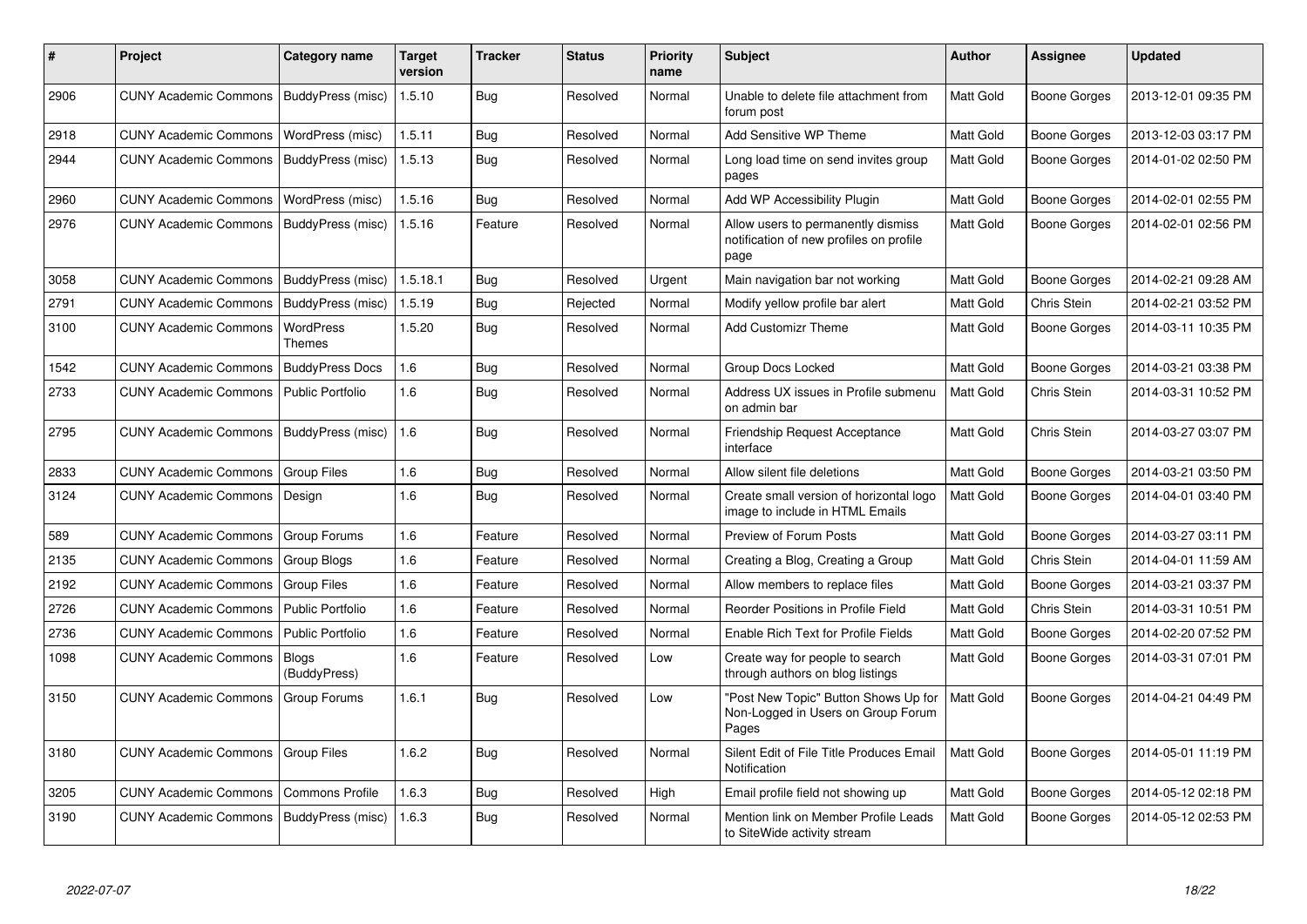| #    | Project                                    | Category name              | <b>Target</b><br>version | <b>Tracker</b> | <b>Status</b>       | <b>Priority</b><br>name | Subject                                                                      | Author           | Assignee            | <b>Updated</b>      |
|------|--------------------------------------------|----------------------------|--------------------------|----------------|---------------------|-------------------------|------------------------------------------------------------------------------|------------------|---------------------|---------------------|
| 1127 | <b>CUNY Academic Commons</b>               | WordPress<br>Themes        | 1.6.4                    | <b>Bug</b>     | Resolved            | Normal                  | <b>Update WooThemes</b>                                                      | Matt Gold        | <b>Boone Gorges</b> | 2014-05-21 11:04 PM |
| 2706 | <b>CUNY Academic Commons</b>               | BuddyPress (misc)          | 1.6.4                    | Bug            | Resolved            | Normal                  | Problem sending group invitations                                            | Matt Gold        | <b>Boone Gorges</b> | 2014-05-18 11:36 AM |
| 3226 | <b>CUNY Academic Commons</b>               | Groups (misc)              | 1.6.4.1                  | <b>Bug</b>     | Resolved            | Normal                  | Group home: content pushed below<br>sidebar                                  | Matt Gold        | <b>Boone Gorges</b> | 2014-05-23 09:55 AM |
| 3219 | <b>CUNY Academic Commons</b>               | BuddyPress (misc)          | 1.6.7                    | Bug            | Resolved            | Normal                  | new_groupblog_post emails not being<br>sent as HTML                          | Matt Gold        | Raymond Hoh         | 2014-06-23 08:36 AM |
| 3164 | <b>CUNY Academic Commons</b>               | Reply By Email             | 1.6.7.1                  | Bug            | Resolved            | High                    | Duplicate RBE messages                                                       | Matt Gold        | Raymond Hoh         | 2014-06-24 12:23 PM |
| 3324 | <b>CUNY Academic Commons</b>               | <b>Public Portfolio</b>    | 1.6.10                   | Bug            | Resolved            | Normal                  | Incorrect display of send<br>message/mention on portfolio page               | Matt Gold        | Boone Gorges        | 2014-07-22 09:06 PM |
| 3344 | <b>CUNY Academic Commons</b>               | Layout                     | 1.6.11                   | Bug            | Resolved            | Normal                  | Double display of menu on profile<br>settings                                | Matt Gold        | Boone Gorges        | 2014-08-01 09:58 AM |
| 3345 | <b>CUNY Academic Commons</b>               | Layout                     | 1.6.11                   | Bug            | Resolved            | Normal                  | Text/Icon Styling Error/Overlap on<br>Profile pages                          | <b>Matt Gold</b> | <b>Boone Gorges</b> | 2014-08-01 09:05 AM |
| 3343 | CUNY Academic Commons   BuddyPress (misc)  |                            | 1.6.11                   | Bug            | Resolved            | Low                     | Minor Email display error                                                    | Matt Gold        | <b>Boone Gorges</b> | 2014-08-01 10:01 AM |
| 3428 | <b>CUNY Academic Commons</b>               | Twitter page               | 1.6.14                   | <b>Bug</b>     | Resolved            | High                    | Fix typo on Twitter page                                                     | Matt Gold        | Dominic Giglio      | 2014-09-01 08:53 PM |
| 3419 | <b>CUNY Academic Commons</b>               | Group Invitations          | 1.6.14                   | Bug            | Testing<br>Required | Normal                  | Neatening the display of messages on<br>group requests                       | Matt Gold        | Boone Gorges        | 2014-09-01 09:29 PM |
| 3420 | <b>CUNY Academic Commons</b>               | <b>Email Notifications</b> | 1.6.14                   | Bug            | Resolved            | Normal                  | Membership approval link in email<br>notifications                           | Matt Gold        | Boone Gorges        | 2014-09-01 09:31 PM |
| 2239 | <b>CUNY Academic Commons</b>               | <b>Email Notifications</b> | 1.7                      | Bug            | Resolved            | Normal                  | Login redirects when clicking on<br>private group addresses not working      | Matt Gold        | Raymond Hoh         | 2014-11-01 11:41 AM |
| 3448 | <b>CUNY Academic Commons</b>               | Groups (misc)              | 1.7                      | Bug            | Resolved            | Normal                  | Group changes email slug/link issue                                          | Matt Gold        | Raymond Hoh         | 2014-09-15 08:29 PM |
| 3449 | <b>CUNY Academic Commons</b>               | Groups (misc)              | 1.7                      | Bug            | Resolved            | Normal                  | Make Default Option for "Create<br>Forum" in Group Creation Process<br>"Yes" | Matt Gold        | Boone Gorges        | 2014-09-22 08:39 PM |
| 3451 | <b>CUNY Academic Commons</b>               | WordPress (misc)           | 1.7                      | Bug            | Resolved            | Normal                  | Edit delete blog text                                                        | Matt Gold        | Raymond Hoh         | 2014-09-15 08:27 PM |
| 3544 | <b>CUNY Academic Commons</b>               | <b>Group Files</b>         | 1.7                      | Bug            | Resolved            | Normal                  | Files list upload button placement after<br>upload                           | Matt Gold        | Boone Gorges        | 2014-10-10 09:09 AM |
| 2563 | <b>CUNY Academic Commons</b>               | My Commons                 | 1.7                      | Feature        | Resolved            | Normal                  | <b>Favorite Follow Blogs</b>                                                 | Matt Gold        | Raymond Hoh         | 2014-10-09 10:49 AM |
| 2757 | <b>CUNY Academic Commons   Group Files</b> |                            | 1.7                      | Feature        | Resolved            | Normal                  | Create "Download All" Capabilities for<br>Files in a Folder                  | <b>Matt Gold</b> | <b>Boone Gorges</b> | 2014-10-14 03:09 PM |
| 2954 | CUNY Academic Commons   Public Portfolio   |                            | 1.7                      | Feature        | Duplicate           | Normal                  | New Profile social media options                                             | Matt Gold        | Dominic Giglio      | 2014-09-16 11:48 AM |
| 3045 | CUNY Academic Commons   Public Portfolio   |                            | $1.7\,$                  | Feature        | Resolved            | Normal                  | Create 'clear formatting' button for<br>profile editor                       | Matt Gold        | Boone Gorges        | 2014-10-08 03:53 PM |
| 3177 | CUNY Academic Commons   Group Forums       |                            | $1.7$                    | Feature        | Resolved            | Normal                  | Upgrade bbPress to 2.x                                                       | Matt Gold        | <b>Boone Gorges</b> | 2014-09-30 01:35 PM |
| 3282 | CUNY Academic Commons   Groups (misc)      |                            | 1.7                      | Feature        | Resolved            | Normal                  | Search/sort users within group                                               | Matt Gold        | Boone Gorges        | 2014-06-25 09:16 PM |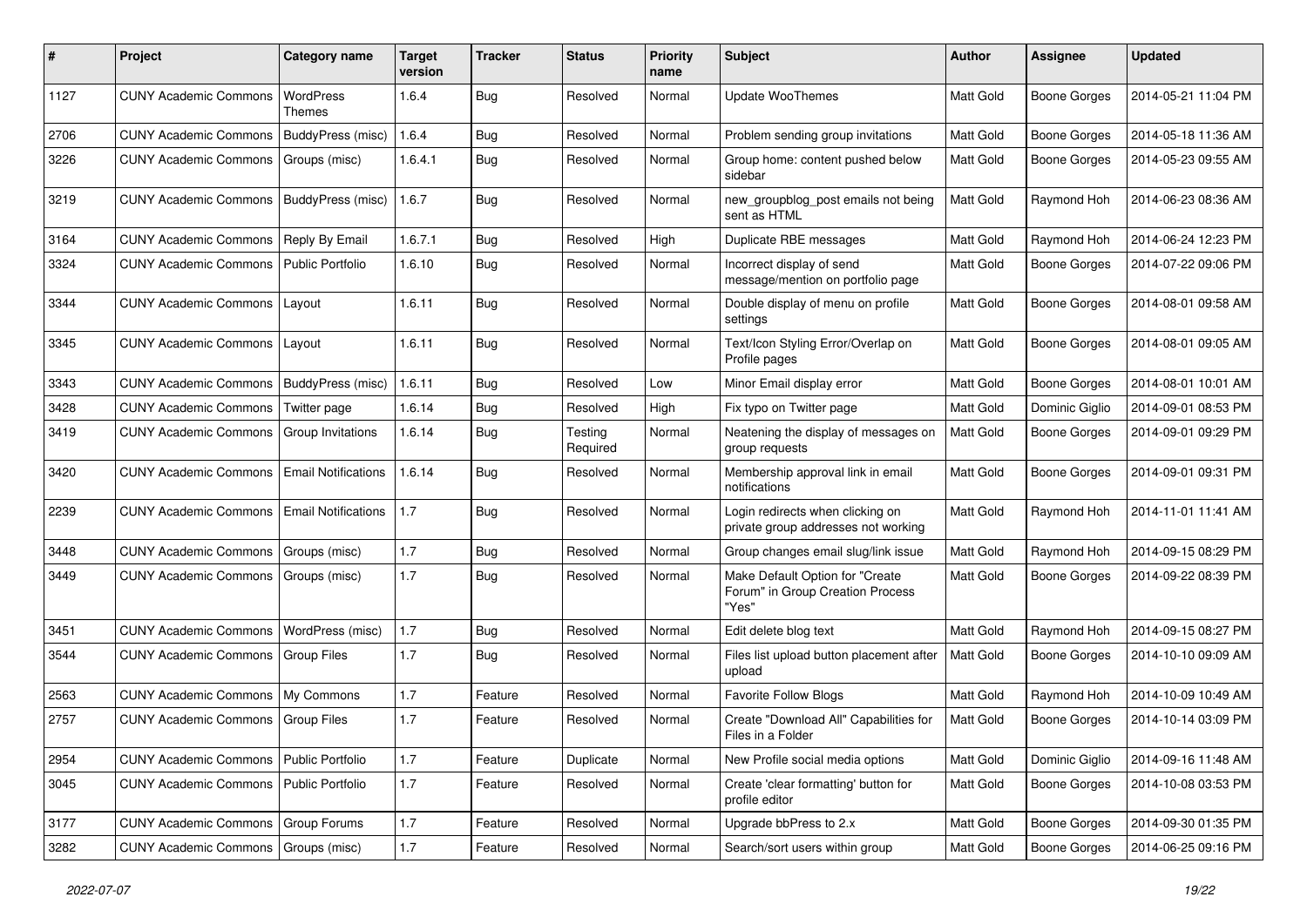| #    | Project                                  | <b>Category name</b>       | <b>Target</b><br>version | Tracker    | <b>Status</b> | <b>Priority</b><br>name | <b>Subject</b>                                                                   | Author           | Assignee            | <b>Updated</b>      |
|------|------------------------------------------|----------------------------|--------------------------|------------|---------------|-------------------------|----------------------------------------------------------------------------------|------------------|---------------------|---------------------|
| 3411 | <b>CUNY Academic Commons</b>             | My Commons                 | 1.7                      | Feature    | Resolved      | Normal                  | Placement of Personal Homepage                                                   | Matt Gold        | Raymond Hoh         | 2014-09-22 08:45 PM |
| 3418 | <b>CUNY Academic Commons</b>             | <b>Email Notifications</b> | 1.7                      | Feature    | Resolved      | Normal                  | Revisions/Additions to email<br>notifications about group membership<br>requests | <b>Matt Gold</b> | Boone Gorges        | 2014-09-30 01:14 PM |
| 3486 | <b>CUNY Academic Commons</b>             | My Commons                 | 1.7                      | Feature    | Resolved      | Normal                  | Minor Issues on My-Commons page                                                  | Matt Gold        | Raymond Hoh         | 2014-10-03 10:44 AM |
| 3223 | <b>CUNY Academic Commons</b>             | Public Portfolio           | 1.7                      | Bug        | Resolved      | Low                     | Alter Profile Editing Unsaved Text<br><b>Warning Feature</b>                     | Matt Gold        | Boone Gorges        | 2014-09-22 09:18 PM |
| 28   | <b>CUNY Academic Commons</b>             | Group Forums               | 1.7                      | Feature    | Resolved      | Low                     | Add threaded replies to forum posts                                              | Matt Gold        | Raymond Hoh         | 2014-10-13 09:38 PM |
| 3151 | <b>CUNY Academic Commons</b>             | Toolbar                    | 1.7                      | Feature    | Resolved      | Low                     | Add submenu items in Help section of<br>WP Admin Bar                             | Matt Gold        | Daniel Jones        | 2014-07-11 08:14 PM |
| 3012 | <b>CUNY Academic Commons</b>             | <b>Public Portfolio</b>    | 1.7                      | Design/UX  | Resolved      | Low                     | Create automated nudges for people<br>who have not filled in profiles            | Matt Gold        | Boone Gorges        | 2014-10-09 02:51 PM |
| 3557 | <b>CUNY Academic Commons</b>             | My Commons                 | 1.7.1                    | Bug        | Resolved      | Urgent                  | Fix typo on My Commons overlay                                                   | Matt Gold        | <b>Boone Gorges</b> | 2014-10-15 11:02 PM |
| 3362 | <b>CUNY Academic Commons</b>             | Public Portfolio           | 1.7.1                    | <b>Bug</b> | Resolved      | Normal                  | Default display of profiles with no info<br>added                                | <b>Matt Gold</b> | Boone Gorges        | 2014-10-21 02:44 PM |
| 3581 | <b>CUNY Academic Commons</b>             | <b>BuddyPress Docs</b>     | 1.7.1                    | Bug        | Resolved      | Normal                  | <b>BuddvPress Docs Line Break issue</b>                                          | Matt Gold        | Boone Gorges        | 2014-10-20 02:56 PM |
| 3561 | <b>CUNY Academic Commons</b>             | Group Forums               | 1.7.1                    | Feature    | Resolved      | Normal                  | Add Post New Topics link to top of<br>forums                                     | Matt Gold        | Boone Gorges        | 2014-10-21 06:48 PM |
| 3588 | <b>CUNY Academic Commons</b>             | Groups (misc)              | 1.7.2                    | Bug        | Resolved      | Normal                  | Hidden group not appearing in search<br>results                                  | Matt Gold        | Boone Gorges        | 2014-11-01 02:57 PM |
| 3589 | <b>CUNY Academic Commons</b>             | Group Invitations          | 1.7.2                    | Bug        | Resolved      | Normal                  | User not appearing in group invitation<br>autocomplete                           | <b>Matt Gold</b> | Boone Gorges        | 2014-11-01 02:58 PM |
| 3599 | <b>CUNY Academic Commons</b>             | <b>BuddyPress Docs</b>     | 1.7.2                    | Bug        | Resolved      | Normal                  | Silent BP Docs edits                                                             | Matt Gold        | Boone Gorges        | 2014-11-01 02:20 PM |
| 3614 | <b>CUNY Academic Commons</b>             | Home Page                  | 1.7.2                    | Bug        | Resolved      | Normal                  | Homepage member widget filter<br>feature not working                             | <b>Matt Gold</b> | Boone Gorges        | 2014-11-01 02:24 PM |
| 3559 | <b>CUNY Academic Commons</b>             | Group Forums               | 1.7.2                    | Design/UX  | Resolved      | Normal                  | Forum Styling                                                                    | Matt Gold        | Boone Gorges        | 2014-11-02 03:18 PM |
| 3601 | <b>CUNY Academic Commons</b>             | <b>Email Notifications</b> | 1.7.3                    | <b>Bug</b> | Resolved      | High                    | Forum replies do not show up on the<br>group homepage                            | Matt Gold        | Raymond Hoh         | 2014-11-10 01:24 PM |
| 3608 | <b>CUNY Academic Commons</b>             | <b>Email Notifications</b> | 1.7.3                    | Bug        | Resolved      | High                    | Group email plain-text formatting<br>problem                                     | <b>Matt Gold</b> | Raymond Hoh         | 2014-11-11 12:19 PM |
| 3583 | <b>CUNY Academic Commons</b>             | Reply By Email             | 1.7.3                    | Bug        | Resolved      | Normal                  | RBE error message                                                                | <b>Matt Gold</b> | Raymond Hoh         | 2014-11-10 12:42 PM |
| 3520 | CUNY Academic Commons   Security         |                            | 1.7.3                    | Feature    | Resolved      | Normal                  | Encourage or Require CAPTCHA on<br>forms?                                        | Matt Gold        | Daniel Jones        | 2014-11-06 03:40 PM |
| 3610 | CUNY Academic Commons   Home Page        |                            | 1.7.3                    | Feature    | Resolved      | Normal                  | Add Susana's Video to the Homepage                                               | Matt Gold        | Dominic Giglio      | 2014-11-04 03:42 PM |
| 3611 | <b>CUNY Academic Commons</b>             | Publicity                  | 1.7.3                    | Feature    | Resolved      | Normal                  | Add Susana's Video to a Standalone<br>page on the Commons                        | Matt Gold        | Dominic Giglio      | 2014-11-04 02:07 PM |
| 3676 | CUNY Academic Commons   WordPress (misc) |                            | 1.7.4                    | Feature    | Resolved      | High                    | Update WP to 4.0.1                                                               | Matt Gold        | <b>Boone Gorges</b> | 2014-11-21 10:49 AM |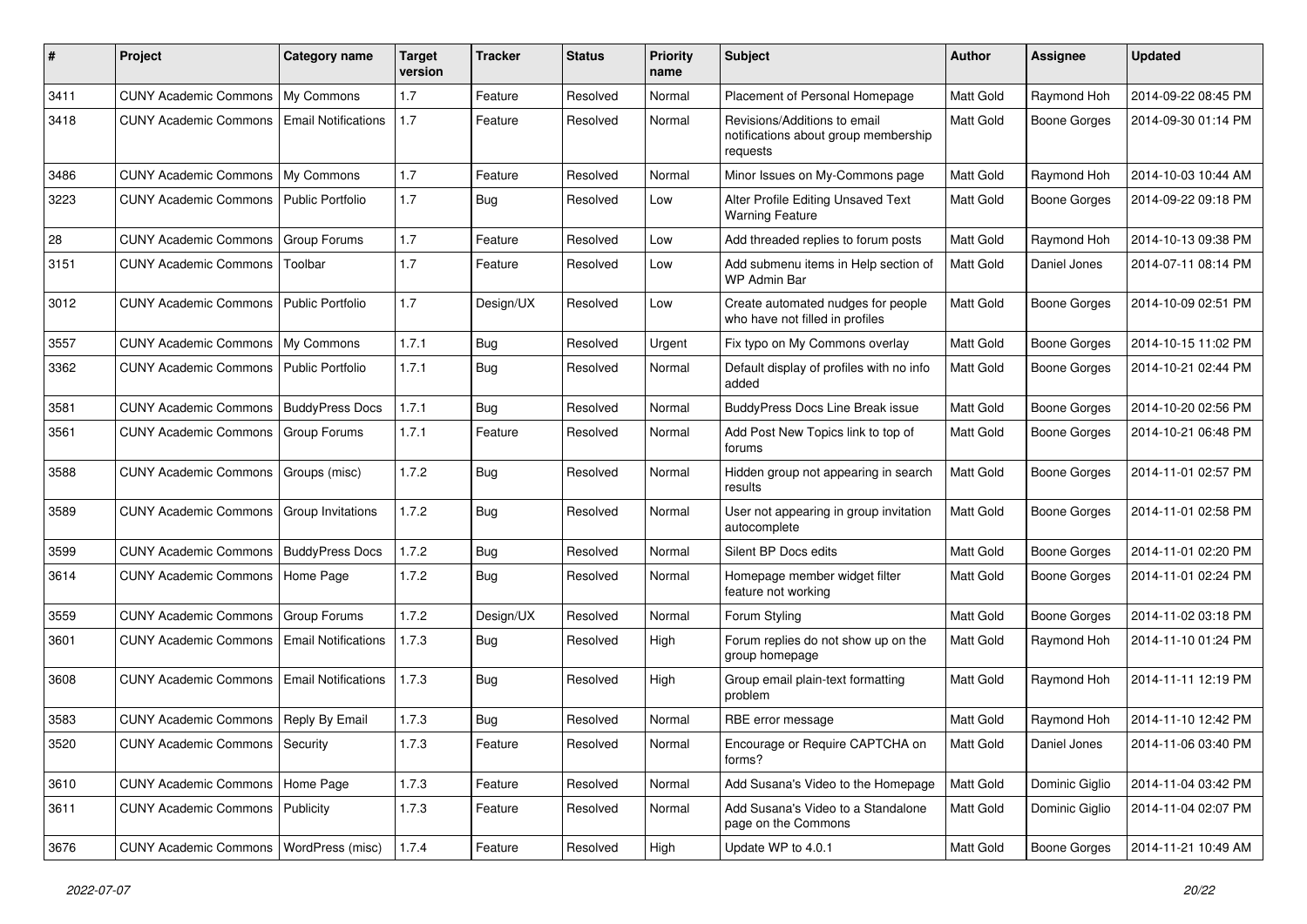| #    | <b>Project</b>                           | Category name              | <b>Target</b><br>version | <b>Tracker</b> | <b>Status</b> | <b>Priority</b><br>name | <b>Subject</b>                                                           | <b>Author</b>    | Assignee       | <b>Updated</b>      |
|------|------------------------------------------|----------------------------|--------------------------|----------------|---------------|-------------------------|--------------------------------------------------------------------------|------------------|----------------|---------------------|
| 3654 | CUNY Academic Commons   Group Forums     |                            | 1.7.4                    | Bug            | Resolved      | Normal                  | can only attached one file to a forum<br>post                            | Matt Gold        | Boone Gorges   | 2014-11-21 10:42 AM |
| 2924 | CUNY Academic Commons   WordPress (misc) |                            | 1.7.4                    | Feature        | Resolved      | Normal                  | Make header of Help blog a clickable<br>link to the homepage             | Matt Gold        | Dominic Giglio | 2014-11-14 04:35 PM |
| 3659 | <b>CUNY Academic Commons</b>             | Home Page                  | 1.7.4                    | Feature        | Resolved      | Normal                  | Remove UserVoice                                                         | Matt Gold        | Boone Gorges   | 2014-11-21 10:53 AM |
| 3672 | <b>CUNY Academic Commons</b>             | <b>WordPress Plugins</b>   | 1.7.4                    | Feature        | Resolved      | Normal                  | Force captcha on existing contact<br>forms                               | Matt Gold        | Boone Gorges   | 2014-11-21 12:20 PM |
| 3688 | <b>CUNY Academic Commons</b>             | <b>BuddyPress Docs</b>     | 1.7.6                    | <b>Bug</b>     | Resolved      | Normal                  | Doc creation didn't create email<br>notification                         | Matt Gold        | Boone Gorges   | 2014-12-12 08:57 AM |
| 3717 | <b>CUNY Academic Commons</b>             | Groups (misc)              | 1.7.7                    | Bug            | Resolved      | Normal                  | Member invitations to Group Members<br>error alert                       | Matt Gold        | Boone Gorges   | 2014-12-22 02:25 PM |
| 3714 | <b>CUNY Academic Commons</b>             | cuny.is                    | 1.7.7                    | Feature        | Resolved      | Normal                  | cuny.is access                                                           | Matt Gold        | Boone Gorges   | 2014-12-22 02:19 PM |
| 3729 | <b>CUNY Academic Commons</b>             | WordPress (misc)           | 1.7.11                   | Feature        | Resolved      | Normal                  | Add 'contact us' line to failed login<br>screen                          | Matt Gold        | Daniel Jones   | 2015-02-02 01:16 AM |
| 3760 | <b>CUNY Academic Commons</b>             | <b>WordPress Plugins</b>   | 1.7.11                   | Feature        | Resolved      | Normal                  | Add WP Accessiblity Plugin                                               | Matt Gold        | Raymond Hoh    | 2015-02-02 02:30 AM |
| 3769 | <b>CUNY Academic Commons</b>             | <b>Public Portfolio</b>    | 1.7.12                   | <b>Bug</b>     | Resolved      | Normal                  | Completion mouseover on editing<br>version of profile is blank           | Matt Gold        | Boone Gorges   | 2015-02-12 09:13 AM |
| 3799 | <b>CUNY Academic Commons</b>             | cuny.is                    | 1.7.12                   | Bug            | Resolved      | Normal                  | cuny.is issue                                                            | Matt Gold        | Boone Gorges   | 2015-02-10 09:07 PM |
| 3802 | <b>CUNY Academic Commons</b>             | Home Page                  | 1.7.14                   | Bug            | Resolved      | Normal                  | Long user name causes problems with<br>Who's Online homepage display     | Matt Gold        | Daniel Jones   | 2015-02-23 03:39 PM |
| 3859 | <b>CUNY Academic Commons</b>             | Group Forums               | 1.7.14                   | Bug            | Resolved      | Normal                  | Group Forum Button Layout                                                | Matt Gold        | Boone Gorges   | 2015-03-05 10:57 AM |
| 3864 | <b>CUNY Academic Commons</b>             | DiRT Integration           | 1.7.15                   | Bug            | Resolved      | Normal                  | DiRT Tools Group sidebar label display                                   | Matt Gold        | Boone Gorges   | 2015-03-11 09:30 PM |
| 3865 | <b>CUNY Academic Commons</b>             | Design                     | 1.7.15                   | <b>Bug</b>     | Resolved      | Normal                  | DiRT Tools listing in Group > Manage                                     | Matt Gold        | Boone Gorges   | 2015-03-12 10:35 AM |
| 3866 | <b>CUNY Academic Commons</b>             | <b>Email Notifications</b> | 1.7.15                   | Bug            | Resolved      | Normal                  | Email notification does not indicate<br>presence of an attachment        | Matt Gold        | Boone Gorges   | 2015-03-12 10:35 AM |
| 3914 | <b>CUNY Academic Commons</b>             | <b>WordPress Plugins</b>   | 1.7.15.1                 | Feature        | Resolved      | High                    | Upgrade Yoast's SEO plugin                                               | Matt Gold        | Boone Gorges   | 2015-03-13 05:30 PM |
| 3910 | <b>CUNY Academic Commons</b>             | Home Page                  | 1.7.15.2                 | Bug            | Resolved      | High                    | Home Page Display Errors                                                 | Matt Gold        | Boone Gorges   | 2015-03-17 10:21 AM |
| 3853 | <b>CUNY Academic Commons</b>             | BuddyPress (misc)          | 1.7.16                   | Bug            | Resolved      | High                    | Post erroneously ascribed to wrong<br>author in activity feed            | Matt Gold        | Raymond Hoh    | 2015-03-21 01:13 PM |
| 3917 | <b>CUNY Academic Commons</b>             | Home Page                  | 1.7.16                   | Bug            | Resolved      | Normal                  | New homepage display errors                                              | Matt Gold        | Raymond Hoh    | 2015-03-18 11:15 AM |
| 3809 | <b>CUNY Academic Commons</b>             | BuddyPress (misc)          | 1.7.17                   | <b>Bug</b>     | Resolved      | Normal                  | BuddyPress member filters not working<br>correctly                       | <b>Matt Gold</b> | Matt Gold      | 2015-03-22 01:03 AM |
| 3954 | <b>CUNY Academic Commons</b>             | <b>Email Notifications</b> | 1.7.18                   | Bug            | Resolved      | Normal                  | Issues with Email notifications for<br>Groups w/RSS Feeds attached       | Matt Gold        | Raymond Hoh    | 2015-04-08 05:04 PM |
| 3969 | <b>CUNY Academic Commons</b>             | <b>WordPress Plugins</b>   | 1.7.18                   | <b>Bug</b>     | Resolved      | Normal                  | External Group Blogs plugin causing<br>duplicate items of the same post: | Matt Gold        | Raymond Hoh    | 2015-04-10 07:51 PM |